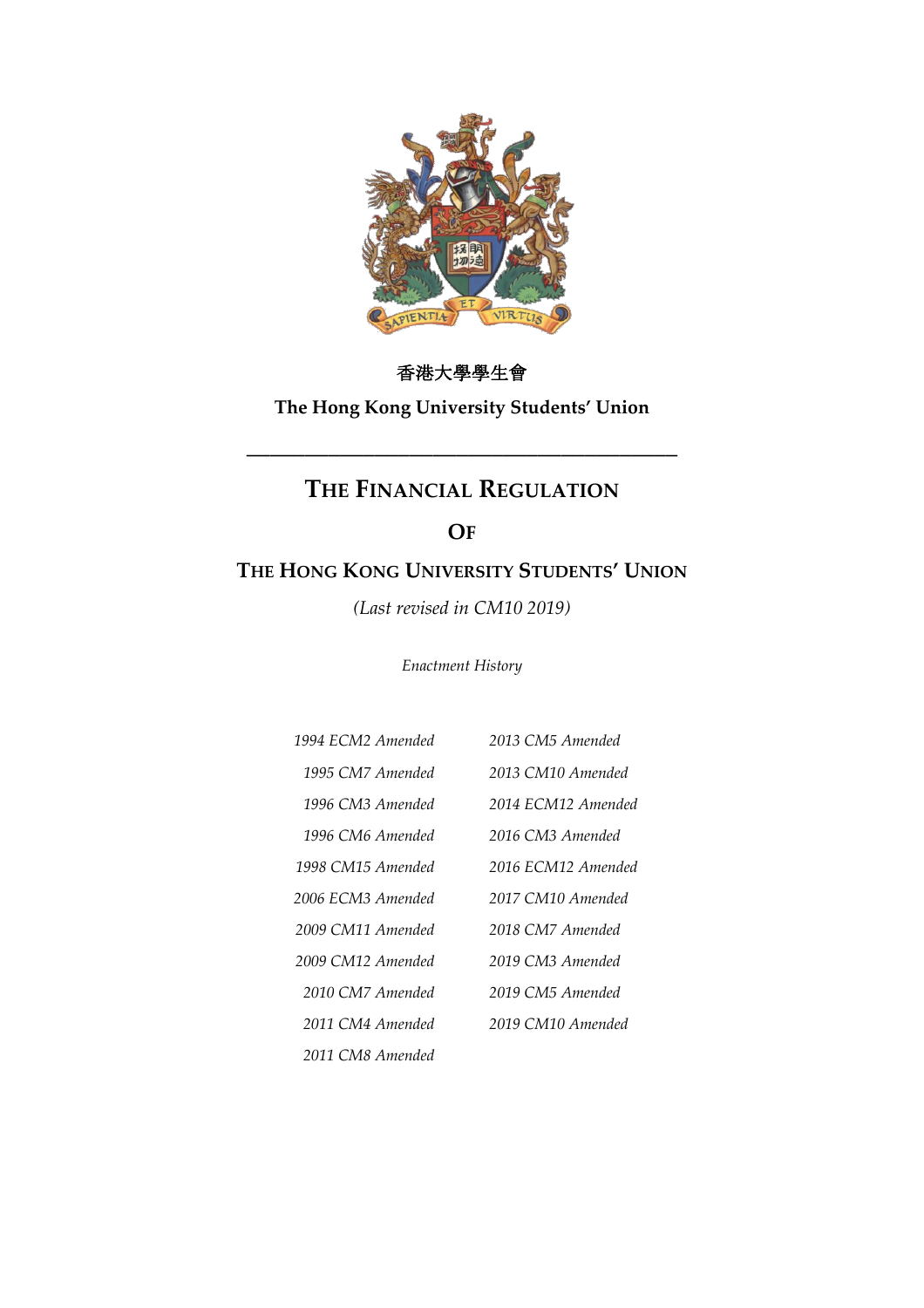## **I. GENERAL**

- 1. Definition *(Amended in CM8 2011)*
- 2. Aim
- 3. Principles
- 4. Amendment
- 5. Interpretation *(Appended in ECM12 2014)*
- 6. Appendix *(Appended in ECM12 2014)*

### **II. TERMS OF REFERENCE**

- 1. Honorary Treasurer *(Amended in ECM12 2014)*
- 2. Financial Secretary *(Amended in ECM12 2014)*
- 3. Finance Committee
- 4. Financial Secretaries (or equivalent) of Student Bodies *(Amended in CM7 2018)*
- 5. *(Repealed in CM6 1996)*

## **III. FUNDS**

- 1. Co-operative Store Fund
- 2. *(Repealed in CM11 2009)*
- 3. *(Repealed in ECM12 2014)*
- 4. Intervarsity Games Fund *(Amended in ECM12 2014)*
- 5. Union Development Fund
- 6. Union Loan Fund *(Amended in CM8 2011)*
- 7. *(Terminated in CM8 2011)*
- 8. *(Repealed in ECM12 2014)*
- 9. Union Journal Fund
- 10. Education Fund *(Amended in CM8 2011)*
- 11. Academic Fund *(Amended in CM8 2011)*
- 12. Democracy Fund *(Amended in ECM12 2014)*
- 13. Publication Fund *(Amended in CM3 1996)*
- 14. *(Repealed in ECM12 2014)*
- 15. Sports Association Fund (SA Fund) *(Amended in ECM12 2014)*
- 16. Cultural Association Fund (CA Fund) *(Amended in ECM12 2014)*
- 17. Independent Clubs Association Fund (ICA Fund) *(Amended in ECM12 2014)*
- 18. Media Fund *(Appended in ECM3 2006)*
- 19. Capital Investment Fund (CI Fund) *(Appended in ECM3 2006)*
- 20. *(Repealed in ECM12 2014)*
- 21. *(Terminated in ECM12 2014)*
- 22. *(Repealed in ECM12 2014)*
- 23. Legal Consultation and Assistance Fund *(Appended in CM5 2019)*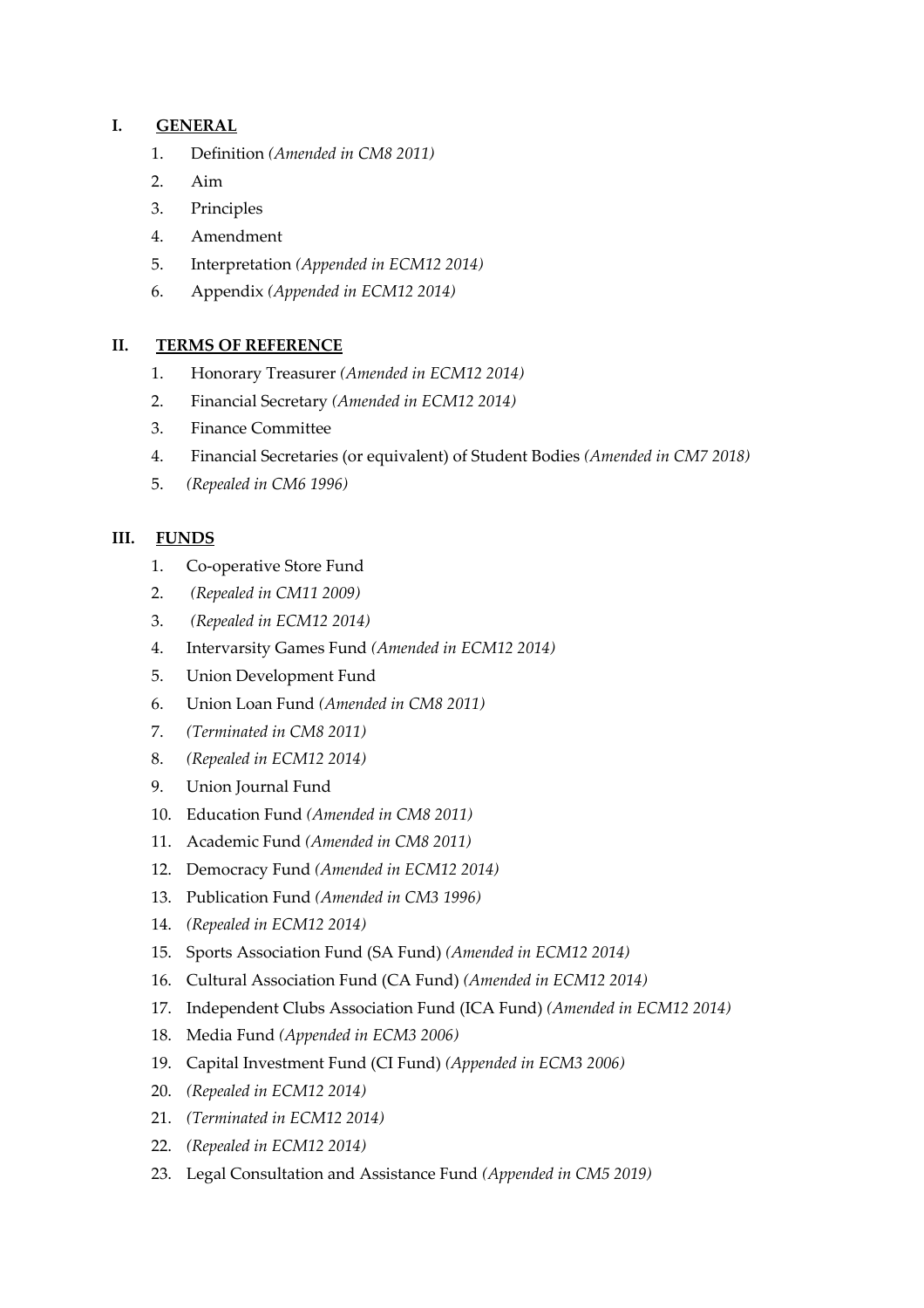## **IV. BUDGET SYSTEM** *(Amended in CM8 2011)*

- 1. Policy
- 2. *(Repealed in ECM12 2014)*
- 3. Budget Format *(Amended in CM5 2013)*
- 4. Course of Budget Adoption
- 5. *(Repealed in ECM12 2014)*

## **V. ANNUAL FINANCIAL REPORT**

### **VI. ASSET AND INVESTMENT**

- 1. Principle
- 2. Assets
- 3. Investment

### **VII. ACCOUNTING PROCEDURE**

- 1. Banking Account
- 2. Income *(Amended in CM8 2011)*
- 3. Expenditure *(Amended in CM8 2011)*
- 4. Certificate-in-Lieu of Supplier's Receipt
- 5. Procedure
- 6. Time Control
- 7. Petty Cash
- 8. Inventory and Equipment Record *(Amended in CM7 2018)*
- 9. Financial Supervision *(Appended in CM7 2018)*

### **VIII. REGULATIONS GOVERNING FUND-RAISING FUNCTIONS** *(Amended in CM8 2011)*

- 1. Definition
- 2. Control
- 3. Procedure

# **IX. REGULATIONS GOVERNING THE COMMERCIAL BOOTH CO-ORGANIZED BY THE ADMINISTRATIVE SECRETARY AND A UNION SUB-ORGANIZATION**

*(Repealed in ECM12 2014)*

## **X. COMPENSATION FOR LOSS OR DAMAGE OF UNION PROPERTIES**

*(Amended in CM6 1996)*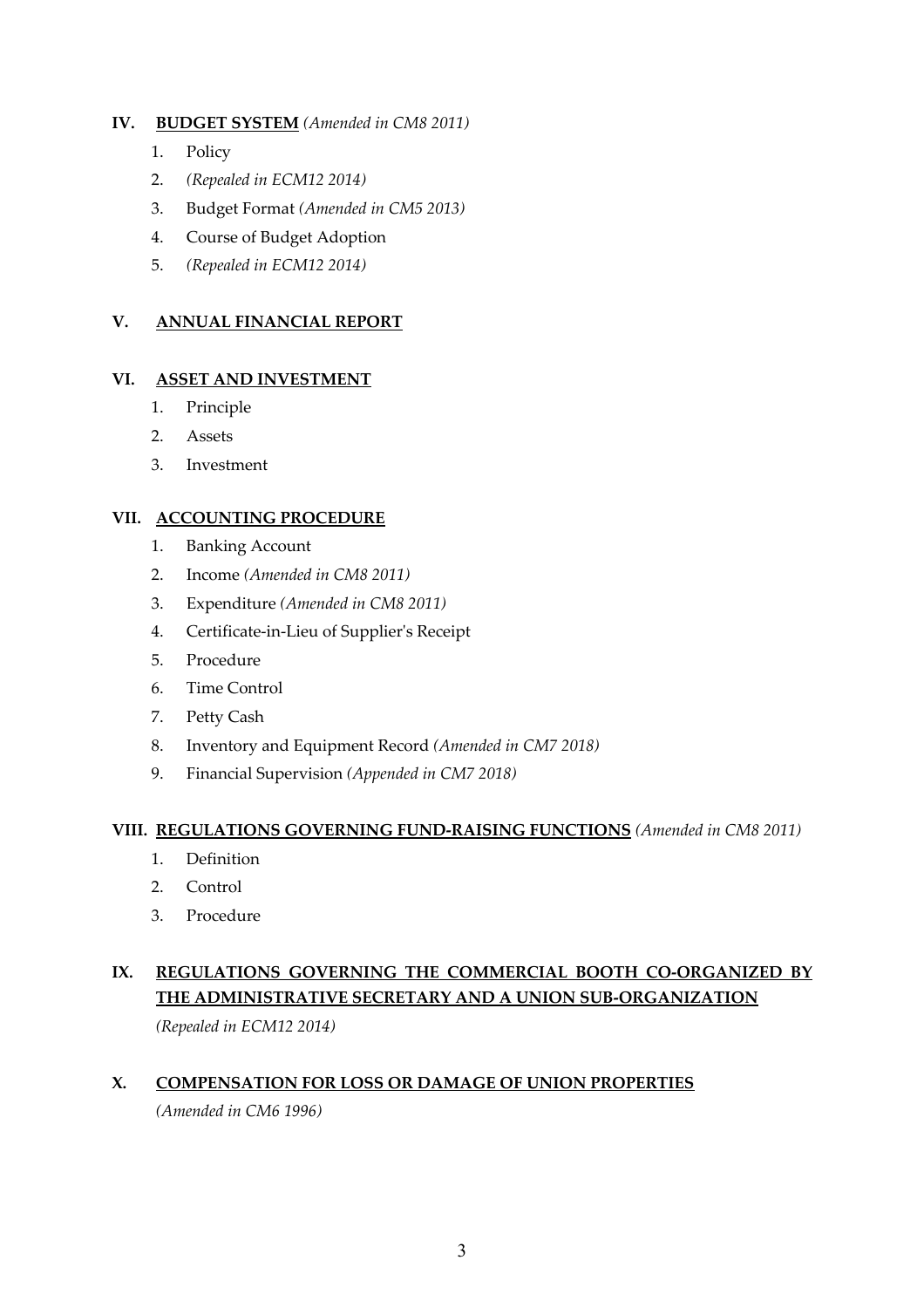## **XI. PENALTY FOR INFRINGEMENT OF THE FINANCIAL REGULATION** *(Amended in CM6 1996)*

## **XII. PENALTY FOR FINANCIAL IMPROPRIETY** *(Appended in CM3 2019)*

## **XIII. PENALTY FOR LATE SUBMISSION OF FUND APPLICATIONS** *(Appended in CM10 2019)*

**XIV. APPEAL** *(Amended in CM3 2019)*

### **XIII. FINANCIAL RESOURCES ALLOCATION METHOD (FRAM)** *(Repealed in ECM12 2014)*

### **XV. TENDERING PROCEDURE** (*Appended in ECM12 2014*)

### **APPENDIX**

- I. Summary to Financial Secretaries (or equivalent) of Student Bodies *(Amended in CM7 2018)*
- II. Guidelines for Functions Held by the Union Executive Committee *(Amended in CM10 2017)*
- III. Code of Practice for Tender Procedure *(Appended in ECM12 2016)*
- IV. Form A *(Appended in CM7 2018)*
- V. Form B *(Appended in CM7 2018)*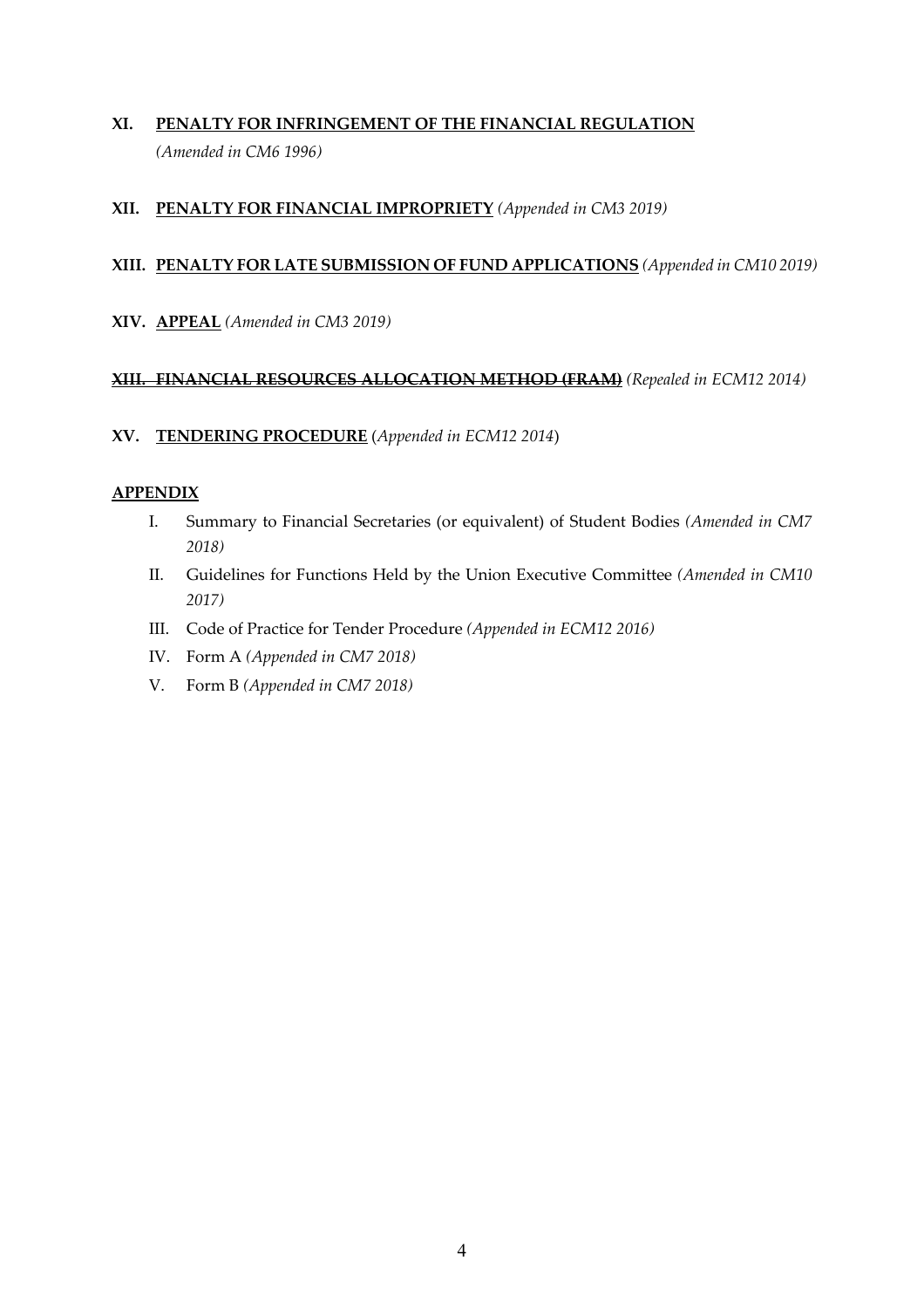# **SECTION I GENERAL**

**1. Definition** *(Amended in CM8 2011)*

| In this Financial Regulation:        |                                                                                                             |
|--------------------------------------|-------------------------------------------------------------------------------------------------------------|
| "Union"                              | shall mean the Hong Kong University Students' Union.                                                        |
| "Union Council"                      | shall mean the Council of the Union;                                                                        |
| "Financial Regulation"               | shall mean the Financial Regulation of the Union;                                                           |
| "Internal Regulation"                | shall mean the Internal Regulation of the Union;<br>(Appended in ECM12 2014)                                |
| "Finance Committee"                  | shall mean the Union Finance Committee of the Union<br>Council;                                             |
| "Financial Secretary"                | shall mean the Financial Secretary of the Union;<br>(Amended in ECM12 2014)                                 |
| "Administrative Secretary"           | shall mean the Administrative Secretary of the Union;<br>(Appended in ECM12 2014)                           |
| "Union Executive Committee"          | shall mean the Executive Committee of the Union;                                                            |
| "Honorary Treasurer"                 | shall mean the Honorary Treasurer of the Union;<br>(Appended in ECM12 2014)                                 |
| "Popularly Elected Union Councillor" | shall mean the Popularly Elected Union Councillor of<br>the Union. (Appended in CM5 2019)                   |
| "Constitution Review Committee"      | shall mean the Constitution Review Committee of the<br>Union Council; (Appended in CM7 2018)                |
| "Sports Association"                 | shall mean the Sports Association of the Union;<br>(Amended in CM7 2018)                                    |
| "Cultural Association"               | shall mean the Cultural Association of the Union;<br>(Amended in CM7 2018)                                  |
| "Independent Clubs Association"      | shall mean the Independent Clubs Association of the<br>Union; (Amended in CM7 2018)                         |
| "Sub-organizations"                  | shall mean organizations directly or indirectly<br>affiliated to the Union; (Appended in CM7 2018)          |
| "Student Bodies"                     | shall mean organizations within the Union; (Appended<br>in CM7 2018)                                        |
| "University"                         | shall mean the University of Hong Kong; (Appended in<br>CM10 2017)                                          |
| "Fiscal Year"                        | shall mean the period from January 1 to December 31<br>of the same Year; (Appended in CM7 2018)             |
| "Financial Session"                  | shall mean the official term of office of executive<br>committees of Student Bodies; (Appended in CM7 2018) |
| "Office Bearer"                      | shall mean the same as in Judicial Procedures of the<br>Union Council. (Appended in CM10 2019)              |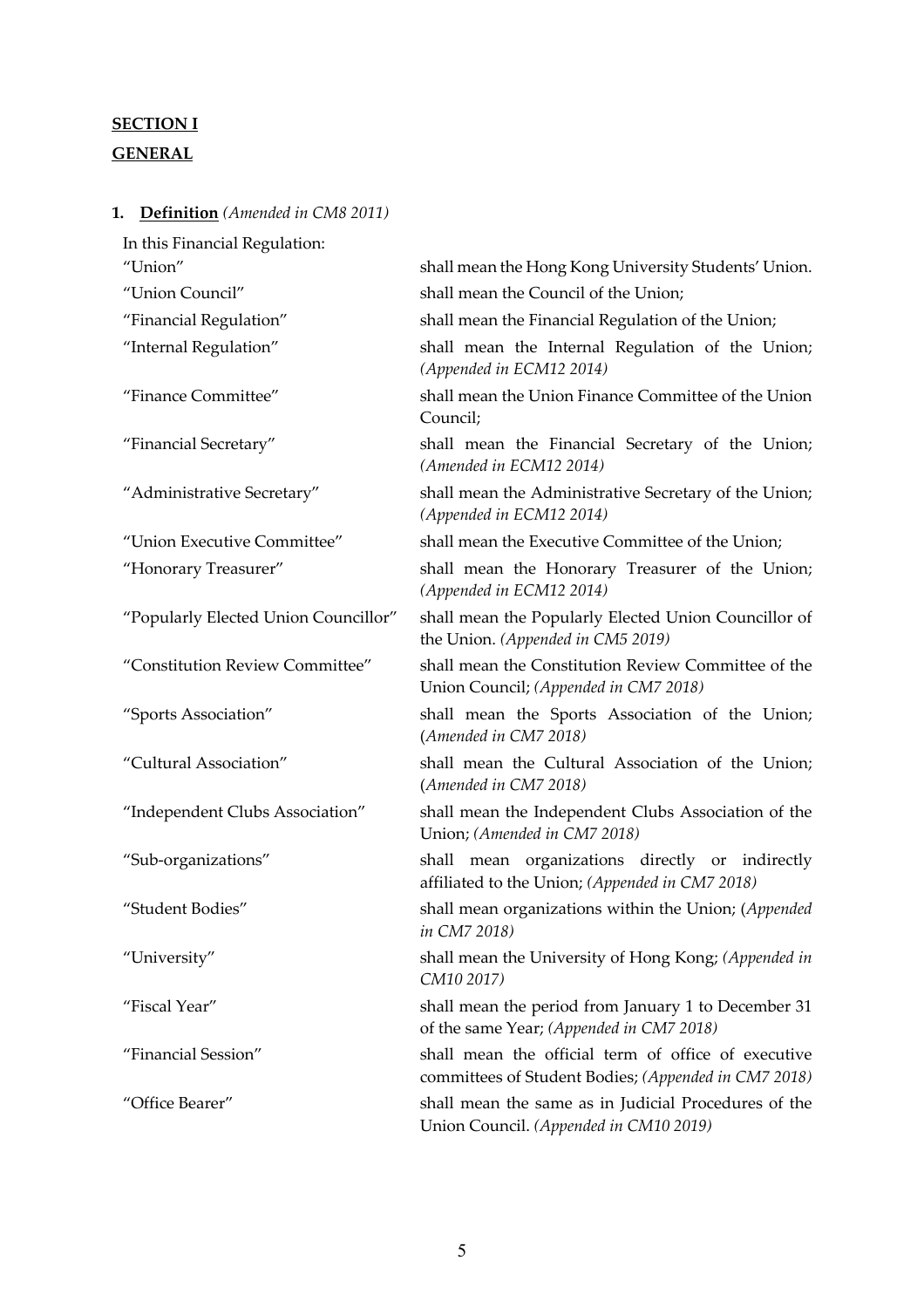## **2. Aim**

- 2.1. The Financial Regulation governs all financial matters of the Union. *(Amended in ECM12 2014)*
- 2.2. The Finance Committee shall, subject to Union Council and the Financial Regulation, have the supervision, control and direction for all matters relating to finance of the Union. *(Amended in CM7 2018)*

## **3. Principles**

- 3.1. The primary function of holding assets is to better serve the interest of the Union members in monetary terms. The assets shall be adjusted in a way that it will generate sufficient income to meet the expenditure of the Union. *(Amended in CM7 2018)*
- 3.2. *(Repealed in ECM12 2014)*
- 3.3. *(Repealed in ECM12 2014)*
- 3.4. The Union shall be non-profit-making. *(Appended in ECM12 2014)*
- 3.5. The Union shall be self-sufficient and, in case of emergency, can only borrow loan from the University of Hong Kong. *(Appended in ECM12 2014)*
- 3.6. Expenditure of the Union shall be kept within her income. Any money shall be spent for the benefit of members. *(Amended in CM7 2018)*
- 3.7. The financial situation of the Union shall be transparent to her members. *(Amended in CM7 2018)*

### **4. Amendment**

- 4.1. The Financial Regulation shall be amended or rescinded at any Union Council meeting with recommendation from the Finance Committee and the Constitution Review Committee. *(Amended in CM7 2018)*
- 4.2. A notice intimating the proposed amendment or rescission shall be sent 5 clear days before the meeting. *(Amended in ECM12 2014)*

### **5. Interpretation** *(Appended in ECM12 2014)*

5.1. The interpretation of the Financial Regulation shall rest with the Finance Committee.

### **6. Appendix** *(Appended in ECM12 2014)*

- 6.1. Appendix(es) made to the Financial Regulation is for reference only and can be amended or rescinded at any Finance Committee meeting with the consent of twothirds of present members.
- 6.2. Appendage of any appendix(es) shall be approved at any Union Council meeting with recommendation from the Finance Committee and the Constitution Review Committee. (*Amended in CM7 2018)*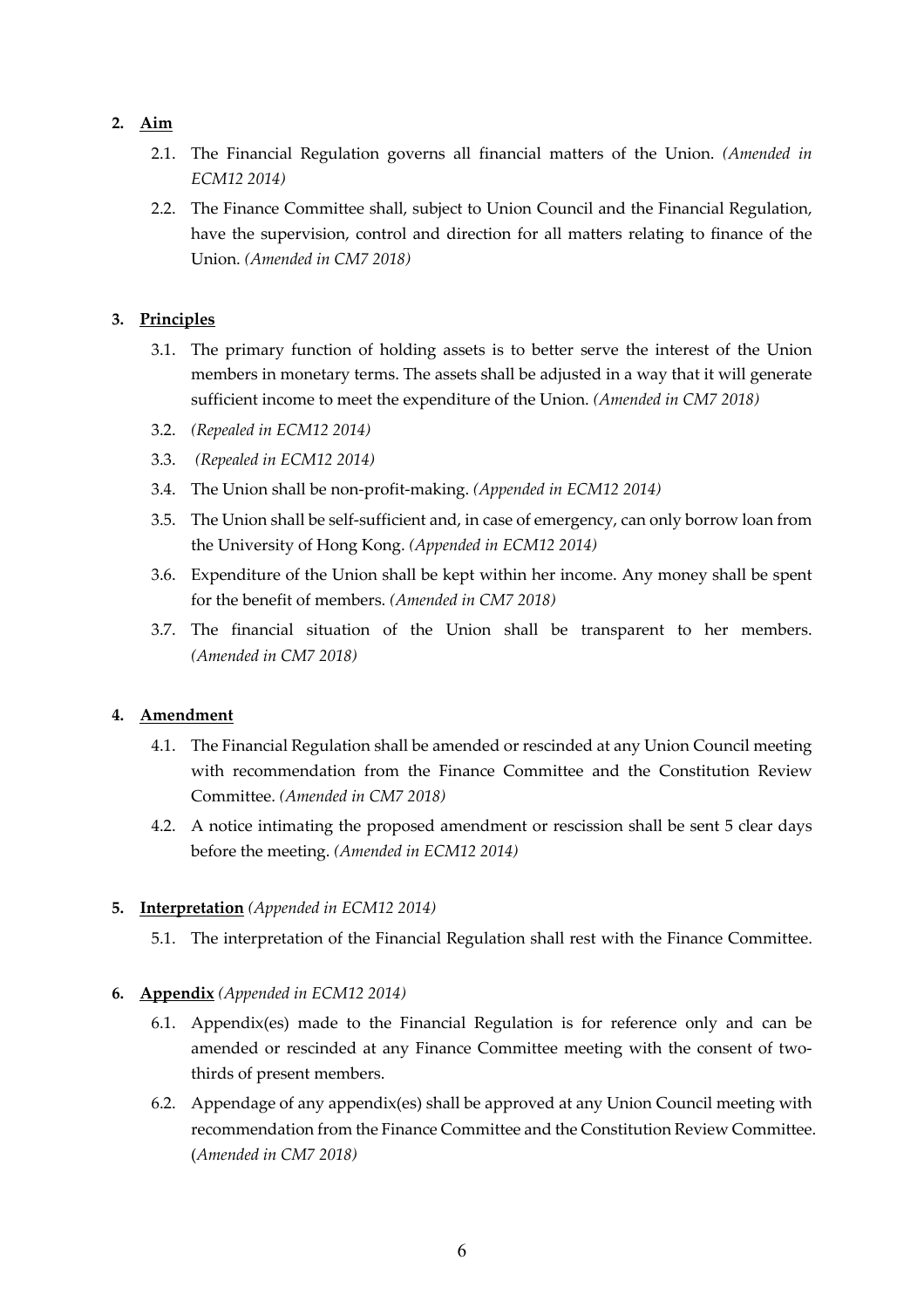## **SECTION II TERMS OF REFERENCE**

### **1. Honorary Treasurer** *(Amended in ECM12 2014)*

- 1.1. *(Repealed in ECM12 2014)*
- 1.2. To advise the Union on all matters of finance;
- 1.3. To be an ex-officio member of the Finance Committee; *(Appended in ECM12 2014)*
- 1.4. To operate the current, savings and investment account of the Union. *(Amended in CM7 2018)*

### **2. Financial Secretary**

- 2.1. To assist the Honorary Treasurer in all matters of finance; *(Amended in ECM12 2014)*
- 2.2. To manage the financial transactions of the Union;
- 2.3. To keep proper books of account of the Union;
- 2.4. To be the ex-officio chairperson of the Finance Committee;
- 2.5. To prepare the Union budget;
- 2.6. To exercise financial supervision over all Student Bodies; *(Amended in CM7 2018)*
- 2.7. To help financial secretaries (or equivalent) of Student Bodies in all matters of finance; *(Amended in CM7 2018)*
- 2.8. To implement any resolutions as decided by the Union Council.

### **3. Finance Committee**

- 3.1. To advise the Union Council on all matters of finance; *(Amended in ECM12 2014)*
- 3.2. To investigate and take actions into matters of Union finance, including: *(Amended in ECM12 2014)*
	- 3.2.1. Management of Union income and expenditure;
	- 3.2.2. Scrutiny of Union budget; *(Amended in ECM12 2014)*
	- 3.2.3. Scrutiny of annual audited financial report of the Union; *(Amended in ECM12 2014)*
	- 3.2.4. Approval and disapproval of fund-raising functions; *(Amended in ECM12 2014)*
	- 3.2.5. Drafting of the Financial Regulation; *(Amended in ECM12 2014)*
	- 3.2.6. Management of funds under Section III, unless otherwise specified. *(Amended in ECM12 2014)*
	- 3.2.7. *(Repealed in ECM12 2014)*
- 3.3. To make half-yearly and annual report to the Union Council. *(Amended in ECM12 2014)*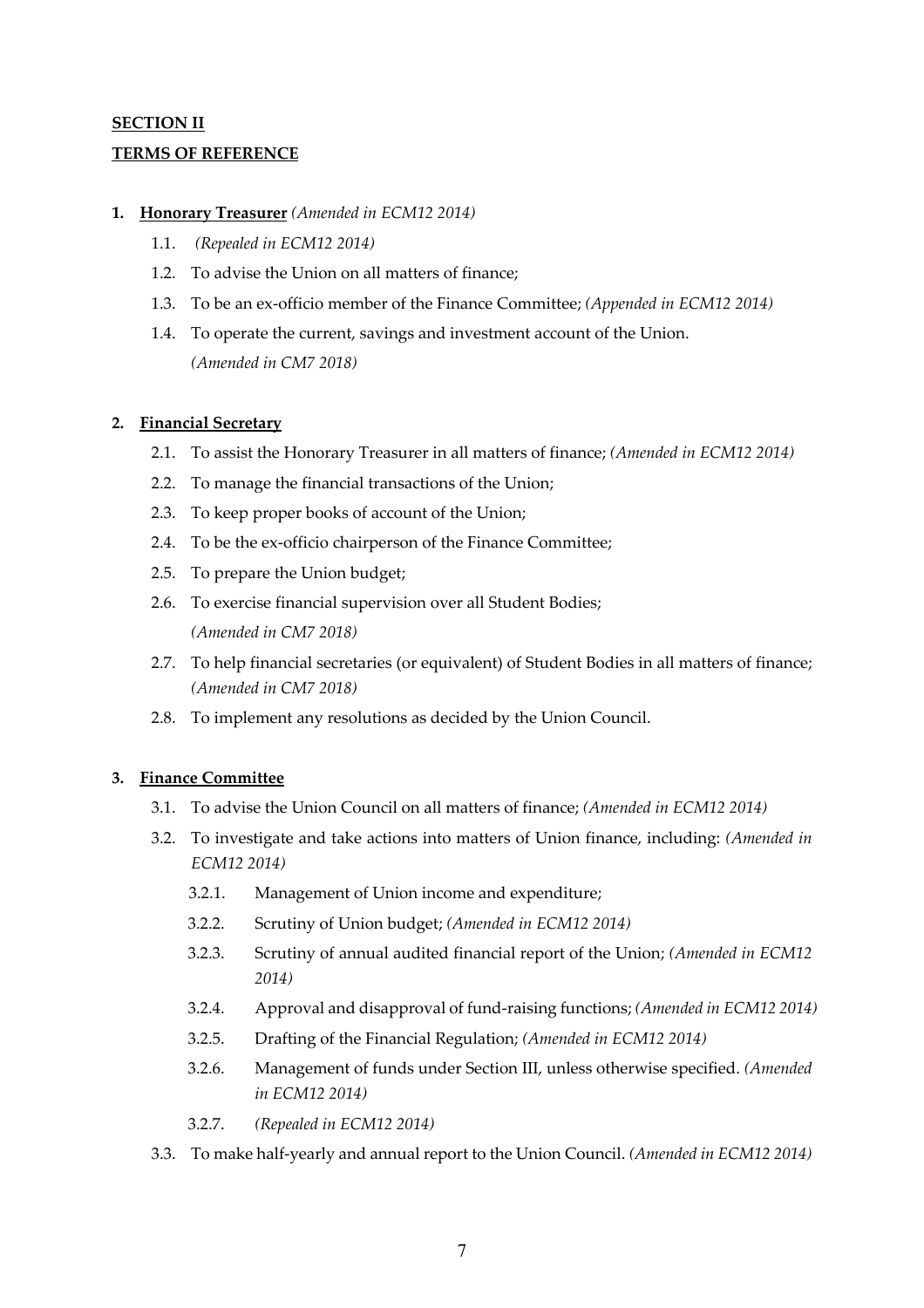## **4. Financial Secretaries (or equivalent) of Student Bodies** *(Amended in CM7 2018)*

- 4.1. To be responsible for all matters of finance of the Student Bodies; *(Amended in CM7 2018)*
- 4.2. To keep proper books of account of the Student Bodies; *(Amended in CM7 2018)*
- 4.3. To manage all transactions of the Student Bodies; *(Amended in CM7 2018)*
- 4.4. To prepare budget and financial report in accordance with the Financial Regulation;
- 4.5. To submit budget, financial report and latest bank statement to respective council annually. *(Appended in ECM12 2014)*
- **5.** *(Repealed in CM6 1996)*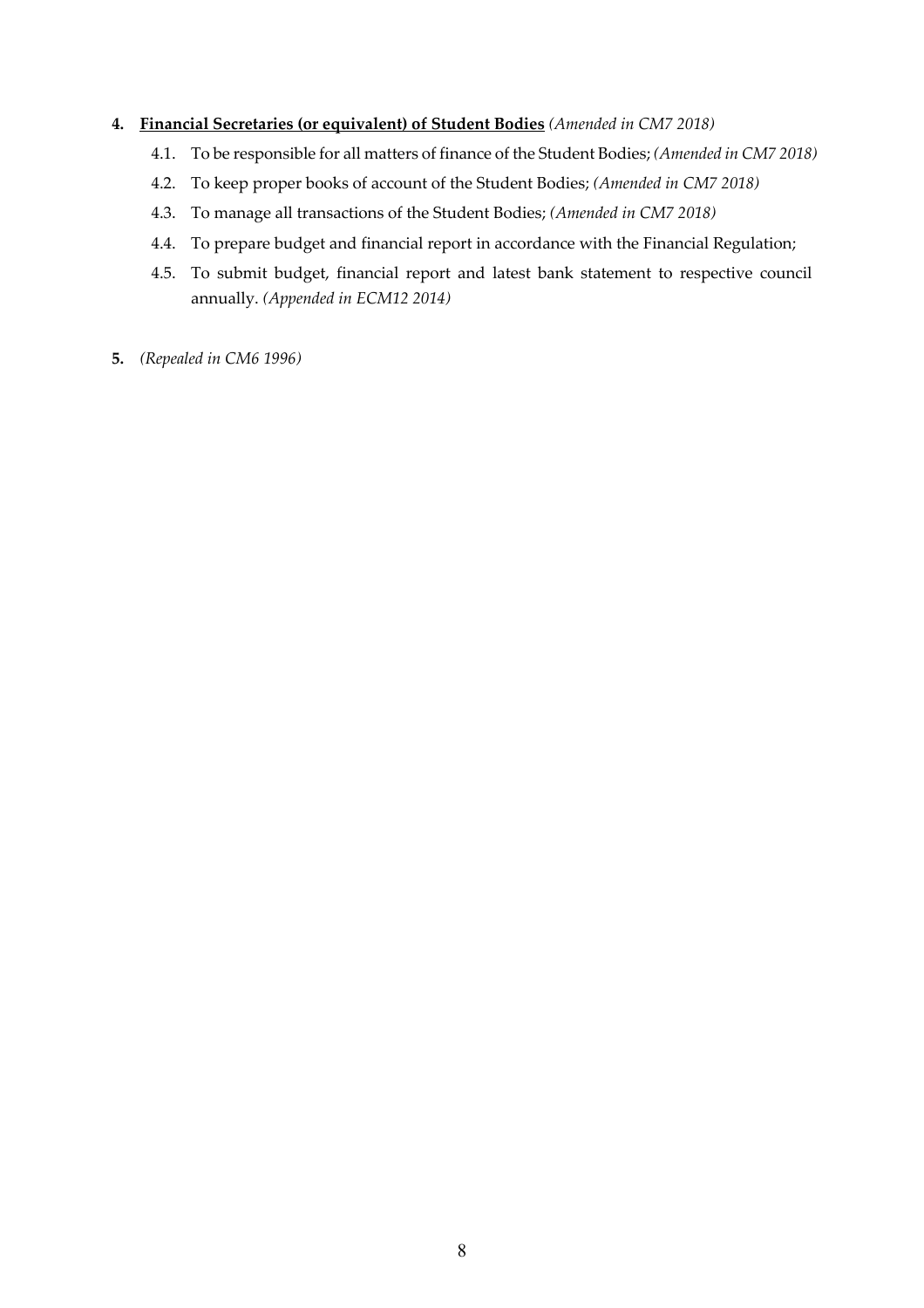## **SECTION III FUNDS**

The funds of the Union are comprised of two major parts, General Reserve and specific funds. The General Reserve can only be used for restoring the balance of specific funds or emergency situations approved by the Union Council, with the recommendation from the Finance Committee. *(Appended in ECM12 2014)*

### **1. Co-operative Store Fund**

The fund was established early in 1959 and after revisions in 1981, 1983, 1984, 1989, 1990, 1992, 1993 and 1994, the amount of the fund is \$ 2,000,000. The purpose of the fund is to purchase inventory for sales in co-operative store with the following regulations: (*Amended in CM7 2018*)

- 1.1. An imprest system is adopted in a sense that a constant amount of fund is always present.
- 1.2. *(Repealed in ECM12 2014)*
- 1.3. The fund is represented by inventory and cash balances. *(Amended in CM7 2018)*
- 1.4. The fund shall be managed by the Student Welfare Secretary of the Union and a staff member of co-operative store jointly. Any use of the fund shall be approved jointly by the Student Welfare Secretary of the Union and a staff member of co-operative store. *(Amended in CM7 2018)*
- 1.5. Withdrawal of inventory by members of the Union Executive Committee shall be recorded as an expense of respective functions at the selling price of the inventory. *(Amended in CM7 2018)*
- 1.6. The amount of this fund shall be revised every 2 years since 2018 to reflect the following changes: *(Amended in CM7 2018)*
	- 1.6.1. Overall financial situation of the Union;
	- 1.6.2. Consumer Price Index throughout the years; or
	- 1.6.3. Members' demand for different types of products sold in co-operative store. *(Amended in CM10 2017)*
- 1.7. Any balance in excess of or in short of the amount of this fund shall be transferred to or from General Reserve. *(Appended in CM7 2018)*
- **2.** *(Repealed in CM11 2009)*
- **3.** *(Repealed in ECM12 2014)*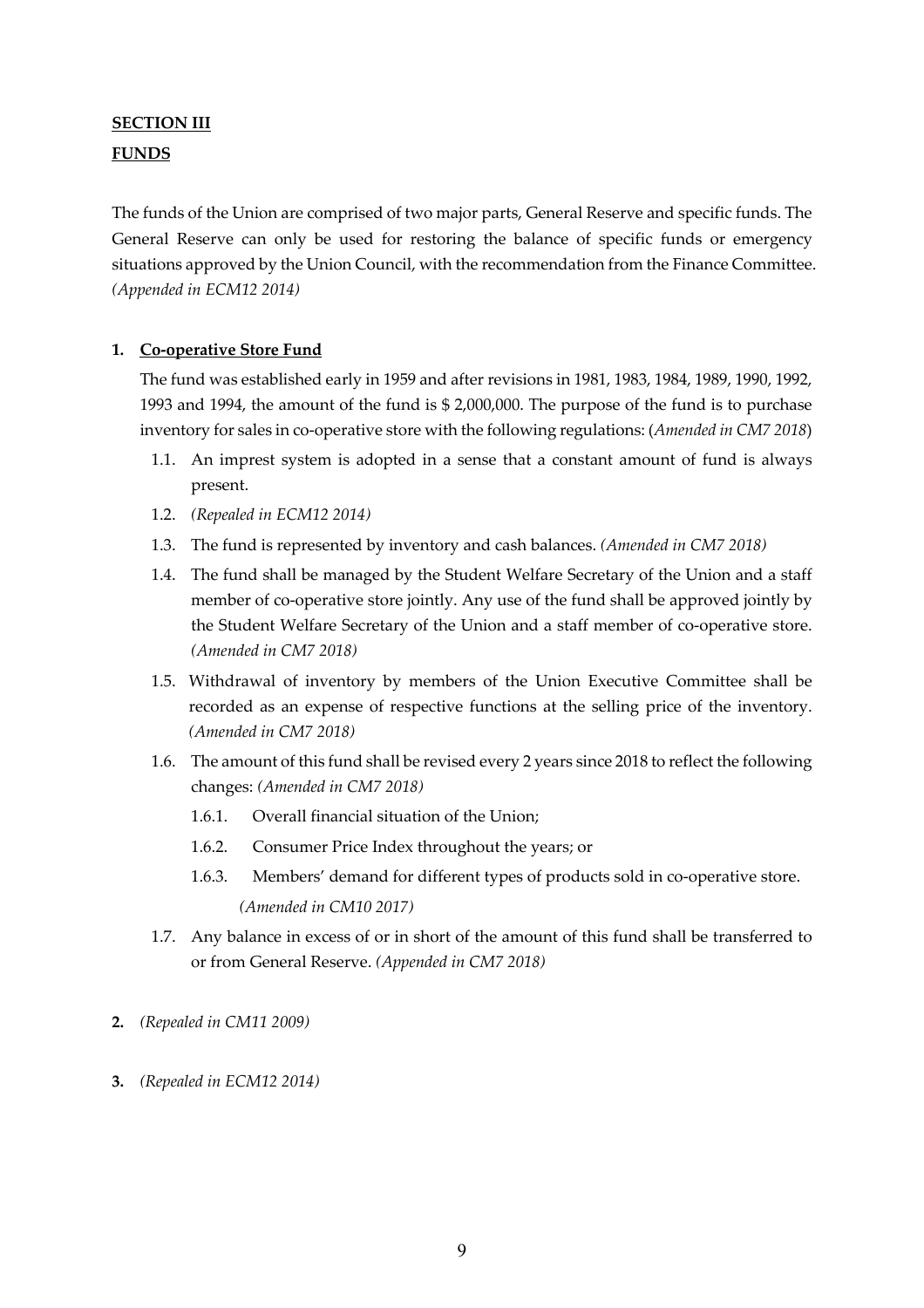#### **4. Intervarsity Games Fund** *(Amended in ECM12 2014)*

4.1. Aim: *(Appended in ECM12 2014)*

The aim of the fund is for the promotion and encouragement of the Intervarsity Games (I.G.).

- 4.2. Sources of the fund include: *(Appended in ECM12 2014)*
	- 4.2.1. The balance brought forward from the preceding I.G.;
	- 4.2.2. Donation specified for the above purpose; *(Appended in ECM12 2014)*
	- 4.2.3. An annual transfer of \$110,000 from the recurrent income of the Union, while the amount may be adjusted depending on the overall financial situation of the Union. *(Amended in ECM12 2014)*
- 4.3. Applicants: *(Appended in ECM12 2014)*

The organizing committee of I.G. is eligible to apply.

- 4.4. Procedure: *(Appended in ECM12 2014)*
	- 4.4.1. Application shall be submitted to the Finance Committee at least 4 weeks before commencement of the function. Each application shall include a programme proposal, a budget and contact details of the person-in-charge of the function.
	- 4.4.2. A written notification shall be sent to the applicant regardless of whether the Finance Committee has approved the application or not. *(Amended in CM7 2018)*
	- 4.4.3. The notification shall only include a preliminarily approved amount.
	- 4.4.4. A report with financial statements and relevant receipts shall be submitted to the Finance Committee within 4 weeks after the completion of the function. *(Amended in CM10 2017)*
	- 4.4.5. The final amount to be approved will be determined based on the report received and only be transferred after the report has been received by the Finance Committee.
- 4.5. Criteria for granting subsidy: *(Appended in CM10 2017)*
	- 4.5.1. For Annual Intervarsity Games, every subsidy shall not exceed \$25,000.
	- 4.5.2. For Biennial Intervarsity Games:
		- 4.5.2.1. Every subsidy shall not exceed \$175,000, given that the University is the host of the Games. The subsidy shall only cover expenses incurred in competitions.
		- 4.5.2.2. The subsidy shall be granted on a per capita basis, given that the University is not the host of the Games. Every subsidy per Union Full Member (including player and organizing committee members) participating in the Games shall not exceed \$1,500, where the total amount of subsidy shall not exceed \$100,000. The subsidy shall only cover air tickets. *(Amended in CM7 2018)*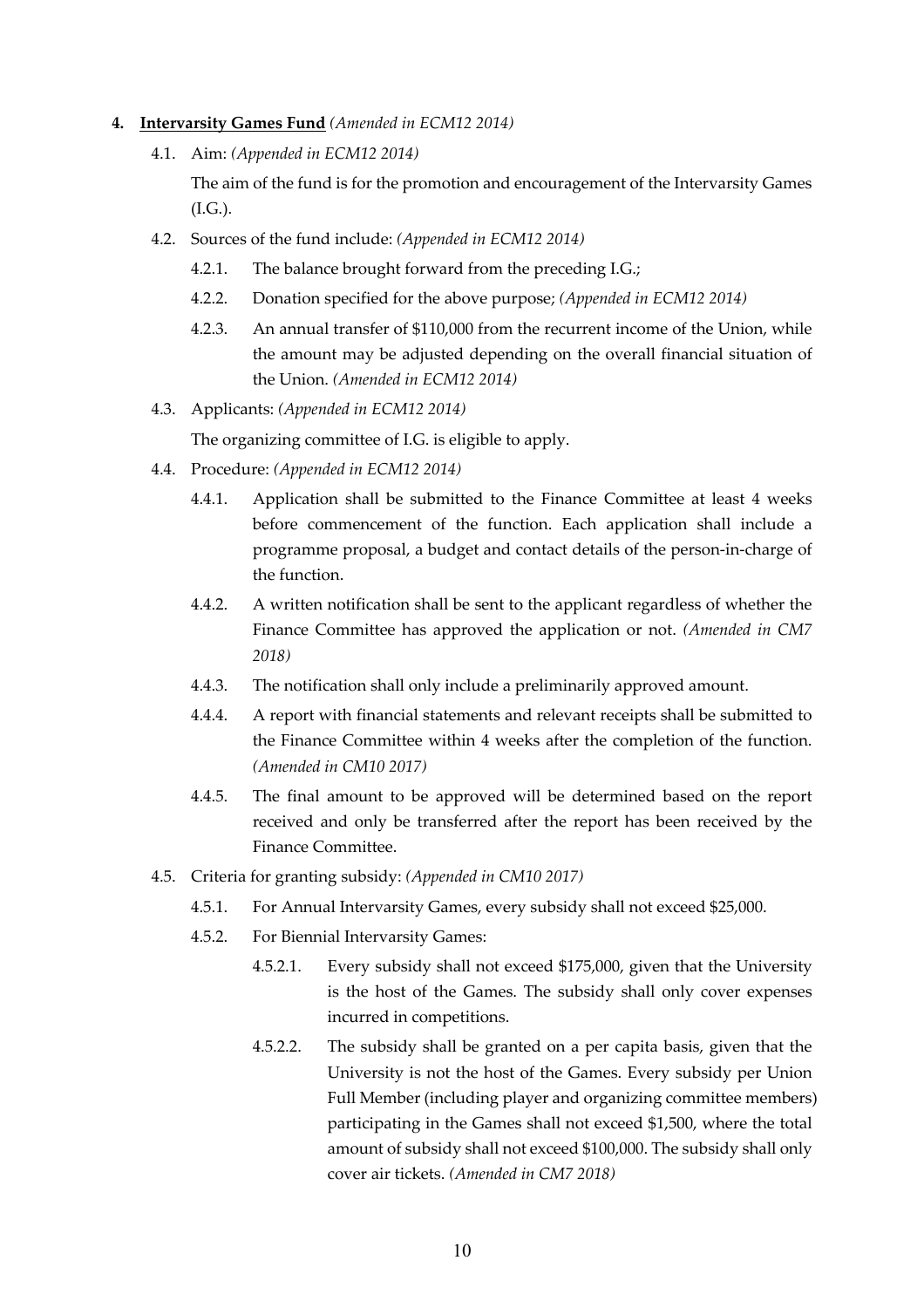- 4.6. General management: *(Amended in CM10 2017)*
	- 4.6.1. The organizing committee of the I.G. of Sports Association shall be responsible for the management of the fund, under the supervision of the Finance Committee. *(Amended in CM7 2018)*
	- 4.6.2. The maximum balance of the fund shall be \$800,000. Any amount exceeding \$800,000 shall be transferred to the General Reserve. *(Amended in CM7 2018)*

### **5. Union Development Fund**

- 5.1. The fund shall be used for the development of the Union which may include: *(Amended in CM7 2018)*
	- 5.1.1. Capital investment which is beneficial to the functioning of the Union;
	- 5.1.2. Construction or reconstruction, decoration and furnishing of the Union building and Union managing areas;
	- 5.1.3. Development or expansion of Union services;
	- 5.1.4. Any other specific usage as decided by the Union Council. *(Amended in CM6 1996)*
- 5.2. Sources of the fund include:
	- 5.2.1. An annual transfer from the Union budget which shall not be less than 5% of the total recurrent income; *(Amended in CM15 1998)*
	- 5.2.2. Donation specified for the development of the Union.
- 5.3. The usage of the fund shall be approved by the Union Council with the recommendation from the Finance Committee. *(Amended in CM6 1996)*
- 5.4. The maximum balance of the fund shall be \$2,000,000. Any amount exceeding \$2,000,000 shall be transferred to the General Reserve. *(Appended in CM7 2018)*

### **6. Union Loan Fund** (*Amended in CM8 2011*)

In 1981, a Council Loan Fund was set up by the Union for short-term financial difficulties in sub-organizations. The initial amount was \$50,000, transferred from the General Reserve. Later that year, the Union Council had resolved that the name of the fund should be amended to Union Loan Fund. In the following year, the Union Council had resolved that the amount should be extended to \$80,000 and the shortage of \$30,000 was transferred from the I/E account. While \$10,075 was written off in 1985, the Union Council had resolved in 1990 to extend the amount of the Union Loan Fund to \$100,000 and the shortage of \$30,075 was transferred from the I/E account. The amount of fund has extended to \$200,000 and the shortage of \$100,000 was transferred from the I/E account in 2018 by the Union Council. *(Amended in CM7 2018)*

6.1. The purpose of the fund is to provide emergency loans to Student Bodies to deal with short-term financial difficulties. *(Amended in CM7 2018)*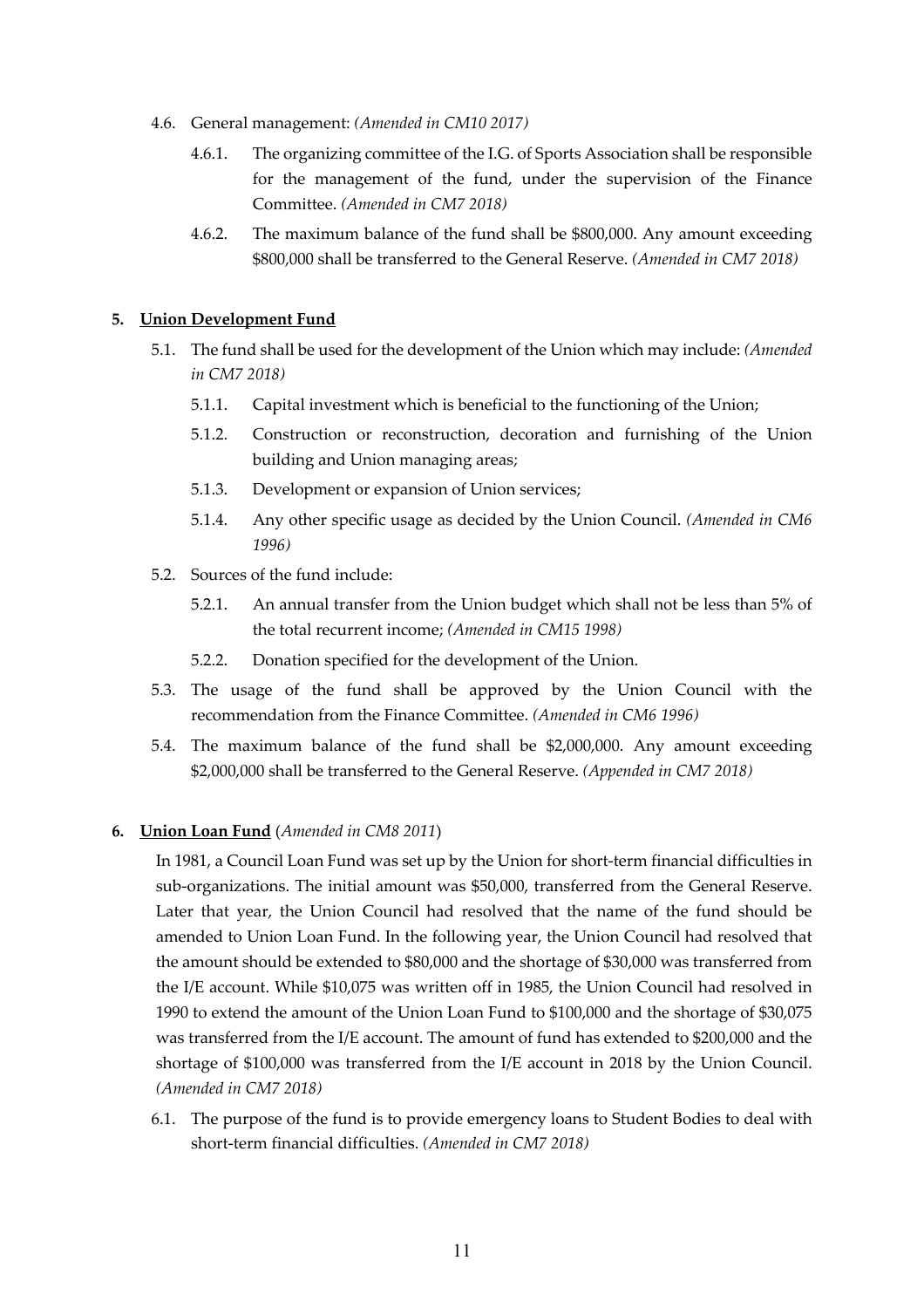- 6.2. The sum of all outstanding loans and the remaining amount of the fund shall not exceed \$200,000 at any time. *(Amended in CM3 2019)*
- 6.3. The loan to a Student Body shall not be more than \$20,000, unless with the discretion of the Finance Committee. *(Amended in CM7 2018)*
- 6.4. The amount of the loan is subject to the discretion of the Finance Committee which will consider individual application under the following criteria: *(Amended in CM6 1996)*
	- 6.4.1. Necessity of the Student Body for financial assistance; *(Amended in CM7 2018)*
	- 6.4.2. Repayment ability of the Student Body *(Amended in CM7 2018)*
- 6.5. The Student Body receiving the loan has to sign a form of undertaking to repay the loan in the following manner: *(Amended in CM7 2018)*
	- 6.5.1. Repay to the Union Loan Fund not less than half of the loan within 6 months, starting from the date of completion of the undertaking form;
	- 6.5.2. Repay to the Union Loan Fund the remaining part of the loan within one year, starting from the date of completion of the undertaking form, unless with the written permission from the Finance Committee.
- 6.6. *(Repealed in ECM12 2014)*
- 6.7. The Chairperson (or equivalent) of the Student Body shall be the liaison person for whatever matters arising from the loan, between the Student Body and the Union. *(Amended in CM7 2018)*
- **7.** *(Terminated in CM8 2011)*
- **8.** *(Repealed in ECM12 2014)*

### **9. Union Journal Fund**

9.1. Aim: *(Appended in ECM12 2014)*

The aim of the fund is for the promotion and encouragement of the publication of the Union Journal.

- 9.2. Sources of the fund include: *(Appended in ECM12 2014)*
	- 9.2.1. Donation specified for the above purpose;
	- 9.2.2. Surplus, if any, from the preceding publication of the Union Journal;
	- 9.2.3. An annual transfer of not less than \$10,000 from the recurrent income of the Union, while the exact amount depends on the overall situation of the Union.
- 9.3. General management: *(Amended in CM10 2017)*
	- 9.3.1. The editorial board of the Union Journal is responsible for the management of fund under the supervision of the Finance Committee.
	- 9.3.2. The maximum balance of the fund shall be \$100,000. Any amount exceeding \$100,000 shall be transferred to the General Reserve. *(Amended in CM7 2018)*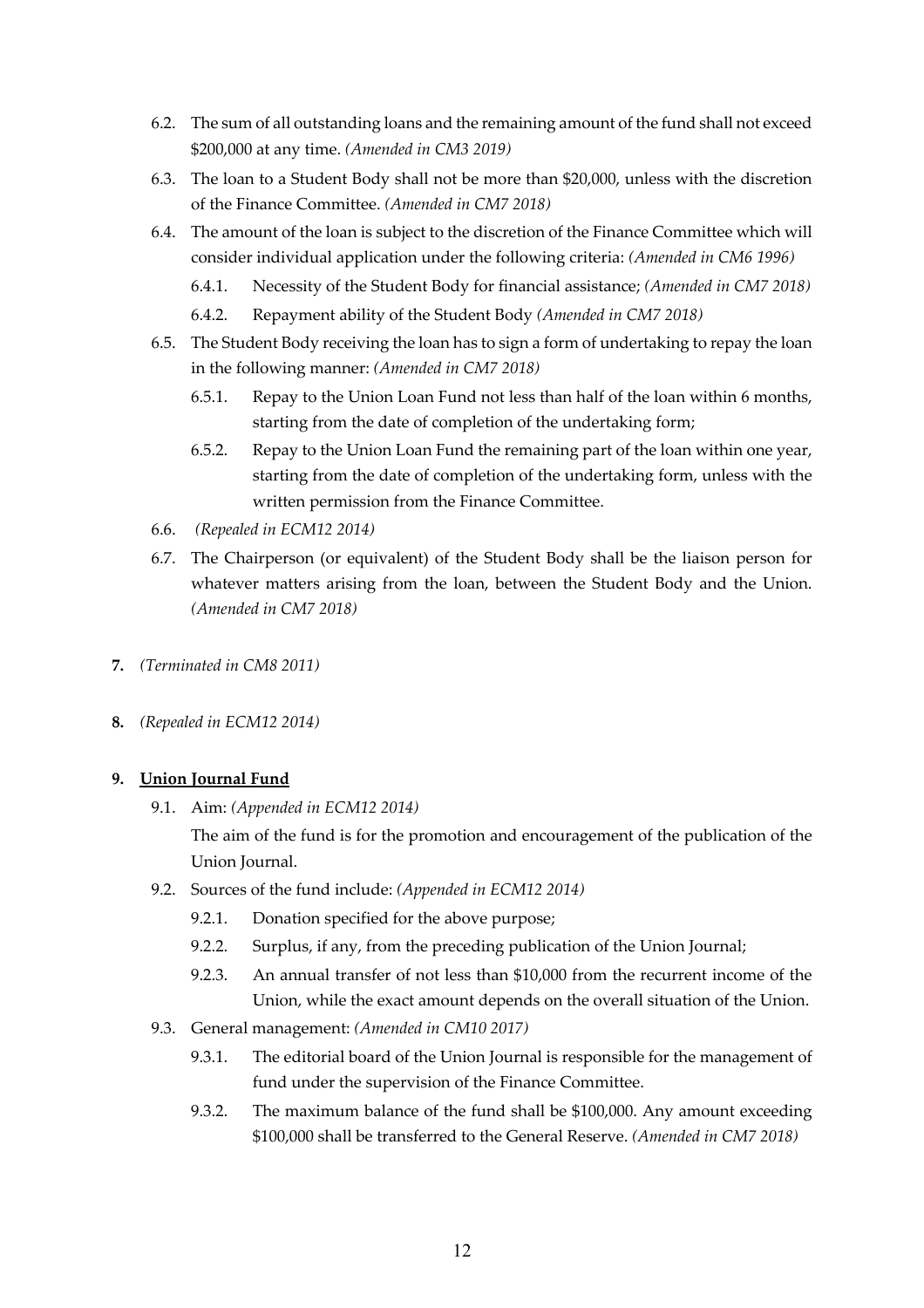#### **10. Education Fund** *(Amended in CM8 2011)*

Education Fund was established in 1992 on the termination of Liu Lit-for Education Fund, which had been established in 1986 with the generous donation by Mr. Liu Lit-for to the Union.

*(Amended in CM6 1996)*

10.1. Aims: *(Amended in CM7 2018)*

The aims of the fund are to:

- 10.1.1. improve the education system of Hong Kong and the University; or
- 10.1.2. promote civic education activities in Hong Kong.
- 10.2. Sources of the fund include: *(Amended in ECM12 2014)*
	- 10.2.1. An initial amount of \$75,027, the balance of Liu Lit-for Education Fund at the end of 1991;
	- 10.2.2. Donation specified for the above purpose;
	- 10.2.3. Annual transfer from the recurrent income of the Union.
- 10.3. Applicants: *(Amended in ECM12 2014)*

The Union Executive Committee, undergraduate student representatives in University Senate, Faculty Board or any University Committees and all Student Bodies are eligible to apply. *(Amended in CM7 2018)*

- 10.4. Procedure: *(Appended in ECM12 2014)*
	- 10.4.1. Application shall be submitted to the Finance Committee at least 4 weeks before commencement of the function, unless with the discretion of the Finance Committee. Each application shall include a programme proposal, a budget and contact details of the person-in-charge of the function.
	- 10.4.2. A written notification shall be sent to applicant regardless of whether the Finance Committee has approved the application or not. *(Amended in CM7 2018)*
	- 10.4.3. The notification shall only include a preliminarily approved amount.
	- 10.4.4. A report with financial statements shall be submitted to the Finance Committee within 4 weeks after the completion of the activity.
	- 10.4.5. The final amount to be approved will be determined based on the report received and only be transferred after the report has been received by the Finance Committee.
- 10.5. Criteria for granting subsidy:
	- 10.5.1. The following activities shall be subsidized:
		- 10.5.1.1. Activities concerning teaching evaluation or university affairs, such as evaluations on teaching methods, teaching medium, course contents, curriculum structure, teaching environment, etc;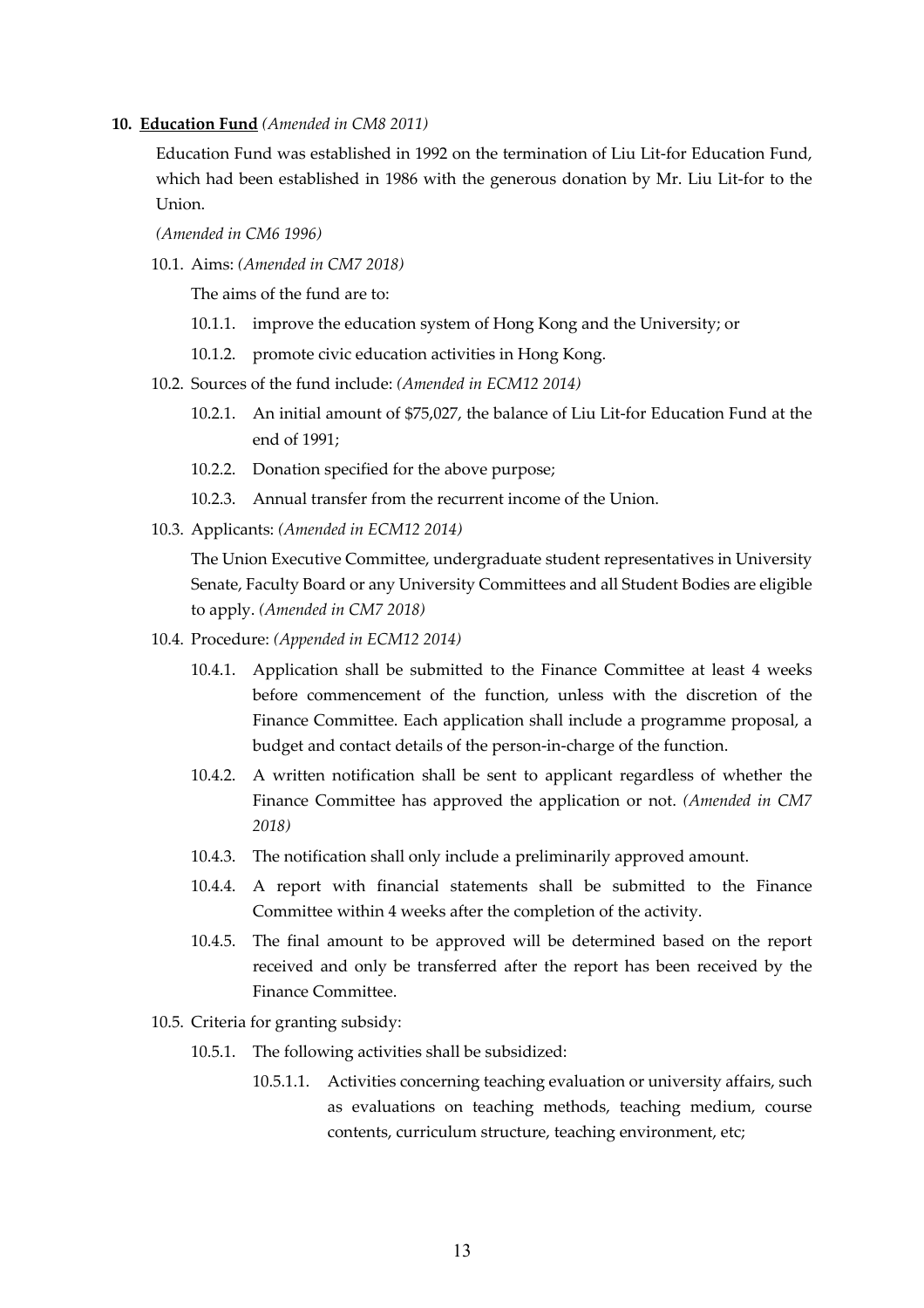- 10.5.1.2. Supplementary courses like liberal studies organized for students of the University with the purpose of providing an all-round education; or *(Amended in CM7 2018)*
- 10.5.1.3. Other activities of the following categories:
	- 10.5.1.3.1. Review and improvement on Hong Kong education system;
	- 10.5.1.3.2. Review and improvement on education system of the University of Hong Kong;
	- 10.5.1.3.3. Promotion of civic education with any of the following aims:

*(Amended in ECM12 2014)*

- 10.5.1.3.3.1. Enhance the understanding of students on exercising the rights and fulfilling the responsibility of a citizen;
- 10.5.1.3.3.2. Promote the understanding of current political, social, economic, legal and educational system in Hong Kong;
- 10.5.1.3.3.3. Promote the understanding of the issue of Hong Kong's future and its subsequent changes and challenges; or
- 10.5.1.3.3.4. Promote the understanding of historical and current situation in China and its future development. *(Amended in CM7 2018)*
- 10.5.2. Every subsidy shall not exceed \$5,000.
- 10.6. General management: *(Amended in CM10 2017)*
	- 10.6.1. The fund shall be managed by the Finance Committee. *(Amended in CM6 1996)*
	- 10.6.2. The balance of the fund shall be \$40,000 at the beginning of the year. Any amount in excess of or in short of \$40,000 shall be transferred to or from the General Reserve. *(Amended in CM7 2018)*
- 10.7. Termination: (*Amended in CM7 2018)*

A notice of termination shall be made one year in advance shall the Union Council decide to terminate the Fund.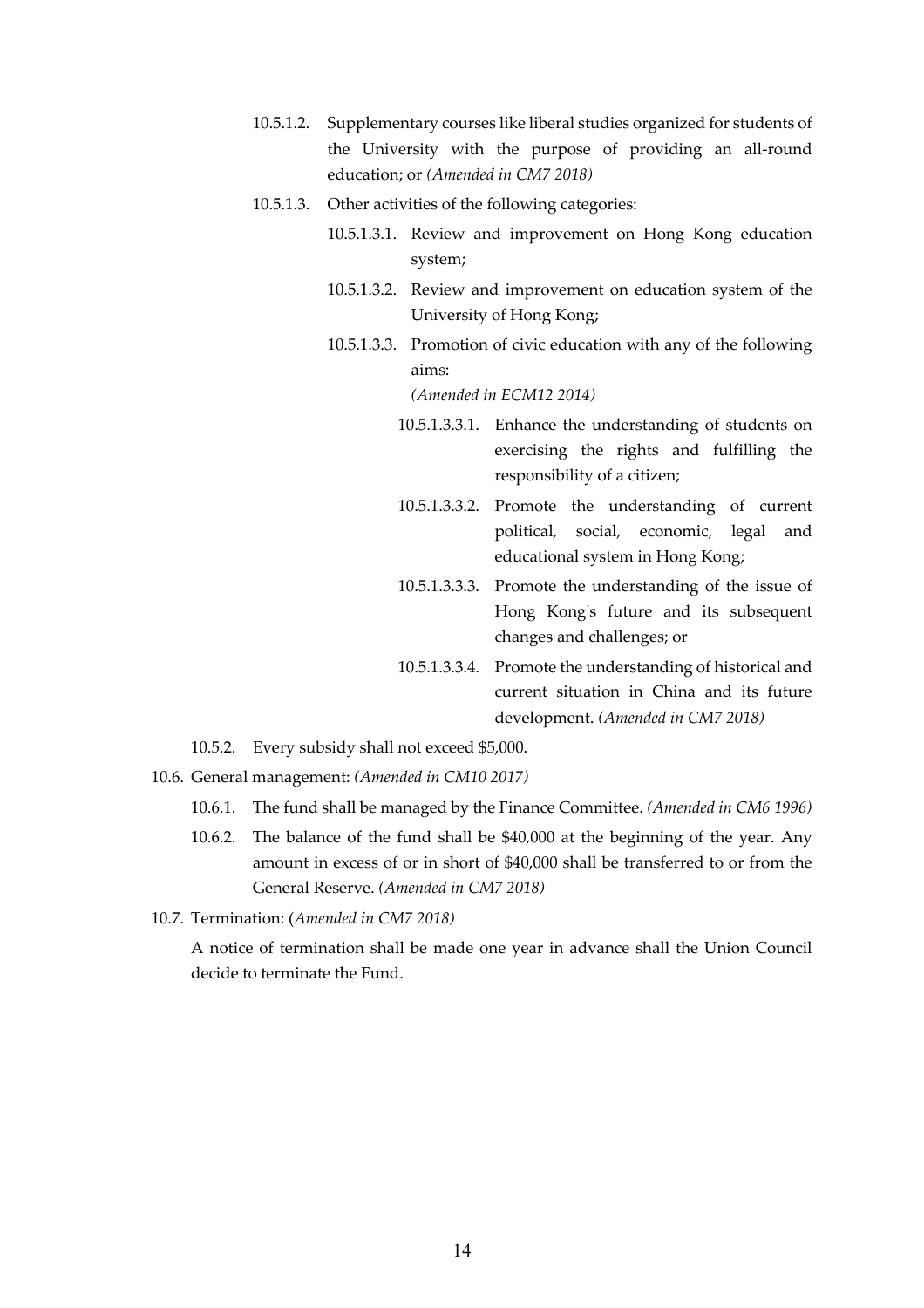- **11. Academic Fund** *(Amended in CM8 2011)*
	- 11.1. Aims: *(Amended in ECM12 2014)*

The aims of the fund are to encourage Union sub-organizations to organize activities of its same nature and to promote academic atmosphere in the University *(Amended in CM7 2018)*

11.2. Sources of Fund include: *(Amended in ECM12 2014)*

11.2.1. Donations specified for the above purpose;

- 11.2.2. Annual transfer from the recurrent income of the Union.
- 11.3. Applicants:

11.3.1. All Union sub-organizations are eligible to apply. *(Amended in CM7 2018)*

- 11.4. Procedure: *(Appended in ECM12 2014)*
	- 11.4.1. Application shall be submitted to the Finance Committee at least 4 weeks before commencement of the function, unless with the discretion of the Finance Committee. Each application shall include a programme proposal, a budget and contact details of the person-in-charge of the function.
	- 11.4.2. A written notification shall be sent to applicant regardless of whether the Finance Committee has approved the application or not. *(Amended in CM7 2018)*
	- 11.4.3. The notification shall only include a preliminarily approved amount.
	- 11.4.4. A report with financial statements shall be submitted to the Finance Committee within 4 weeks after the completion of the activity.
	- 11.4.5. The final amount to be approved will be determined based on the report received and only be transferred after the report has been received by the Finance Committee.
- 11.5. Criteria for granting subsidy: *(Amended in ECM12 2014)*
	- 11.5.1. Activities involving the promotion of related academic subjects shall be subsidized, except for orientation activity. *(Amended in CM10 2019)*
	- 11.5.2. Every subsidy shall not exceed \$5,000. *(Amended in CM7 2018)*
- 11.6. General management: *(Amended in CM10 2017)*
	- 11.6.1. The fund shall be managed by the Finance Committee. *(Amended in CM6 1996)*
	- 11.6.2. The balance of the fund shall be \$200,000 at the beginning of the year. Any amount in excess of or in short of \$200,000 shall be transferred to or from the General Reserve.

*(Amended in CM7 2018)*

11.7. Termination: *(Amended in CM7 2018)*

A notice of termination shall be made one year in advance shall the Union Council decide to terminate the fund.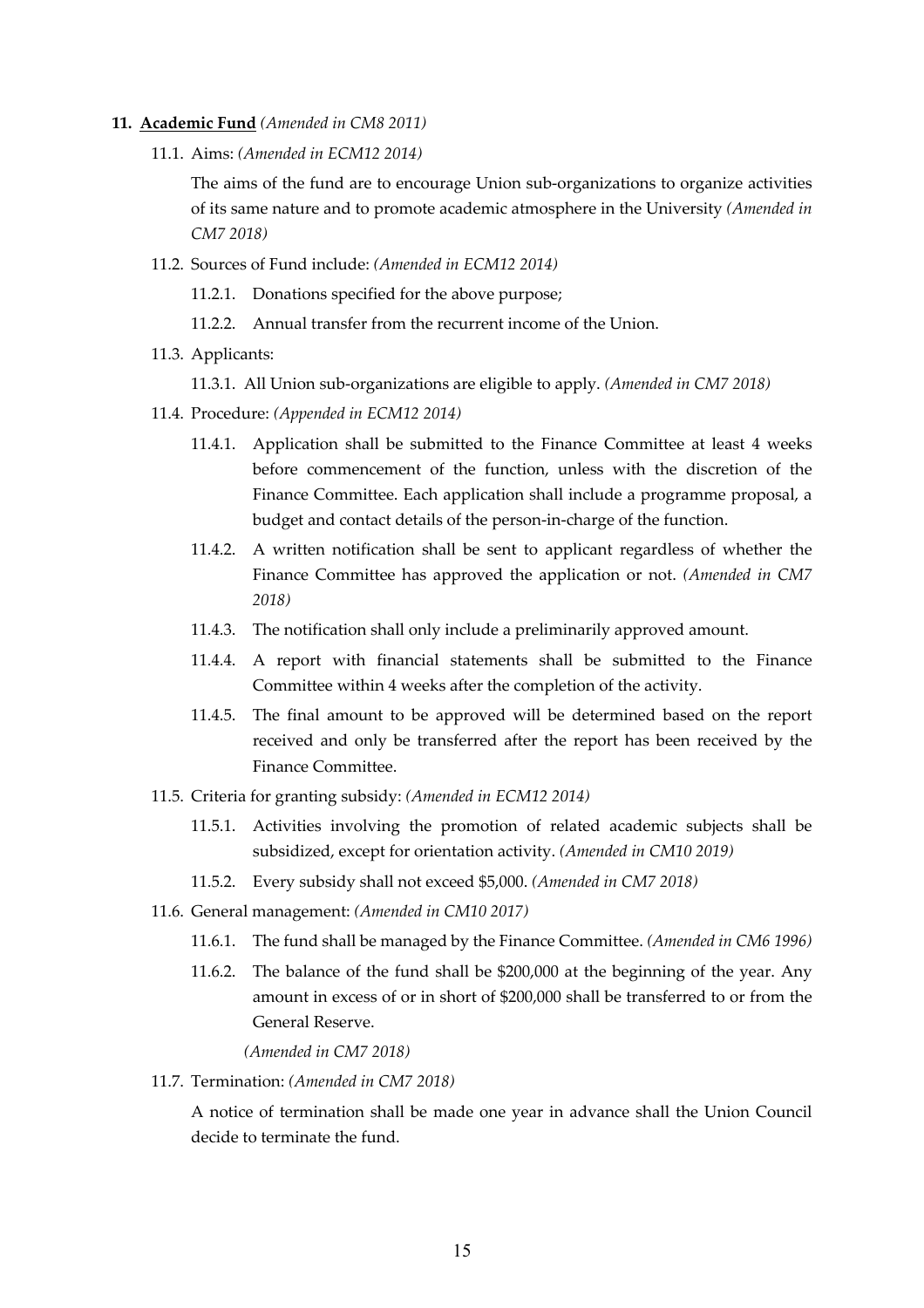#### **12. Democracy Fund** *(Amended in ECM12 2014)*

This fund was raised in 1989 around the period of June 4 Massacre, with the initial purpose of supporting the reformers and the student movement for democracy in China. It was renamed in 2014 from China's Democracy Fund to Democracy Fund in order to expand its scope of subsidy. *(Amended in ECM12 2014)*

12.1. Aim:

The aim of the fund is to promote the importance of democracy. *(Amended in ECM12 2014)* 12.2.

- 12.2. Sources of the fund include: *(Amended in ECM12 2014)*
	- 12.2.1. An initial amount of \$260,494.70;
	- 12.2.2. Donation specified for the above purpose;
	- 12.2.3. Annual transfer from the recurrent income of the Union. *(Appended in ECM12 2014)*
- 12.3. Applicants: *(Amended in ECM12 2014)*

All Student Bodies and all Union full members are eligible to apply. *(Amended in CM7 2018)*

- 12.4. Procedure: *(Appended in ECM12 2014)*
	- 12.4.1. Application shall be submitted to the Finance Committee at least 4 weeks before commencement of the function, unless with the discretion of the Finance Committee. Each application shall include a programme proposal, a budget and contact details of the person-in-charge of the function.
	- 12.4.2. A written notification shall be sent to applicant regardless of whether the Union Council has approved the application or not. *(Amended in CM7 2018)*
	- 12.4.3. The notification shall only include a preliminarily approved amount.
	- 12.4.4. A report with financial statements shall be submitted to the Finance Committee within 4 weeks after the completion of the activity.
	- 12.4.5. The final amount to be approved will be determined based on the report received and only be transferred after the report has been received by the Finance Committee.
- 12.5. Criteria for granting subsidy: *(Appended in ECM12 2014)*
	- 12.5.1. The following activities can be subsidized:
		- 12.5.1.1. Activities that support democratic movements; or *(Amended in ECM12 2014)*
		- 12.5.1.2. Activities that promote the understanding of political development within the University, or between the University and the public in Hong Kong. *(Amended in CM10 2017)*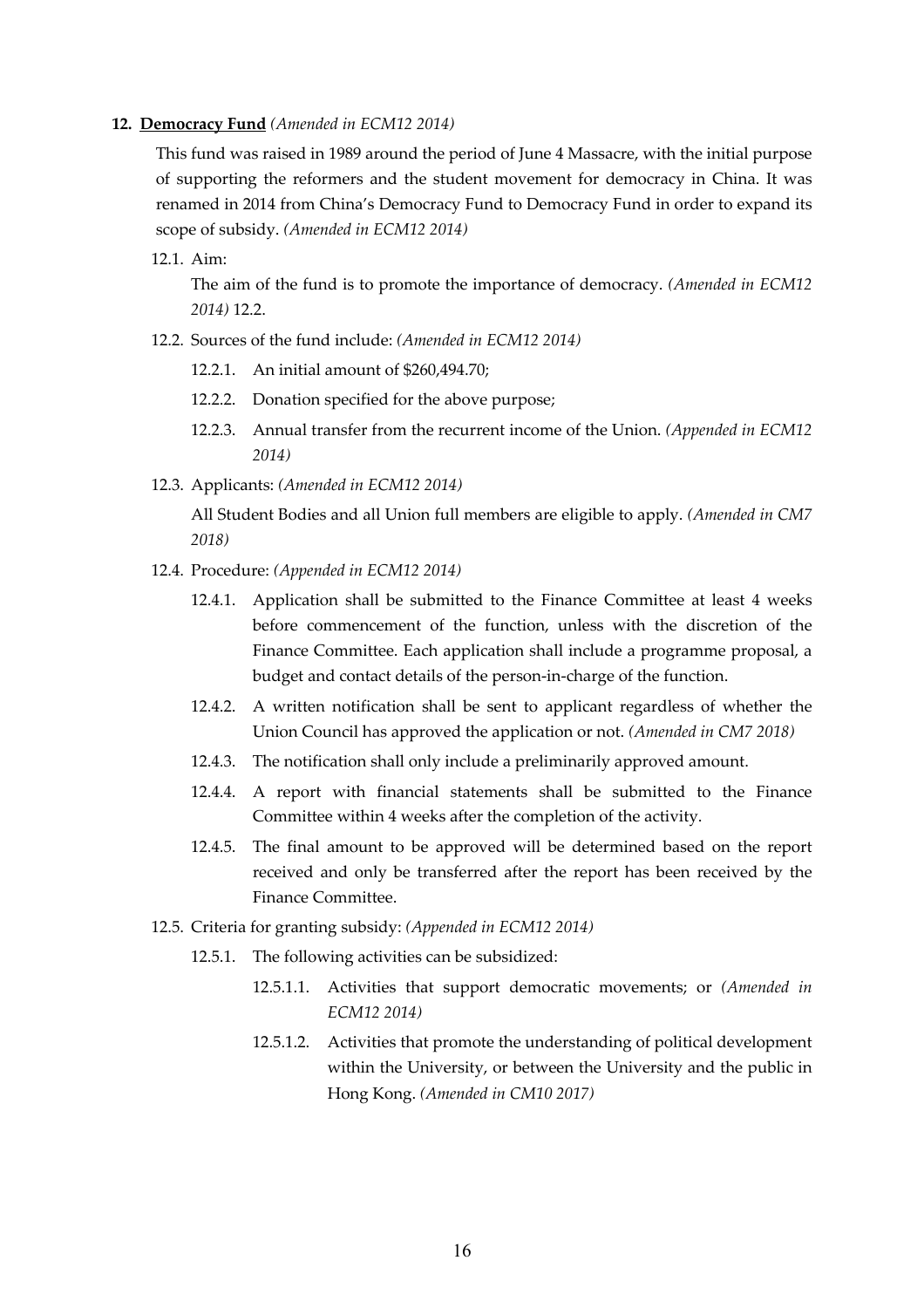- 12.5.2. Criteria for application from a Union full member: *(Amended in CM10 2017)*
	- 12.5.2.1. The activity shall be organized independent of the University or any parent organization. *(Amended in CM7 2018)*
	- 12.5.2.2. The following statements shall be included in every publication of the activity: *(Amended in CM7 2018) This activity is sponsored by The Hong Kong University Students' Union Democracy Fund. The content of this activity does not represent the views*
	- 12.5.2.3. The fund cannot be applied in conjunction with any other funds under Section III.
- 12.5.3. Each subsidy shall not exceed \$5,000. *(Amended in CM7 2018)*
- 12.6. The usage of the fund shall be approved by the Union Council with the recommendation from the Finance Committee. *(Appended in CM3 2016)*

*of The Hong Kong University Students' Union.*

- 12.7. General management: *(Amended in ECM12 2014)*
	- 12.7.1. The fund shall be managed by the Finance Committee. (Amended in CM6 1996)
	- 12.7.2. The balance of the fund shall be \$150,000 at the beginning of the year. Any amount in excess of or in short of \$150,000 shall be transferred to or from the General Reserve. *(Amended in CM7 2018)*
- 12.8. Termination: *(Amended in CM7 2018)*

A notice of termination shall be made one year in advance shall the Union Council decide to terminate the fund.

#### **13. Publication Fund** *(Amended in CM3 1996)*

13.1. Aim:

The aim of the fund is to encourage members of the Union to express and share with other students their views on any matters.

- 13.2. Sources of the fund include: *(Appended in ECM12 2014)*
	- 13.2.1. Donation specified for the above purpose;
	- 13.2.2. Annual transfer from the recurrent income of the Union.
- 13.3. Applicants: *(Amended in ECM12 2014)*
	- 13.3.1. All Union full members are eligible to apply.
- 13.4. Procedure: *(Appended in ECM12 2014)*
	- 13.4.1. Application shall be submitted to the Finance Committee at least 4 weeks before commencement of the function, unless with the discretion of the Finance Committee. Each application shall include a programme proposal, a budget and contact details of the person-in-charge of the function.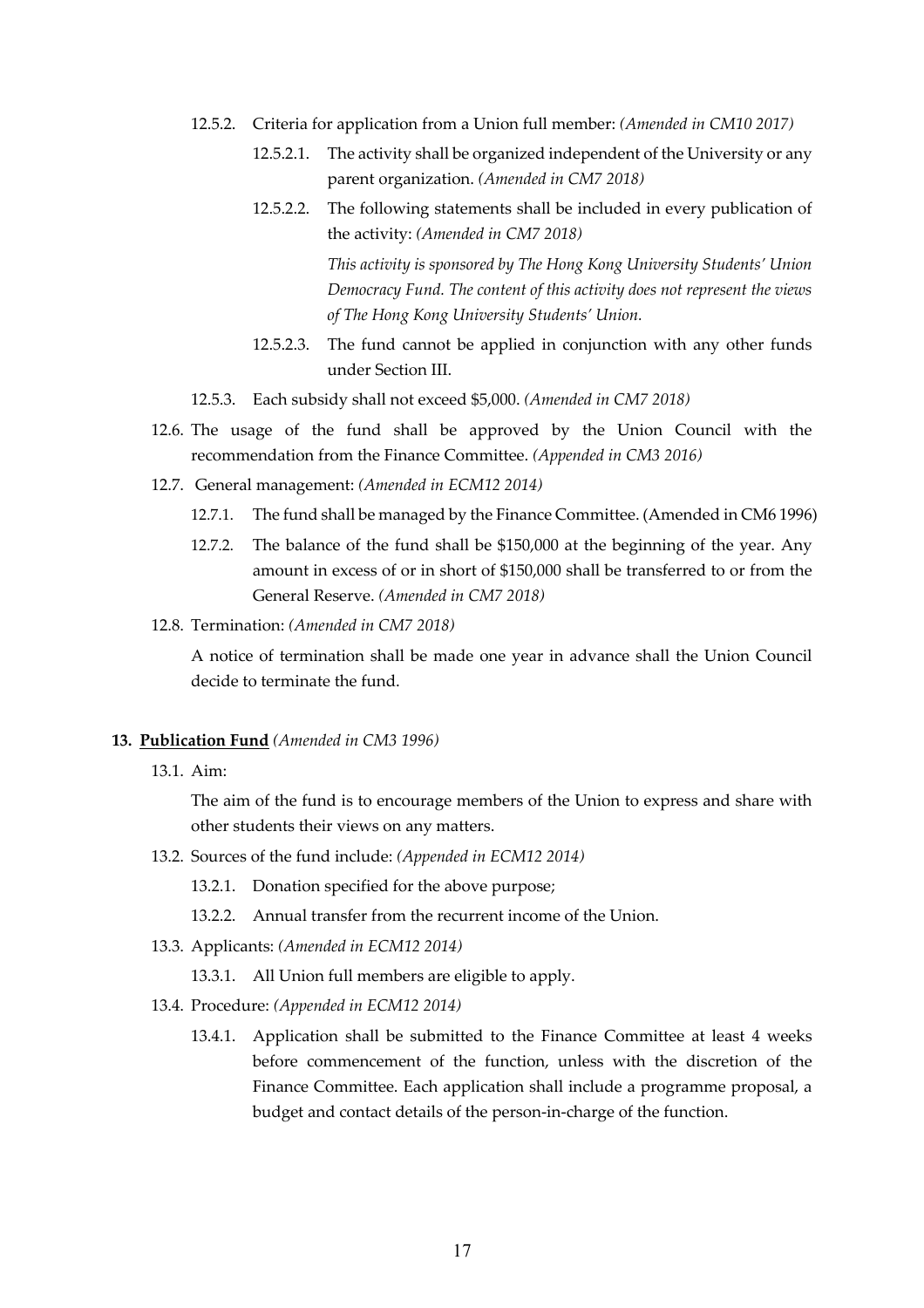- 13.4.2. A written notification shall be sent to applicant regardless of whether the Finance Committee has approved the application or not. *(Amended in CM7 2018)*
- 13.4.3. The notification shall only include a preliminarily approved amount.
- 13.4.4. A report with financial statements and a copy of the publication shall be submitted to the Finance Committee within 4 weeks after the completion of the activity.
- 13.4.5. The final amount to be approved will be determined based on the report received and only be transferred after the report has been received by the Finance Committee.
- 13.5. Criteria for granting subsidy: *(Amended in ECM12 2014)*
	- 13.5.1. No commercial advertisement shall be included in the publication. *(Amended in CM7 2018)*
	- 13.5.2. No promotion of Student Bodies is allowed in the publication.

*(Amended in CM7 2018)*

- 13.5.3. Each printing shall have at least 800 copies, whilst audio-visual productions and banners shall have equivalent coverage. *(Amended in CM7 2018)*
- 13.5.4. It shall not be a publication of any Student Bodies. *(Amended in CM7 2018)*
- 13.5.5. Sale: *(Appended in CM3 2016)*
	- 13.5.5.1. Sale of publication shall only be approved at the discretion of the Finance Committee.
	- 13.5.5.2. No subsidy shall be granted if any actual profit is made in the sale of publication.
	- 13.5.5.3. No sale of publication shall be allowed within 1 year after the final amount is approved by the Finance Committee.
- 13.5.6. *(Repealed in CM10 2017)*
- 13.5.7. The following statements shall be included in the publication: *(Amended in CM10 2017) This publication is sponsored by The Hong Kong University Students' Union Publication Fund. The content of this publication does not represent the views of The Hong Kong University Students' Union. (Amended in CM7 2018)*
- 13.5.8. The name and university number of all members of the editorial board shall be printed on the publication. *(Amended in CM7 2018)*
- 13.5.9. It shall not be an item of budget of the Union or any sub-organizations. *(Amended in CM7 2018)*
- 13.5.10. The publication shall not include contents: *(Amended in CM7 2018)*

13.5.10.1. Disclosing one's private life;

- 13.5.10.2. Using obscene language and pictures;
- 13.5.10.3. Having personal attack; or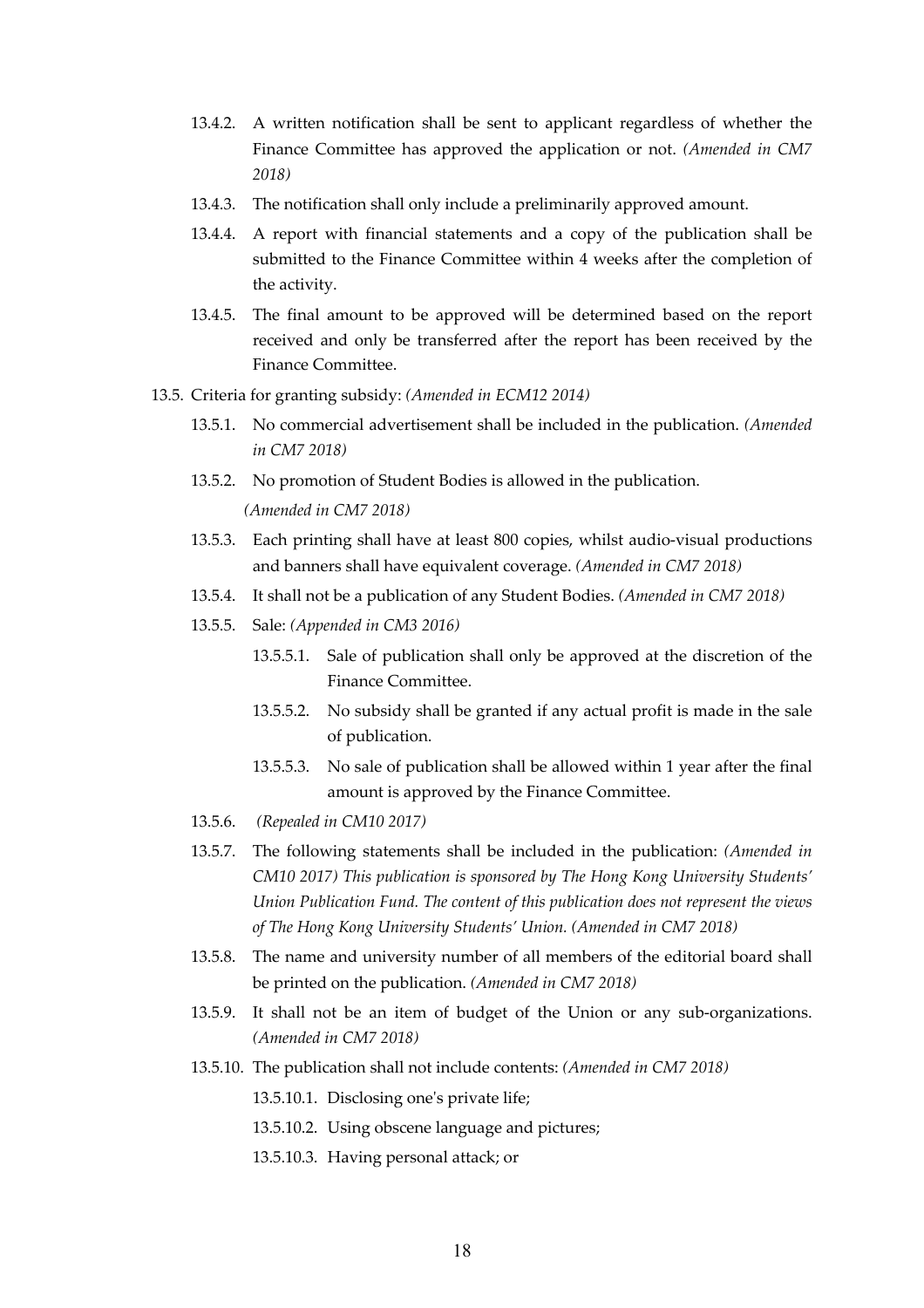13.5.10.4. Untruthful or defamatory.

- 13.5.10.5. Each subsidy shall not exceed \$5,000. *(Amended in CM7 2018)*
- 13.5.11. The fund cannot be applied in conjunction with any other funds under Section III.

*(Appended in CM10 2017)*

- 13.6. General management: *(Amended in ECM12 2014)*
	- 13.6.1. The fund shall be managed by the Finance Committee. *(Amended in CM6 1996)*
	- 13.6.2. The balance of the fund shall be \$25,000 at the beginning of the year. Any amount in excess of or in short of \$25,000 shall be transferred to or from the General Reserve. *(Appended in CM7 2018)*
- 13.7. Termination: *(Appended CM7 2018)*

A notice of termination shall be made one year in advance shall the Union Council decide to terminate the fund.

**14.** *(Repealed in ECM12 2014)*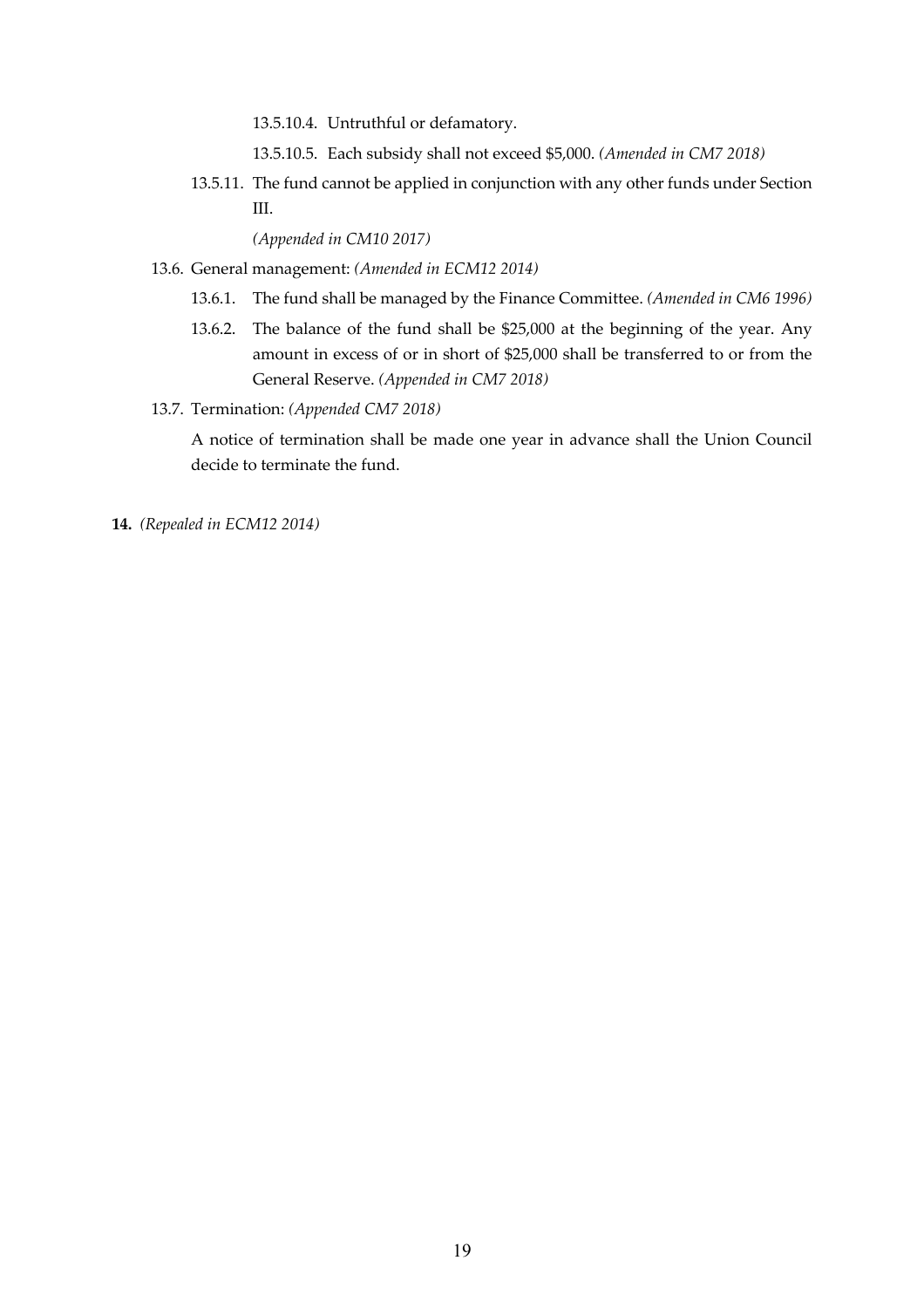#### **15. Sports Association Fund (SA Fund)** *(Amended in CM3 2016)*

- 15.1. The SA Fund is a fund established to provide subsidies to Sports Clubs and the executive committee of Sports Association. *(Amended in CM3 2016)*
- 15.2. Sources of the fund include:
	- 15.2.1. Any balance brought forward from the preceding year; *(Appended in ECM12 2014)*
	- 15.2.2. Annual transfer from the recurrent income of the Union;
	- 15.2.3. Donation specified for the general development of Sports Clubs.
- 15.3. Applicants:

All Sports Clubs and the executive committee of Sports Association are eligible to apply. *(Amended in CM3 2016)*

15.4. Criteria for granting subsidy:

General and functional expenses of Sports Clubs and the executive committee of Sports Association shall be subsidized. *(Amended in CM3 2016)*

- 15.5. General management and operation of the Fund: *(Amended in CM7 2018)*
	- 15.5.1. Sports Clubs and the executive committee of Sports Association applying for subsidies shall submit their annual budget and their year plan to the Sports Council within one month after the adoption of the Union budget. *(Amended in CM7 2018)*
	- 15.5.2. The amount of subsidy granted to each Sports Club and the executive committee of Sports Association shall be determined by the Sports Council and approved by the Finance Committee. The Sports Council, after being informed by the Finance Committee, shall be responsible for sending written notifications to the applicants regardless of whether the Finance Committee has approved the application or not. Transferal of amount between clubs is prohibited unless with the approval from the Finance Committee. *(Amended in CM7 2018)*
	- 15.5.3. Any Sports Club or the executive committee of Sports Association objects against the amount of subsidy granted can appeal to the Finance Committee if there are strong reasons to support the claim. It is the sole discretion of the Finance Committee to reconsider or reject the claim. Should the amount approved by the Finance Committee be greater than the original amount, the extra amount shall be covered by first the balance remained in the SA Fund and second the General Reserve. *(Amended in CM3 2016)*
	- 15.5.4. The maximum balance brought forward from the preceding year shall be \$100,000. Any amount exceeding \$100,000 shall be transferred to the General Reserve. *(Amended in CM7 2018)*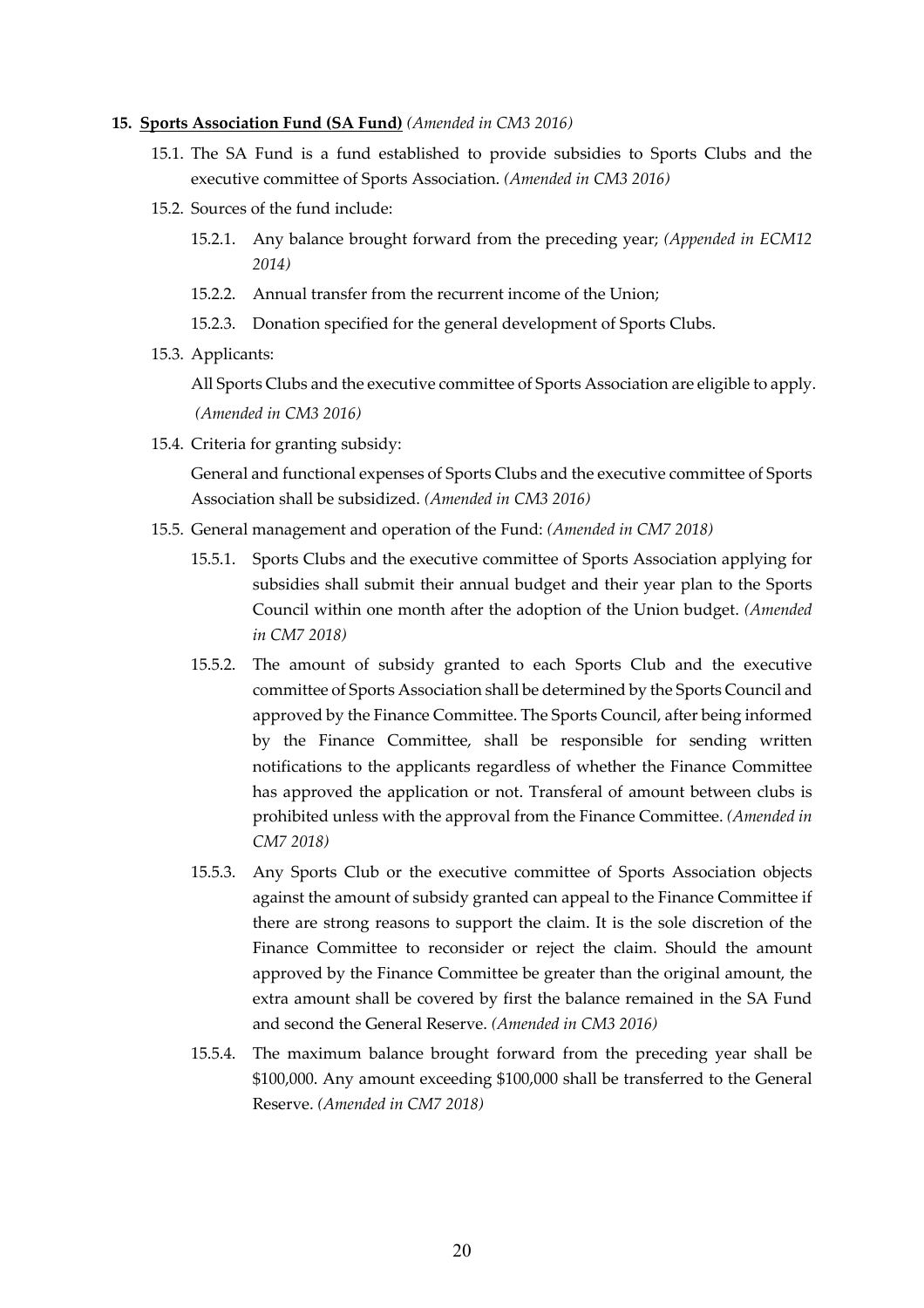#### **16. Cultural Association Fund (CA Fund)** *(Amended in CM3 2016)*

- 16.1. The CA Fund is a fund established to provide subsidies to Cultural Clubs and the executive committee of Cultural Association. *(Amended in CM3 2016)*
- 16.2. Sources of the fund include:
	- 16.2.1. Any balance brought forward from the preceding year; *(Appended in ECM12 2014)*
	- 16.2.2. Annual transfer from the recurrent income of the Union;
	- 16.2.3. Donation specified for the general development of Cultural Clubs.
- 16.3. Applicants:

All Cultural Clubs and the executive committee of Cultural Association are eligible to apply for subsidies. *(Amended in CM3 2016)*

16.4. Criteria for granting subsidy:

General and functional expenses of Cultural Clubs and the executive committee of Cultural Association shall be subsidized. *(Amended in CM3 2016)*

- 16.5. General management and operation of the Fund: *(Amended in CM10 2017)*
	- 16.5.1. Cultural Clubs and the executive committee of Cultural Association applying for subsidies shall submit their annual budget and their year plan to the Cultural Council within one month after the adoption of the Union budget. *(Amended in CM7 2018)*
	- 16.5.2. The amount of subsidy granted to each Cultural Club and the executive committee of Cultural Association shall be determined by the Cultural Council and approved by the Finance Committee. The Cultural Council, after being informed by the Finance Committee, shall be responsible for sending written notifications to the applicants regardless of whether the Finance Committee has approved the application or not. Transferal of amount between clubs is prohibited unless with the approval from the Finance Committee. *(Amended in CM7 2018)*
	- 16.5.3. Any Cultural Club or the executive committee of Cultural Association objects against the amount of subsidy granted can appeal to the Finance Committee if there are strong reasons to support the claim. It is the sole discretion of the Finance Committee to reconsider or reject the claim. Should the amount approved by the Finance Committee be greater than the original amount, the extra amount shall be covered by first the balance remained in the CA Fund and second the General Reserve. *(Amended in CM3 2016)*
	- 16.5.4. The maximum balance brought forward from the preceding year shall be \$100,000. Any amount exceeding \$100,000 shall be transferred to the General Reserve. *(Amended in CM7 2018)*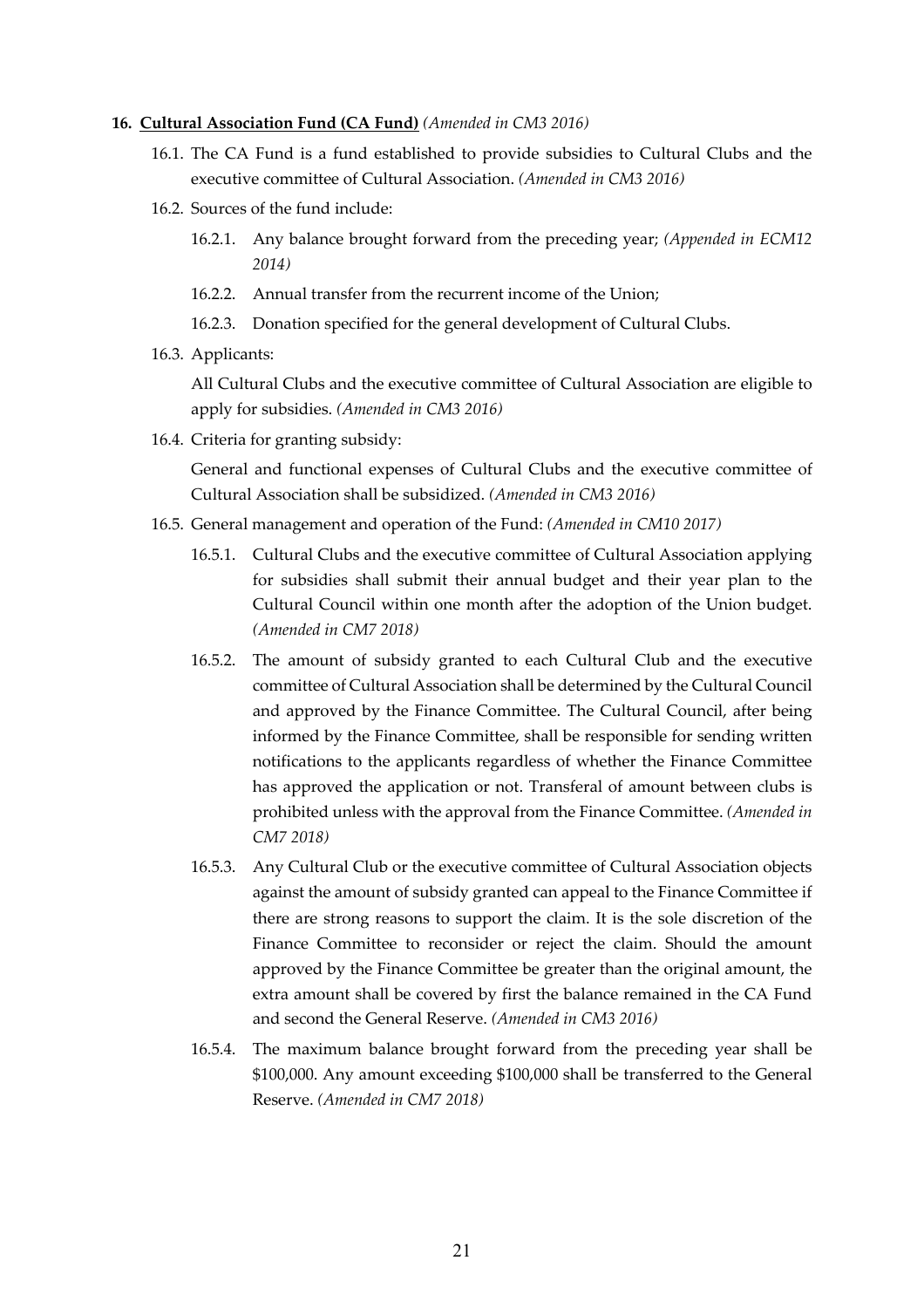### **17. Independent Clubs Association Fund (ICA Fund)** *(Amended in CM3 2016)*

- 17.1. The ICA Fund is a fund established to provide subsidies to Independent Clubs and the executive committee of Independent Clubs Association. *(Amended in CM3 2016)*
- 17.2. Sources of the fund include:
	- 17.2.1. Any balance brought forward from the preceding year; *(Appended in ECM12 2014)*
	- 17.2.2. Annual transfer from the recurrent income of the Union;
	- 17.2.3. Donation specified for the general development of Independent Clubs.
- 17.3. Applicants:

All Independent Clubs and the executive committee of Independent Clubs Association are eligible to apply for subsidies. *(Amended in CM3 2016)*

17.4. Criteria for granting subsidy:

General and functional expenses of Independent Clubs and the executive committee of Independent Clubs Association shall be subsidized. *(Amended in CM3 2016)*

- 17.5. General management and operation of the Fund: *(Amended in CM10 2017)*
	- 17.5.1. Independent Clubs and the executive committee of Independent Clubs Association applying for subsidies shall submit their annual budget and their year plan to the Independent Clubs Association Council within one month after the adoption of the Union budget. *(Amended in CM7 2018)*
	- 17.5.2. The amount of subsidy granted to each Independent Club and the executive committee of Independent Clubs Association shall be determined by the Independent Clubs Association Council and approved by the Finance Committee. The Independent Clubs Association Council, after being informed by the Finance Committee, shall be responsible for sending written notifications to the applicants regardless of whether the Finance Committee has approved the application or not. Transferal of amount between clubs is prohibited unless with the approval from the Finance Committee. *(Amended in CM7 2018)*
	- 17.5.3. Any Independent Club or the executive committee of Independent Clubs Association objects against the amount of subsidy granted can appeal to the Finance Committee if there are strong reasons to support the claim. It is the sole discretion of the Finance Committee to reconsider or reject the claim. Should the amount approved by the Finance Committee be greater than the original amount, the extra amount shall be covered by first the balance remained in the ICA Fund and second the General Reserve. *(Amended in CM3 2016)*
	- 17.5.4. The maximum balance brought forward from the preceding year shall be \$100,000. Any amount exceeding \$100,000 shall be transferred to the General Reserve. *(Amended in CM7 2018)*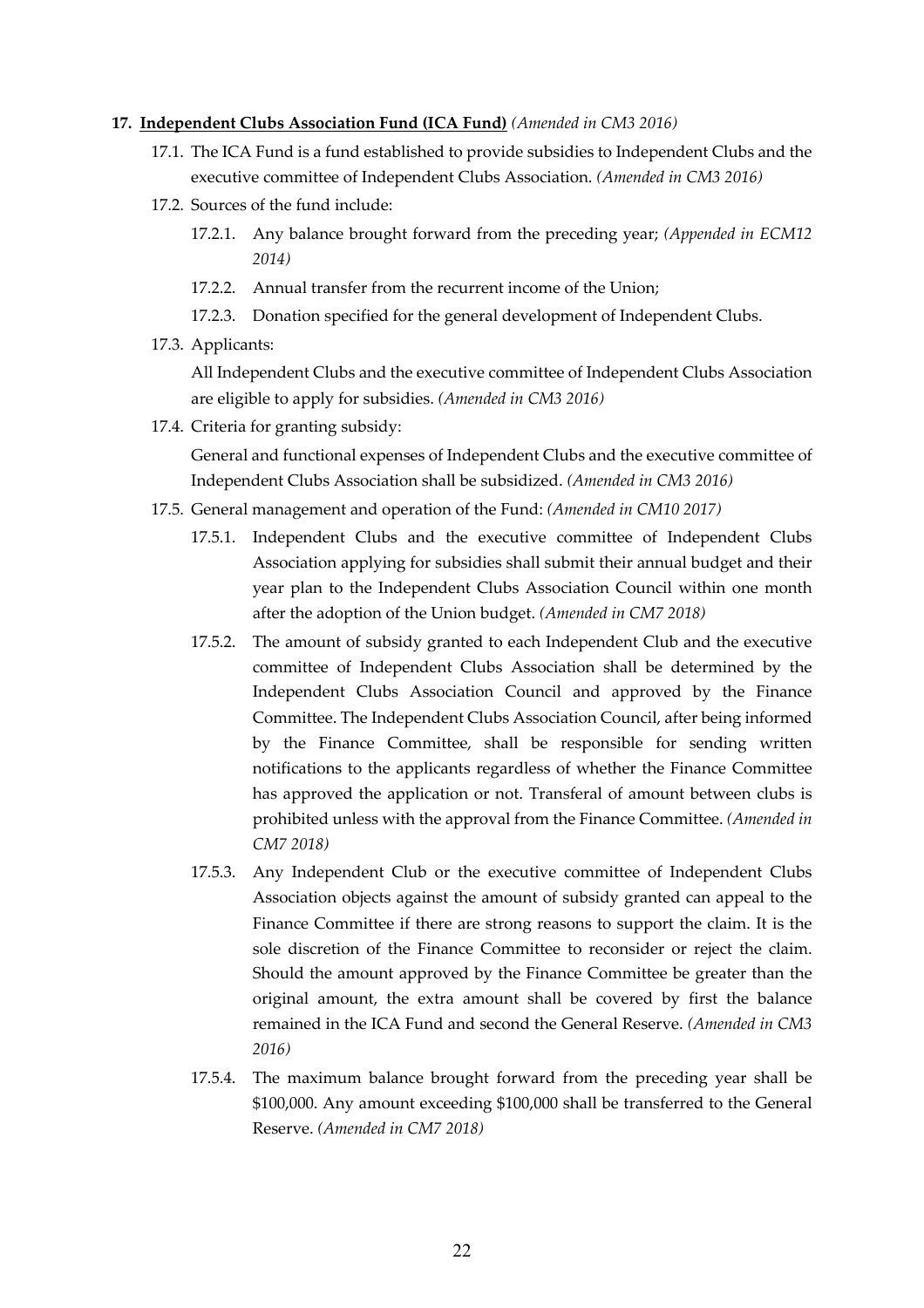- **18. Media Fund** *(Appended in ECM3 2006)*
	- 18.1. The Media Fund is a fund established to provide subsidies to Undergrad and Campus TV. *(Amended in ECM12 2014)*
	- 18.2. Sources of the fund include:
		- 18.2.1. Any balance brought forward from the preceding year; *(Appended in ECM12 2014)*
		- 18.2.2. Annual transfer from the recurrent income of the Union;
		- 18.2.3. Donation specified for the general development of Undergrad and Campus TV.
	- 18.3. Applicants:

Undergrad and Campus TV are eligible to apply for subsidies. *(Amended in ECM12 2014)*

18.4. Criteria for granting subsidy:

All expenses of Undergrad and Campus TV shall be subsidized. *(Amended in ECM12 2014)*

- 18.5. General management and operation of the Fund: *(Amended in CM10 2017)*
	- 18.5.1. Undergrad and Campus TV shall submit their annual budget and their year plan to the Union Council within one month after the adoption of the Union budget.
	- 18.5.2. The amount of subsidy granted to each Campus media shall be determined by the Finance Committee. Transferal of amount between Undergrad and Campus TV is prohibited unless with the approval from the Finance Committee.

*(Amended in ECM12 2014)*

- 18.5.3. Undergrad or Campus TV objects against the amount of subsidy granted can appeal to the Finance Committee if there are strong reasons to support the claim. It is the sole discretion of the Finance Committee to reconsider or reject the claim. Should the amount approved by the Finance Committee be greater than the original amount, the extra amount shall be covered by first the balance remained in the Media Fund and second the General Reserve. *(Amended in ECM12 2014)*
- 18.5.4. The maximum balance brought forward from the preceding year shall be \$100,000. Any amount exceeding \$100,000 shall be transferred to the General Reserve. *(Amended in CM7 2018)*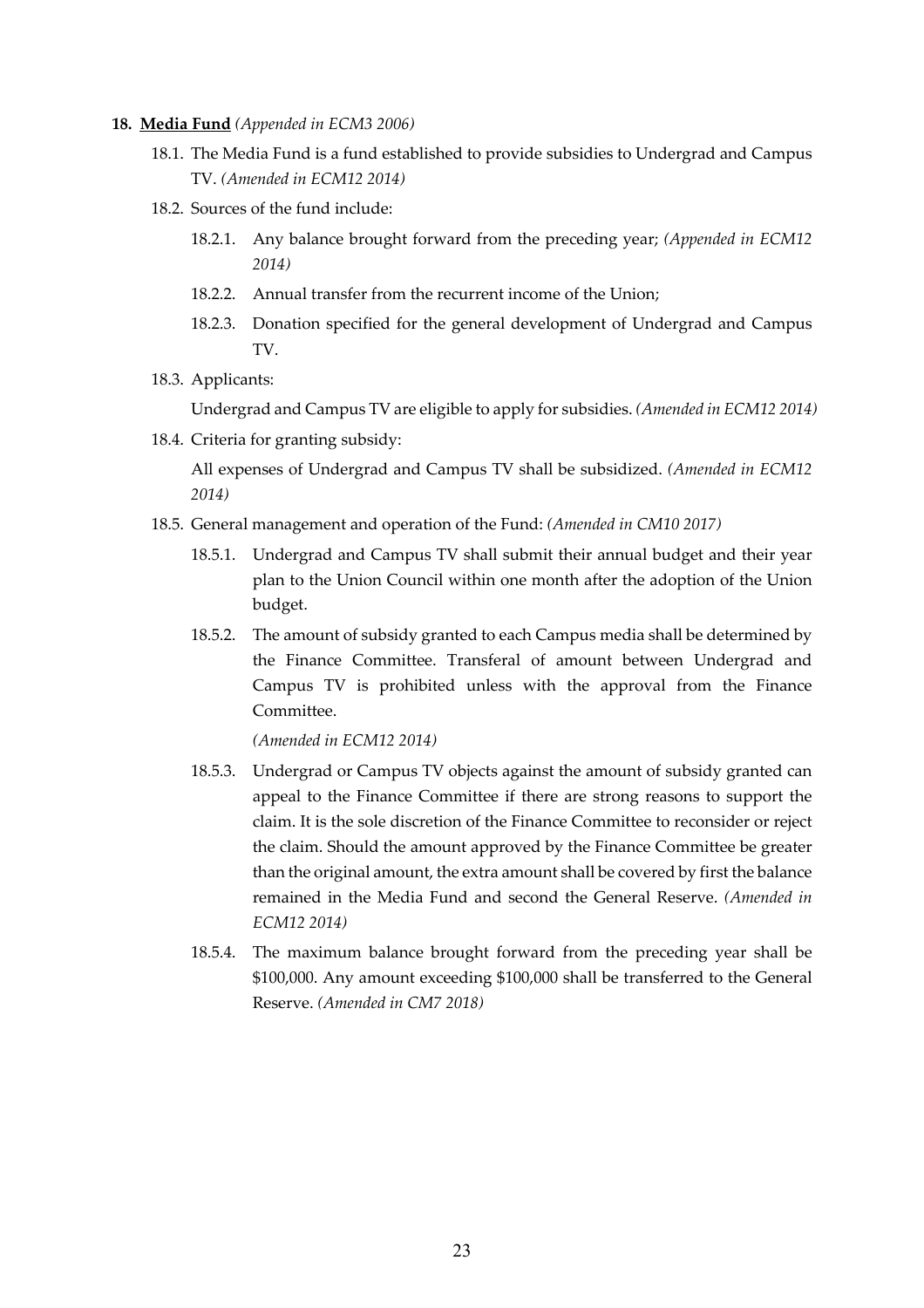#### **19. Capital Investment Fund (CI Fund)** *(Appended in ECM3 2006)*

19.1. Aim: *(Appended in ECM12 2014)*

The aim of the fund is to finance Student Bodies to acquire capital assets. *(Amended in CM7 2018)*

- 19.2. Sources of the fund include:
	- 19.2.1. Donations specified for the capital investment of the Union;
	- 19.2.2. Annual transfer from the recurrent income of the Union. *(Amended in ECM12 2014)*
- 19.3. Applicants:

All Student Bodies are eligible to apply. *(Amended in CM7 2018)*

- 19.4. Procedure: *(Appended in ECM12 2014)*
	- 19.4.1. Application shall be submitted to the Finance Committee at least 4 weeks before the acquisition of the asset(s), unless with the discretion of the Finance Committee.
	- 19.4.2. Each application shall include at least three quotations for each item and the reason(s) for acquisition, unless with the discretion of the Finance Committee. *(Amended in CM10 2017)*
	- 19.4.3. A written notification shall be sent to applicant regardless of whether the Finance Committee has approved the application or not. *(Amended in CM7 2018)*
	- 19.4.4. The fund shall be granted only after the receipt of the acquisition has been submitted to the Financial Secretary.
	- 19.4.5. Purchase of the asset(s) shall be completed within 4 weeks after the Finance Committee has approved the application. *(Appended in CM10 2017)*
- 19.5. Criteria for granting subsidy:
	- 19.5.1. Needs of Union sub-organization in acquiring the asset(s);
	- 19.5.2. Overall benefits that the asset(s) will bring to members of the Union suborganization;
	- 19.5.3. The grant to each society or club per annum shall not exceed the amount stipulated by the following rules: *(Amended in CM7 2018)*

| Maximum grant to each Student Bodies                                                                         | \$6,000  |
|--------------------------------------------------------------------------------------------------------------|----------|
| Maximum total grant to all Sports Clubs and<br>the executive committee of Sports Association                 | \$80,000 |
| Maximum total grant to all Cultural Clubs and<br>the executive committee of Cultural Association             | \$40,000 |
| Maximum total grant to all Independent Clubs and<br>the executive committee of Independent Clubs Association | \$40,000 |
| Maximum total grant to all Hall Students' Associations                                                       | \$40,000 |
| Maximum total grant to all Faculty and Academic Societies                                                    | \$40,000 |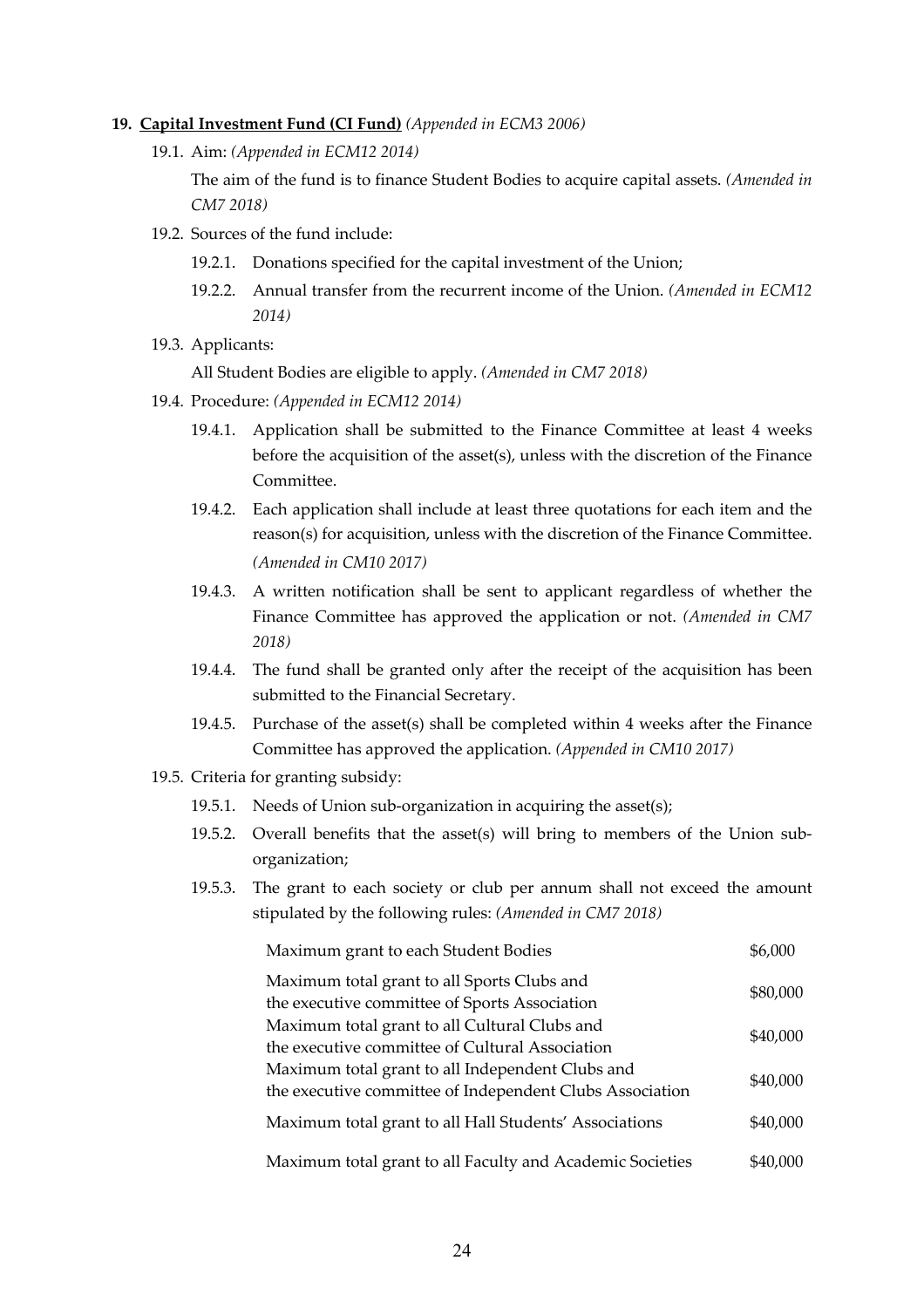- 19.6. General management: *(Amended in CM10 2017)*
	- 19.6.1. The fund shall be managed by the Finance Committee. *(Amended in ECM12 2014)*
	- 19.6.2. The balance of the fund shall be \$200,000 at the beginning of the year. Any amount in excess of or in short of \$200,000 shall be transferred to or from the General Reserve. *(Appended in CM7 2018)*
- 19.7. Termination: *(Appended in ECM12 2014)*

A notice of termination shall be made one year in advance should the Union Council decide to terminate the fund.

- **20.** *(Repealed in ECM12 2014)*
- **21.** *(Terminated in ECM12 2014)*
- **22.** *(Repealed in ECM12 2014)*
- **23. Legal Consultation and Assistance Fund** *(Appended in CM5 2019)*

This fund was established in 2019, in the wake of protests against the amendments to Extradition Laws, with the purpose of supporting Student Bodies and full members on legal consultation and any other related assistance.

#### 23.1. Review Panel:

- 23.1.1. In this article, Review Panel shall mean a panel consisting of:
	- 23.1.1.1. Financial Secretary (Chairperson);
	- 23.1.1.2. Honorary Treasurer;
	- 23.1.1.3. Honorary Legal Advisor;
	- 23.1.1.4. President;
	- 23.1.1.5. Council Chairperson;
	- 23.1.1.6. 1 Popularly Elected Union Councillor; and
	- 23.1.1.7. 2 members of Finance Committee.
- 23.1.2. The Popularly Elected Union Councillor and members of Finance Committee in this panel shall be appointed by the Financial Secretary with consent of the Council Chairperson and President of the Union. The Chairperson shall decide whether there exists conflict of interest between members and applicant.
- 23.1.3. A notice of establishment of any Review Panel shall be sent to Union Council and Finance Committee.
- 23.1.4. The Review Panel shall operate under the principle of confidentiality.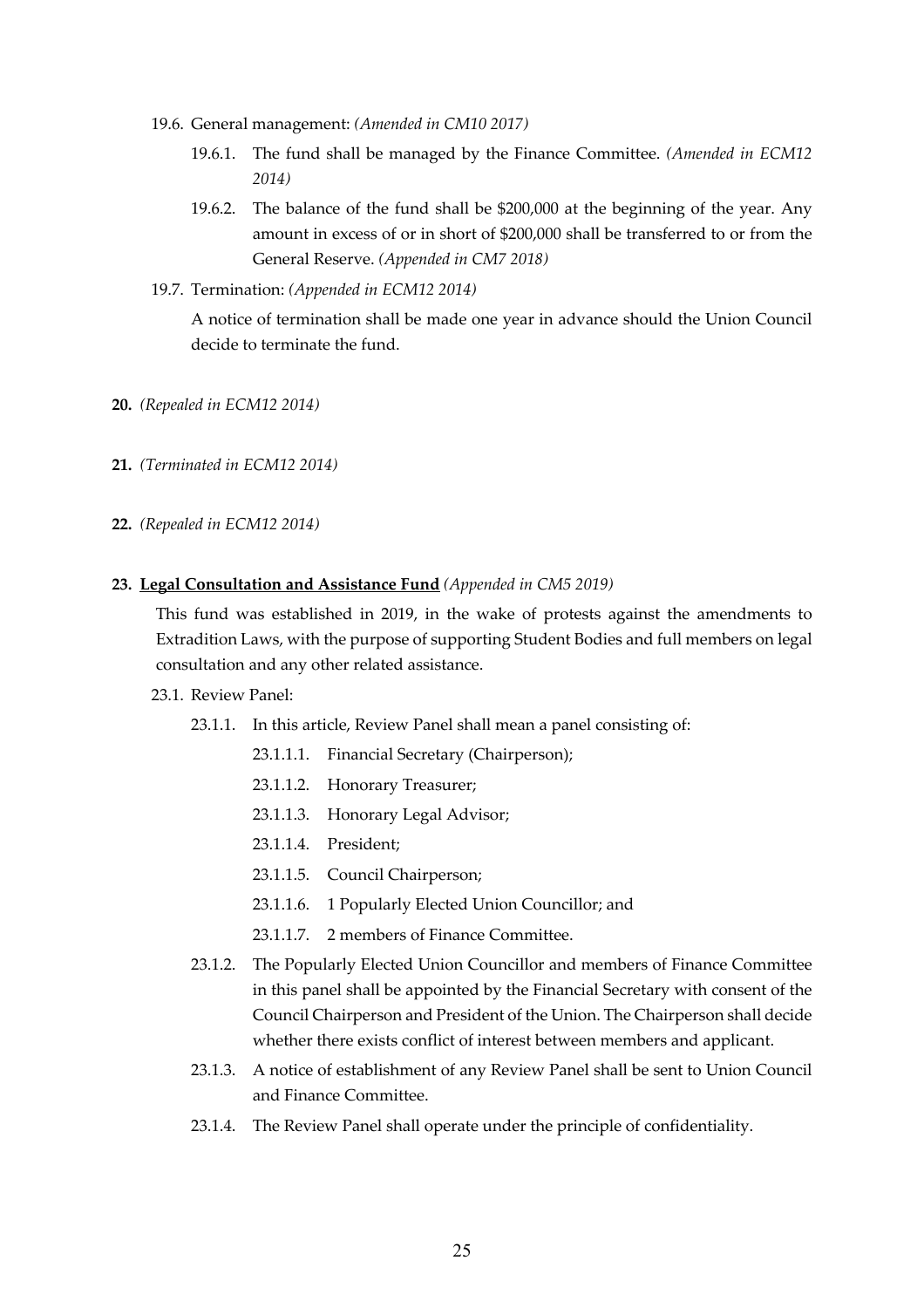23.2. Aim:

The aim of the fund is to provide financial assistance on legal consultation, legal proceedings or related expenses.

- 23.3. Sources of the fund include:
	- 23.3.1. Donation specified for the above purpose;
	- 23.3.2. Annual transfer from the recurrent income of the Union.
- 23.4. Applicants:

All Student Bodies and all Union full members are eligible to apply.

- 23.5. Procedure:
	- 23.5.1. Application shall be submitted to the Financial Secretary before the activity, unless with the joint discretion of the President and Financial Secretary. Each application shall include a preliminary budget with all supporting documents.
	- 23.5.2. A written notification shall be sent to applicant, members of Union Council and members of Finance Committee regardless of whether the President and Financial Secretary (or the Review Panel) have approved the application or not.
	- 23.5.3. The notification shall only include a preliminarily approved amount.
	- 23.5.4. A financial report with receipts of expenditure shall be submitted to the Financial Secretary within 1 weeks after the completion of the activity.
	- 23.5.5. The final amount to be approved will be determined based on the financial documents received and only be transferred after the financial documents have been received by the Financial Secretary.
- 23.6. Criteria of granting subsidy:
	- 23.6.1. Activities involving Student Bodies or social movement.
	- 23.6.2. Every subsidy shall not exceed \$20,000.
	- 23.6.3. The Financial Secretary may convene and refer the case to the Review Panel at his discretion. The Review Panel by a simple majority may grant a subsidy up to \$200,000.
- 23.7. General management:
	- 23.7.1. The fund shall be managed by President and Financial Secretary jointly. The Financial Secretary shall notify the Finance Committee of the amount granted in the subsequent Finance Committee for every subsidy.
	- 23.7.2. Articles 3.6 & 3.7, Section VII of the Financial Regulation is not applicable for this fund.
	- 23.7.3. The balance of the fund shall be \$1,000,000 at the beginning of the year. Any amount in excess of or in short of \$1,000,000 shall be transferred to or from the General Reserve.
	- 23.7.4. The proceedings of granting the subsidy shall be confidential. Each member of the Review Panel or the Union Council shall sign a confidential undertaking before commencement of the proceedings where applicable.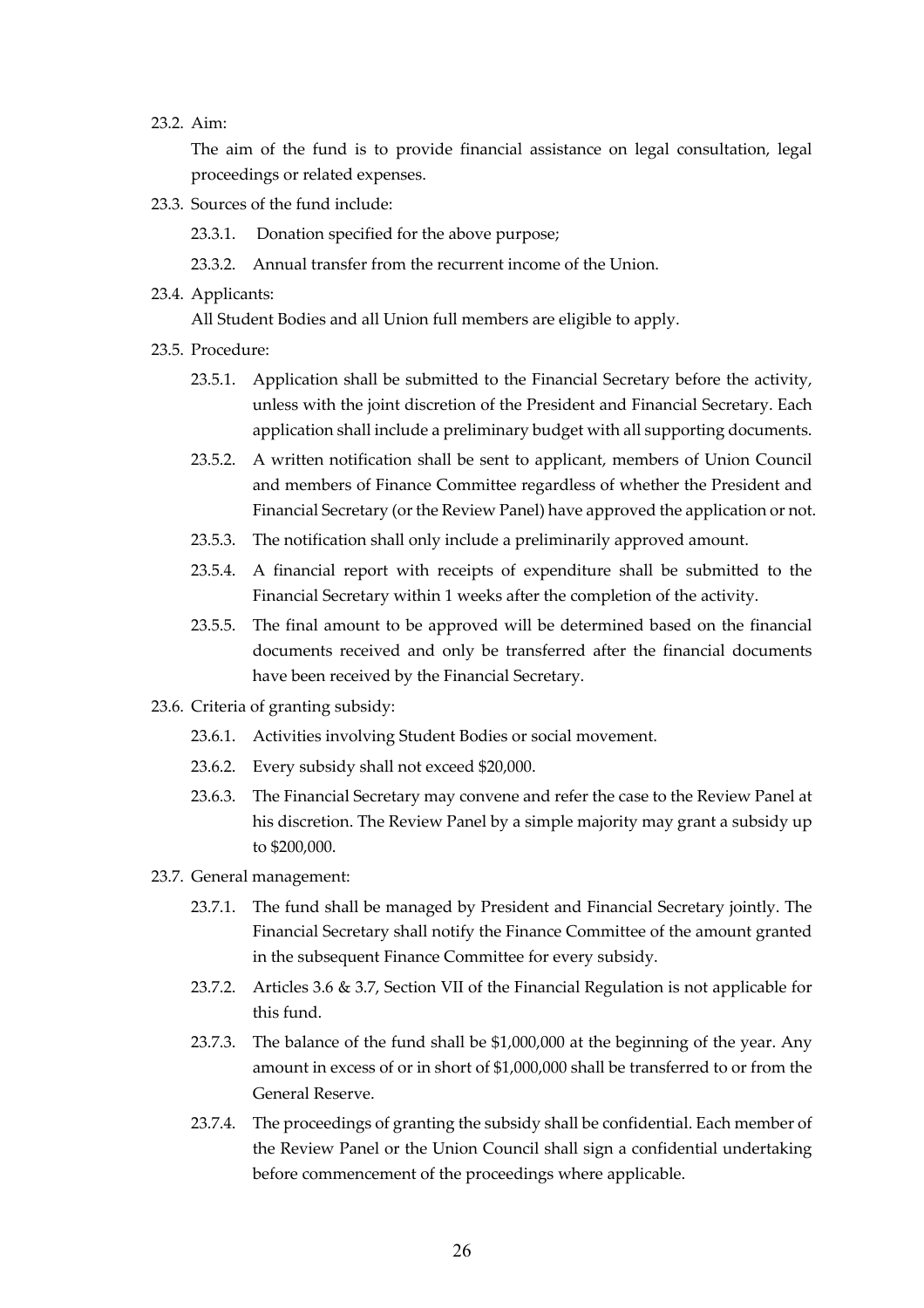### 23.8. Termination:

A notice of termination shall be made one year in advance shall the Union Council decide to terminate the Fund.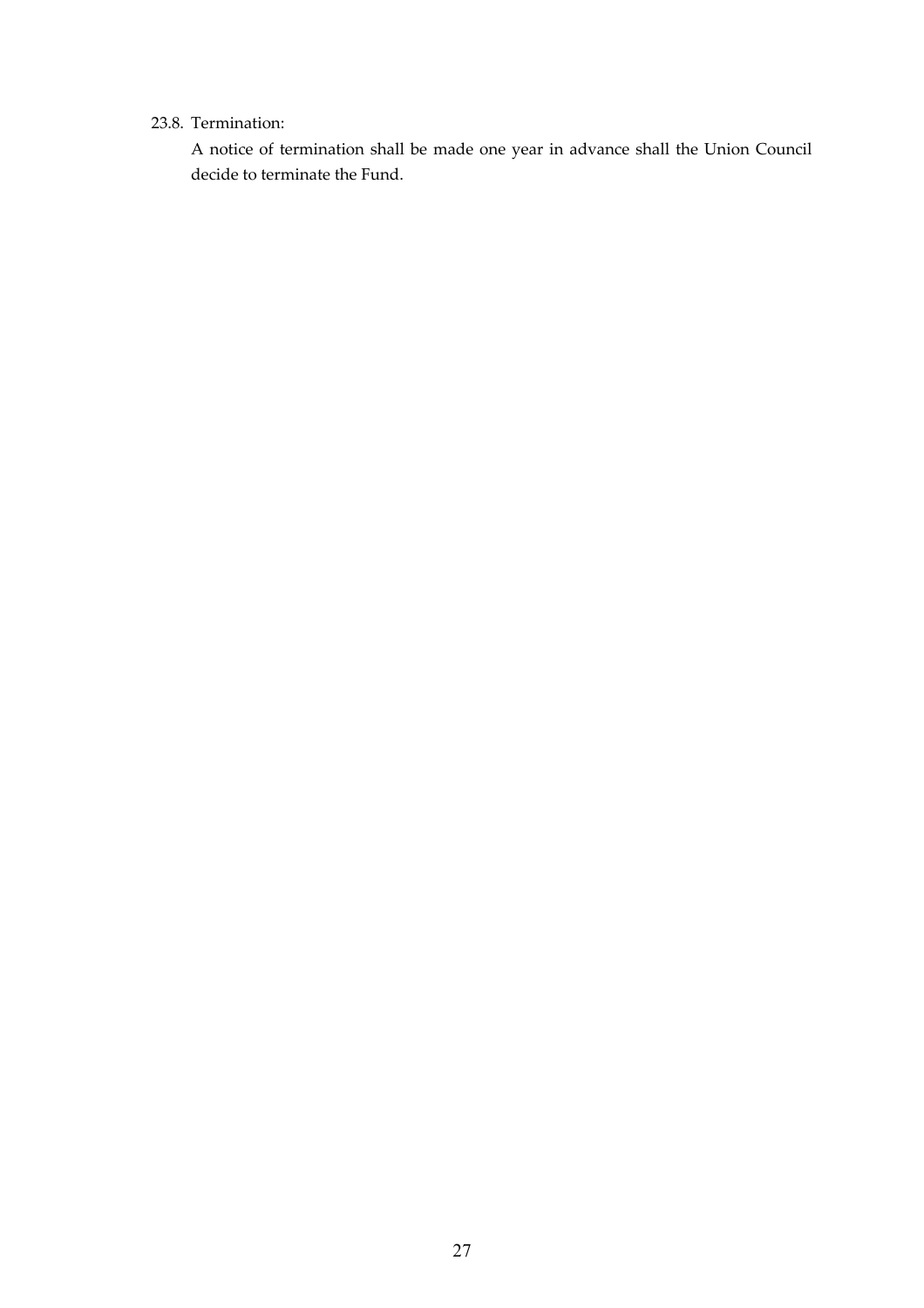## **SECTION IV BUDGET SYSTEM**

## **1. Policy**

- 1.1. *(Repealed in CM7 2018)*
- 1.2. In general, the Union will try to provide subsidy to implement the policies of all Student Bodies to help carry out their activities. No subsidy will be provided for personal purpose. *(Amended in CM7 2018)*
- 1.3. Subject to the recommendation of the Finance Committee and approval from the Union Council, items in the Union budget are strictly non-transferable. *(Amended in CM7 2018)*
- 1.4. Funding/subsidy in excess of the provision by the Union budget shall ONLY be granted at the discretion of the Finance Committee by transferring from General Reserve. *(Amended in CM7 2018)*
- 1.5. Budget for any Financial Session shall be designed to cover expense incurred during that session irrespective of when the actual payment has been made. *(Amended in CM7 2018)*
- 1.6. Union budget for each Fiscal Year shall be prepared by the end of June of that fiscal year. *(Amended in CM7 2018)*
- 1.7. The Union Council shall be responsible for the approval and revision of the Union budget based on overall financial consideration. *(Amended in CM7 2018)*
- 1.8. The Sports Council, Cultural Council and Independent Clubs Association Council are responsible for the approval and revision of the budget of clubs and executive committee of Sports Association, Cultural Association and Independent Clubs Association, respectively. *(Amended in CM7 2018)*
- 1.9. When at least one of the executive committee members (or equivalent) of a Student Body had not paid the prescribed fee of full membership of the Union, a notice shall be sent to the Student Body as a reminder for payment. The Student Body shall not be offered any resource from the Union and the University 14 clear days after the issue of the notice until the payment is received. *(Appended in CM3 2019)*
- 1.10. Office Bearers, executive committee members of a Student Body and members of their respective council (if any) shall not receive remuneration for their services. *(Appended in CM10 2019)*
- **2.** *(Repealed in ECM12 2014)*

### **3. Budget Format** *(Amended in CM5 2013)*

3.1. The Union budget shall be in the form of an income and expenditure statement. Item 3.2.2.2., 3.2.2.3. and 3.2.2.6.-8. shall be categorized and presented with a separate budget. *(Amended in CM7 2018)*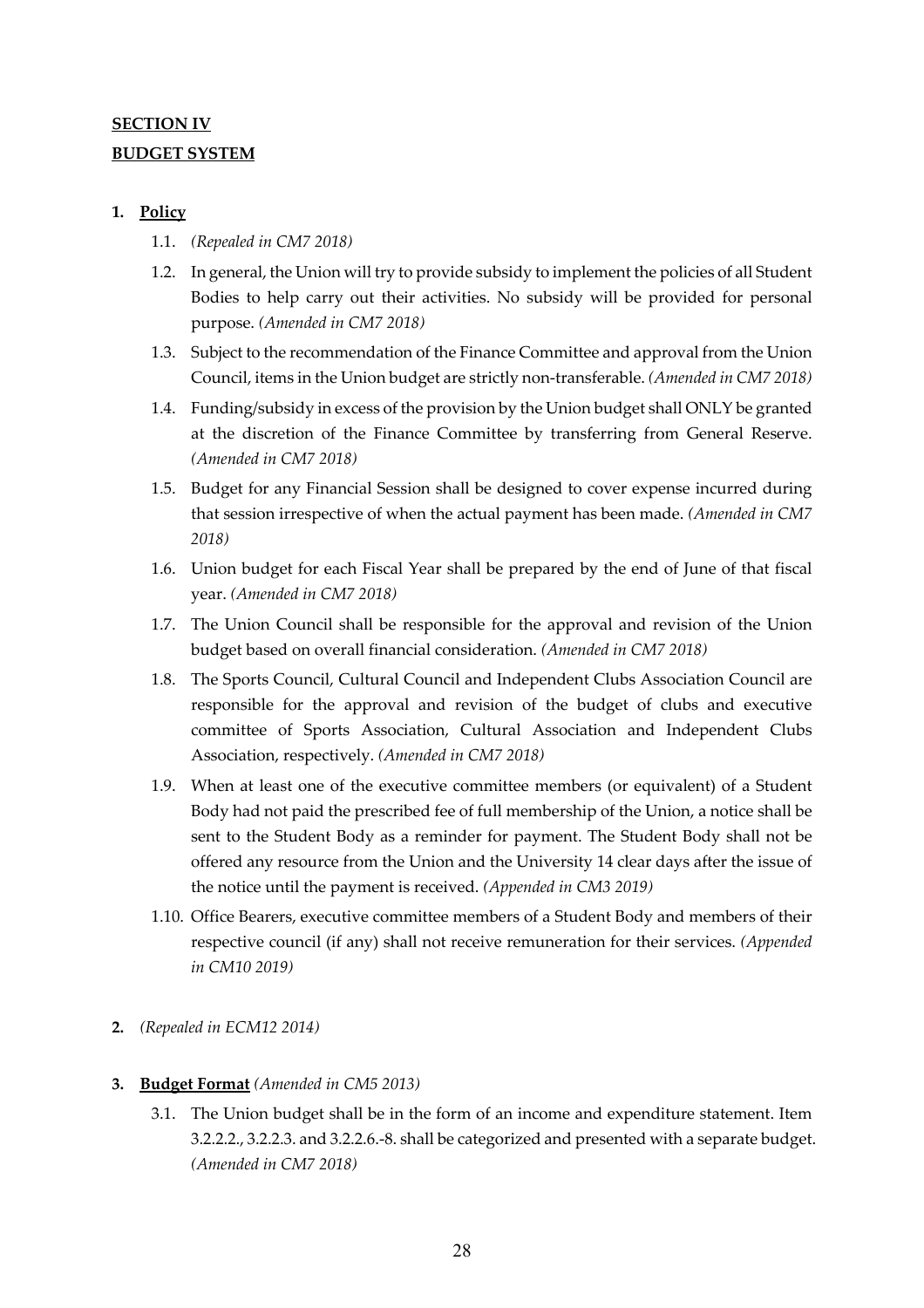- 3.2. The Union budget shall normally include the following items under different headings: *(Amended in CM7 2018)*
	- 3.2.1. Income:
		- 3.2.1.1. Subscriptions and fees
		- 3.2.1.2. Income in Union members' services *(Amended in CM10 2017)*
			- 3.2.1.2.1. Co-operative store sales
			- 3.2.1.2.2. Vending machines
			- 3.2.1.2.3. Rental income
		- 3.2.1.3. Interest on bank deposits
		- 3.2.1.4. Estimated investment income
		- 3.2.1.5. Expected sponsorships *(Appended in ECM12 2014)*
		- 3.2.1.6. Sundry income *(Amended in CM10 2017)*
	- 3.2.2. Expenditure:
		- 3.2.2.1. Staff cost
		- 3.2.2.2. Utility charges
		- 3.2.2.3. Administrative expenses
		- 3.2.2.4. Audit fee
		- 3.2.2.5. Presidential subsidies *(Amended in CM10 2017)*

In 1988, the Union Council decided to offer allowances to Presidents of the Union (namely the President, the Vice-President (Internal) and the Vice-President (External)) so as to subsidize their expense related to their posts. In 2011, the Union Council decided to amend the amount of the subsidies and extend the allowances for the Presidents who defer their study.

- 3.2.2.5.1. The total maximum amount granted per annum shall be \$70,000.
- 3.2.2.5.2. *(Repealed in CM10 2019)*
- 3.2.2.5.3. Maximum \$20,000 will be granted to the Presidents for the deferral of one semester, \$40,000 for two semesters. *(Amended in CM10 2019)*
- 3.2.2.5.4. *(Repealed in CM10 2019)*
- 3.2.2.5.5. Application shall be made after the prescribed period of study in their respective degree regulations. *(Appended in CM10 2019)*
- 3.2.2.6. Union Council and committees *(Amended in ECM12 2014)*
	- 3.2.2.6.1. Union Elections Committee: Electoral Subsidy *(Appended in ECM12 2014)* To subsidize each candidate in the Election organized by the Union Elections Committee.
		- 3.2.2.6.1.1. Applicants:

All candidates in the Election organized by the Union Elections Committee.

3.2.2.6.1.2. Criteria for application: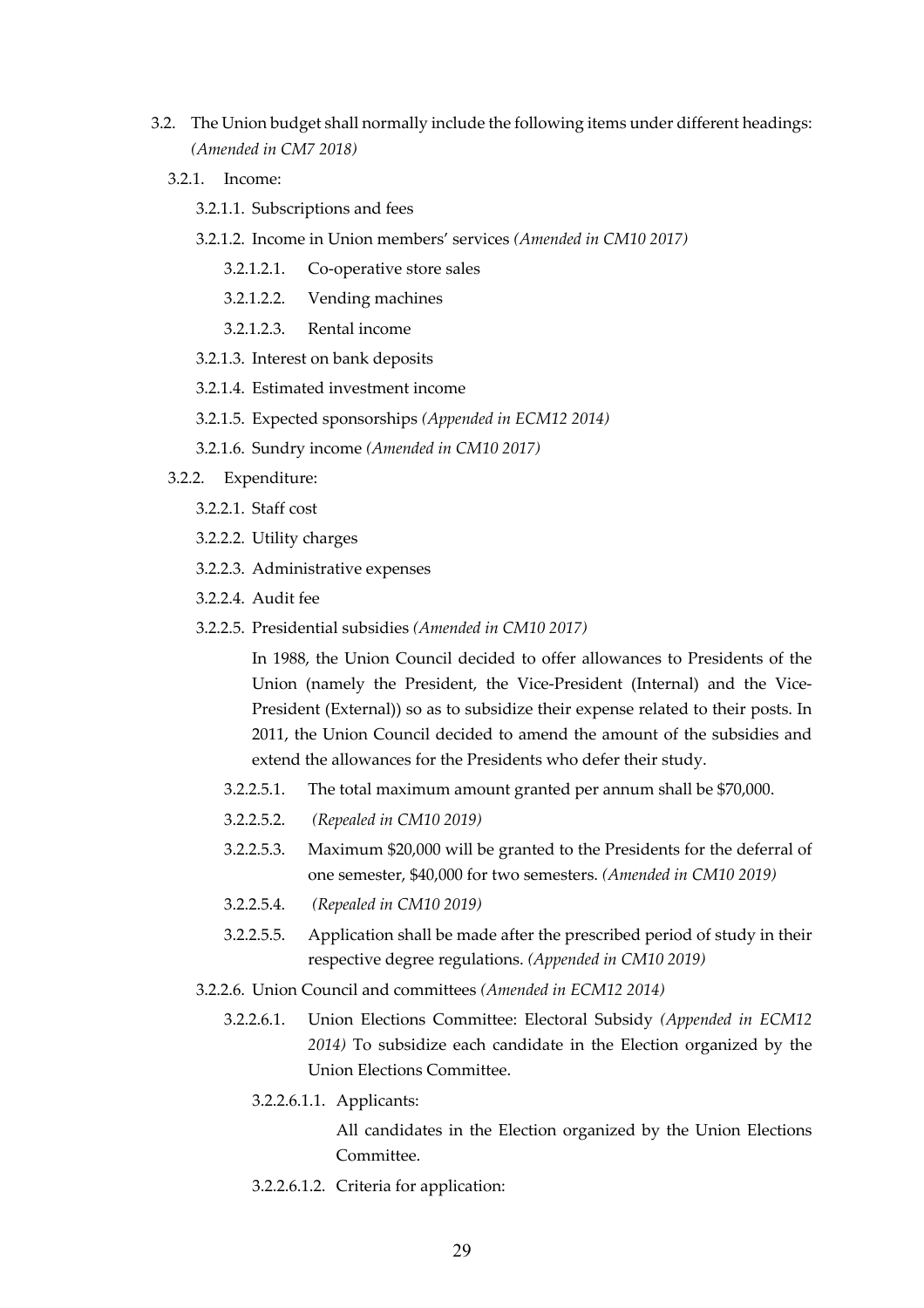Only expenses relating to the election affairs of the candidate shall be considered. *(Amended in CM7 2018)*

3.2.2.6.1.3. Applications:

Applicants shall submit all supporting documents regarding the expenses within one month after the announcement of the election result.

- 3.2.2.6.1.4. The maximum amount granted per candidate in each election shall be announced one week after the closure of nomination.
- 3.2.2.6.1.5. The exact amount depends on the overall financial situation and the amount spent by the Union Elections Committee in other aspects relating to the Election. Subject to the approval from the Union Council, the Finance Committee shall be responsible for the recommendation for the maximum grant. *(Amended in CM7 2018)*
- 3.2.2.7. Union Executive Committee *(Appended in ECM12 2014)*
- 3.2.2.8. Popularly Elected Union Councillor(s) *(Appended in ECM12 2014)*
- 3.2.2.9. *(Repealed in ECM12 2014)*
- 3.2.2.10. Subscription to Hong Kong Federation of Students *(Amended in ECM12 2014)*
- 3.2.2.11. Repair and Renewal of Union Properties *(Amended in ECM12 2014)*
- 3.2.2.12. Depreciation of Union Properties *(Appended in ECM12 2014)*
- 3.2.2.13. Fund Expenses *(Appended in CM8 2011)*
- 3.2.2.14. *(Repealed in ECM12 2014)*
- 3.3. *(Repealed in ECM12 2014)*
- 3.4. Transfer to specific funds
	- 3.4.1. The amount of transfer to each fund shall be listed on a separate statement and be proposed to the Union Council for approval together with the Union budget. *(Appended in ECM12 2014)*
	- 3.4.2. The amount of transfer shall be based on the Section III of this Regulation. *(Amended in CM7 2018)*
	- 3.4.3. Transfer to SA, CA & ICA Fund *(Appended in ECM12 2014)*

The Financial Secretary may, after consulting the Finance Committee, and with the prior approval from the Union Council, transfer from the General Reserve to SA Fund, CA Fund and ICA Fund. The total amount of transfer shall be within +/- 5% of the base value (which is \$750,000 in 2015) or the balance of General Reserve, whichever is lower. *(Amended in CM7 2018)*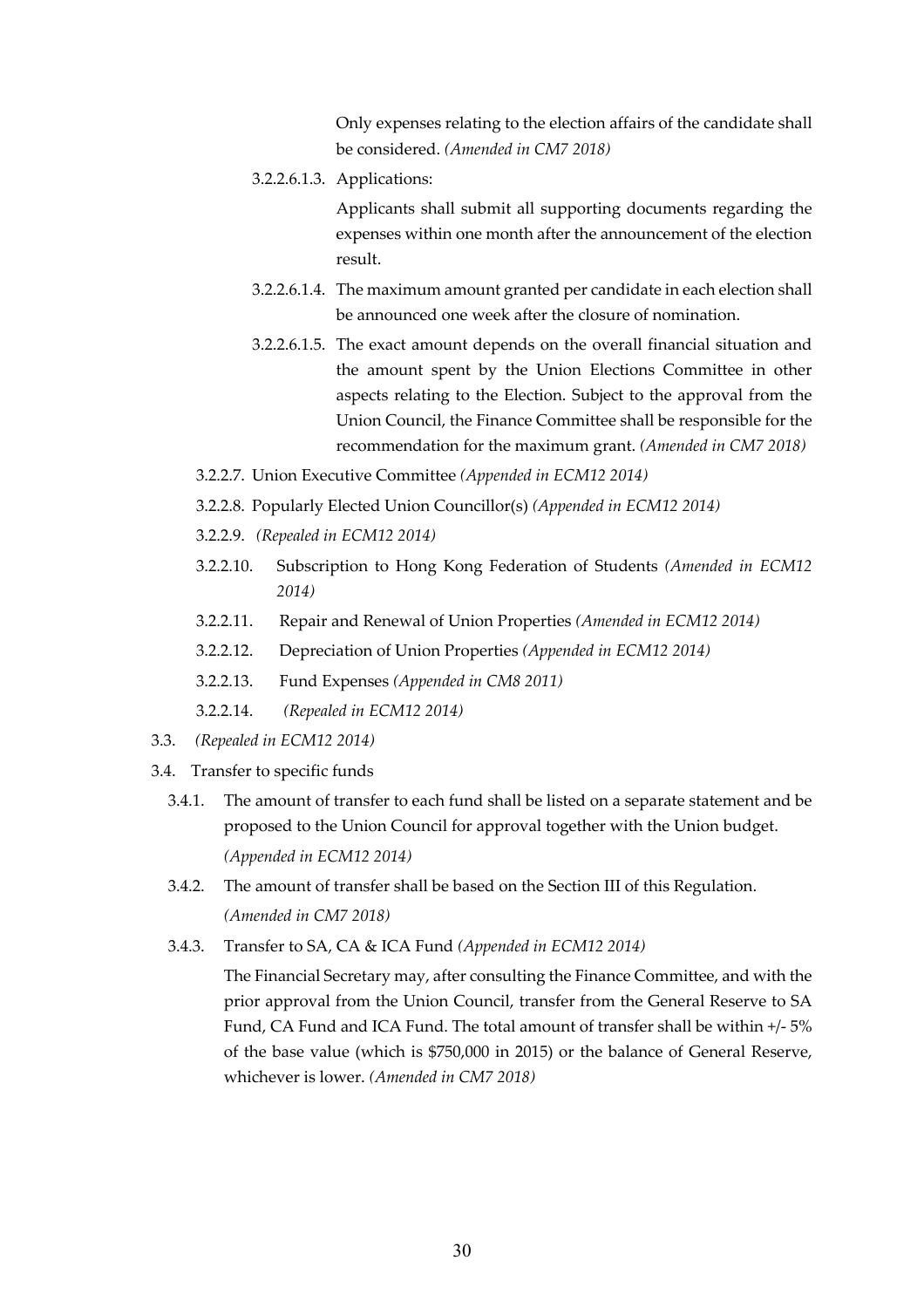3.4.4. Transfer to Media Fund *(Appended in ECM12 2014)*

The Financial Secretary may, after consulting the Finance Committee, and with the prior approval from the Union Council, transfer from the General Reserve to Media Fund. The total amount of transfer shall be within +/- 5% of the base value (which is \$350,000 in 2015) or the balance of General Reserve, whichever is lower. *(Amended in CM7 2018)*

- 3.4.5. The base values as stated in 3.4.3. and 3.4.4. shall be revised every 3 years since 2018 to reflect the following situational changes: *(Amended in CM7 2018)*
	- 3.4.5.1. Prevailing economic environment faced by the Union;
	- 3.4.5.2. Overall financial situation of the Union;
	- 3.4.5.3. Changes in the number of affiliated societies who are eligible to apply for SA Fund, CA Fund, ICA Fund, and Media Fund; and *(Amended in CM7 2018)*
	- 3.4.5.4. Changes in Consumer Price Index throughout the years.

### **4. Course of Budget Adoption** *(Amended in CM7 2018)*

- 4.1. *(Repealed in CM7 2018)*
	- 4.1.1. *(Repealed in CM7 2018)*
- 4.2. Union budget *(Amended in CM7 2018)*
	- 4.2.1. The Financial Secretary, after consulting the Finance Committee and considering the actual financial situation of the Union shall propose to the Union Council the Union budget for adoption. *(Amended in CM7 2018)*
	- 4.2.2. *(Repealed in CM7 2018)*
- **5.** *(Repealed in ECM12 2014)*

### **SECTION V**

**ANNUAL FINANCIAL REPORT** *(Amended in CM6 1996)*

All audited financial reports shall be scrutinized by the Finance Committee and submitted to the Union Council for adoption. *(Amended in ECM12 2014)*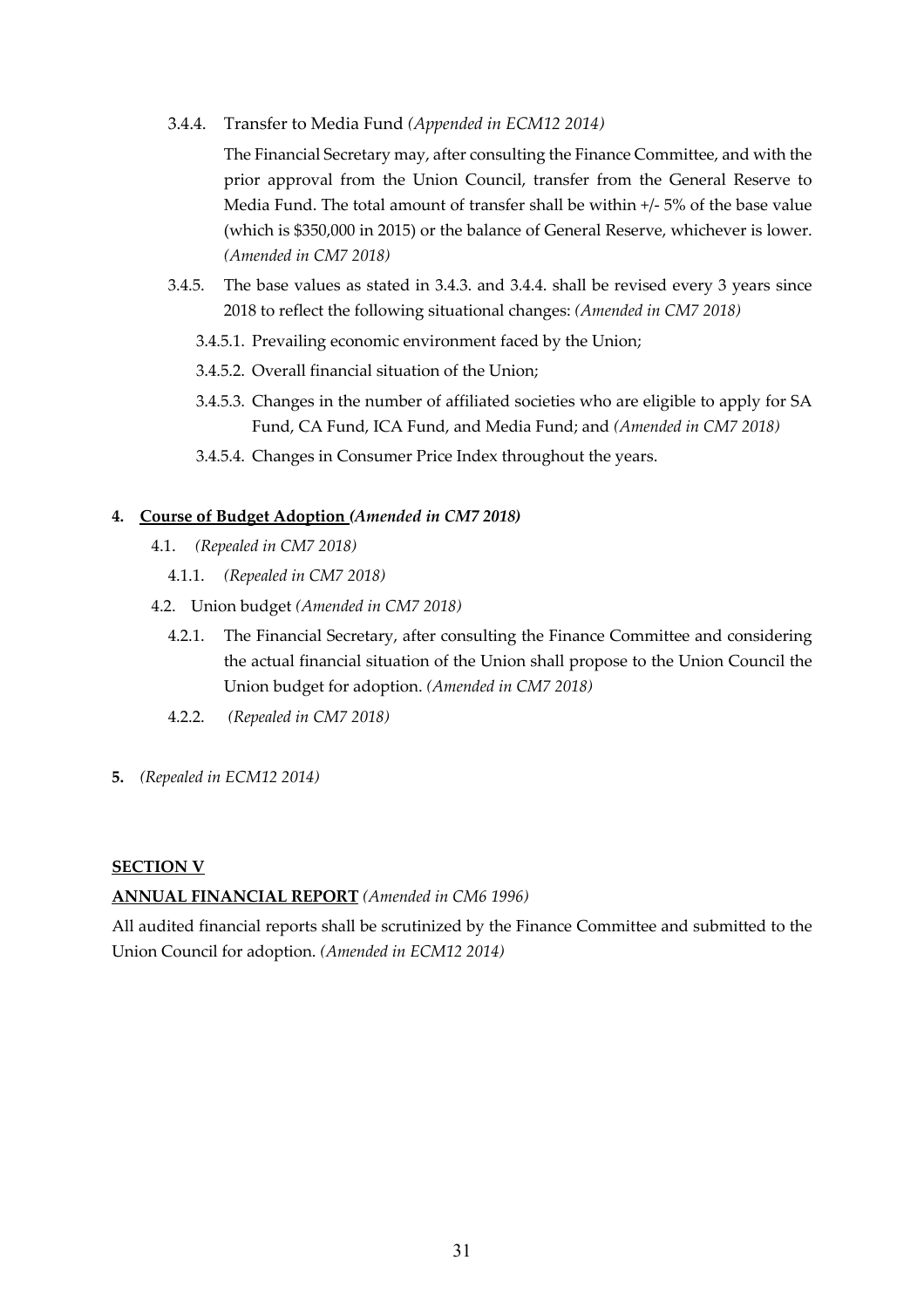# **SECTION VI ASSET AND INVESTMENT**

## **1. Principle**

- 1.1. All properties bought by the Union are properties of the Union. *(Amended in ECM12 2014)*
- 1.2. All purchase of equipment will be regarded as revenue expenditure except those under the description of 2.4.1. of this section.
- 1.3. Union properties may be entrusted to Student Bodies. *(Amended in CM7 2018)*

## **2. Assets**

- 2.1. Assets of the Union mainly consist of fixed assets and financial assets in the form of cash at bank and investment. *(Amended in ECM12 2014)*
- 2.2. The Administrative Secretary and Union staff shall be responsible for the proper maintenance of the fixed assets. *(Amended in CM7 2018)*
- 2.3. The Finance Committee shall be responsible for reviewing and managing the financial assets and investment portfolio accordingly. *(Amended in CM7 2018)*
- 2.4. Depreciation:
	- 2.4.1. Fixed assets with an amount greater than \$10,000 are subject to depreciation; *(Amended in CM7 2018)*
	- 2.4.2. Depreciation shall be charged as recurrent expenditure to the income and expenditure account; *(Amended in CM7 2018)*
	- 2.4.3. Depreciation shall follow the straight-line basis; *(Amended in CM7 2018)*
	- 2.4.4. The rate of depreciation shall be determined by the Administrative Secretary. *(Amended in CM7 2018)*

## **3. Investment**

- 3.1. Investment means all financial assets except cash and all deposits in any financial institution. *(Appended in CM7 2018)*
- 3.2. The primary purposes of holding the investment are maintaining the overall financial position of the Union and financing the development of the Union. *(Amended in CM7 2018)*
- 3.3. Subject to joint approval from the Union Council and Treasurer of the University, no investment shall be made or sold. *(Amended in CM7 2018)*
- 3.4. The investment of the Union shall be managed by a bank or other financial institutions under the control of the Union as advised by the Finance Committee. *(Amended in CM7 2018)*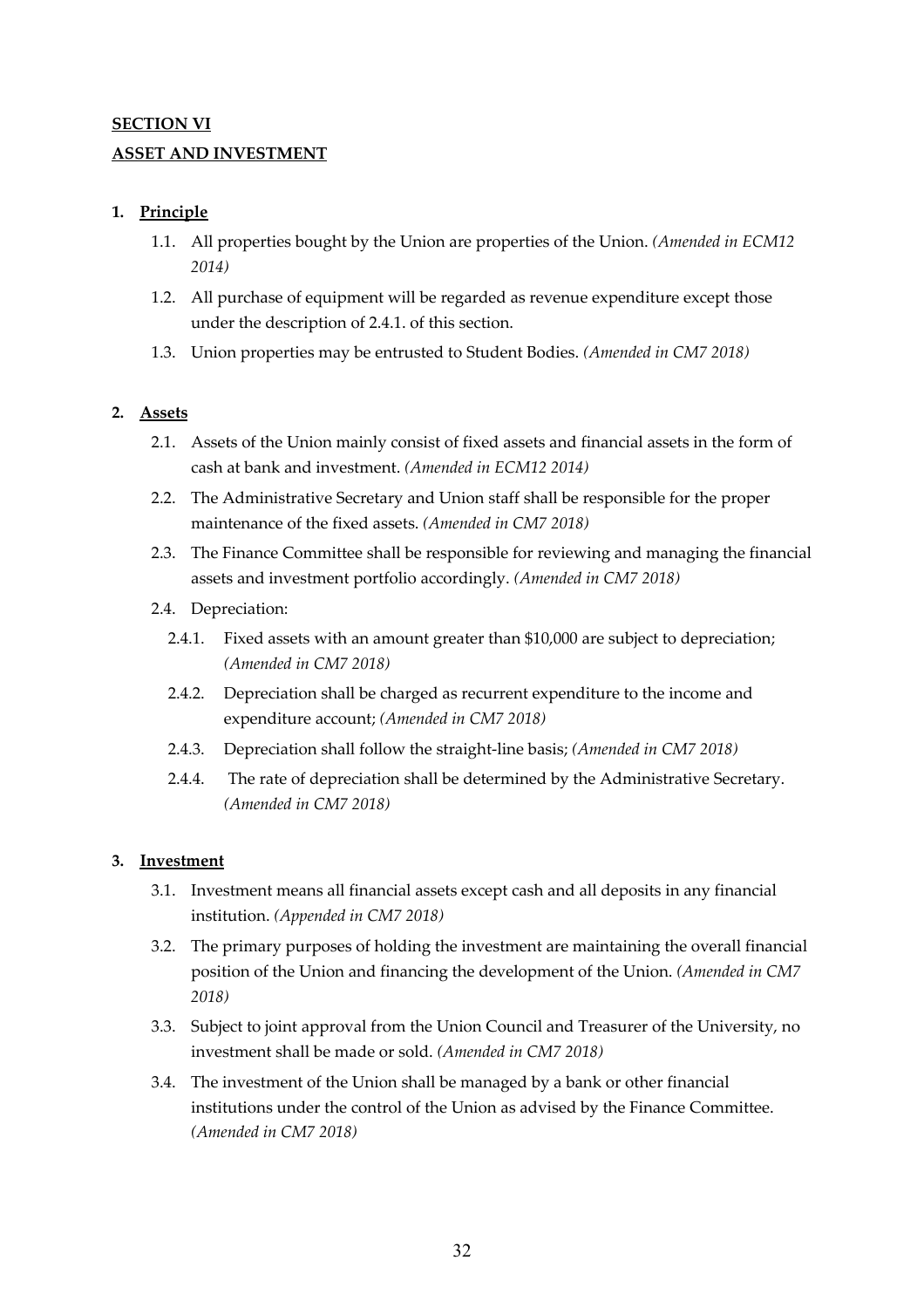- 3.5. In addition to using the investment for its primary purposes, the investment can be used to provide emergency funding to the Union. *(Amended in CM7 2018)*
- 3.6. The management fee of the investment shall be paid by the investment itself. *(Amended in CM7 2018)*
- 3.7. The Finance Committee shall review the investment portfolio yearly. *(Amended in CM7 2018)*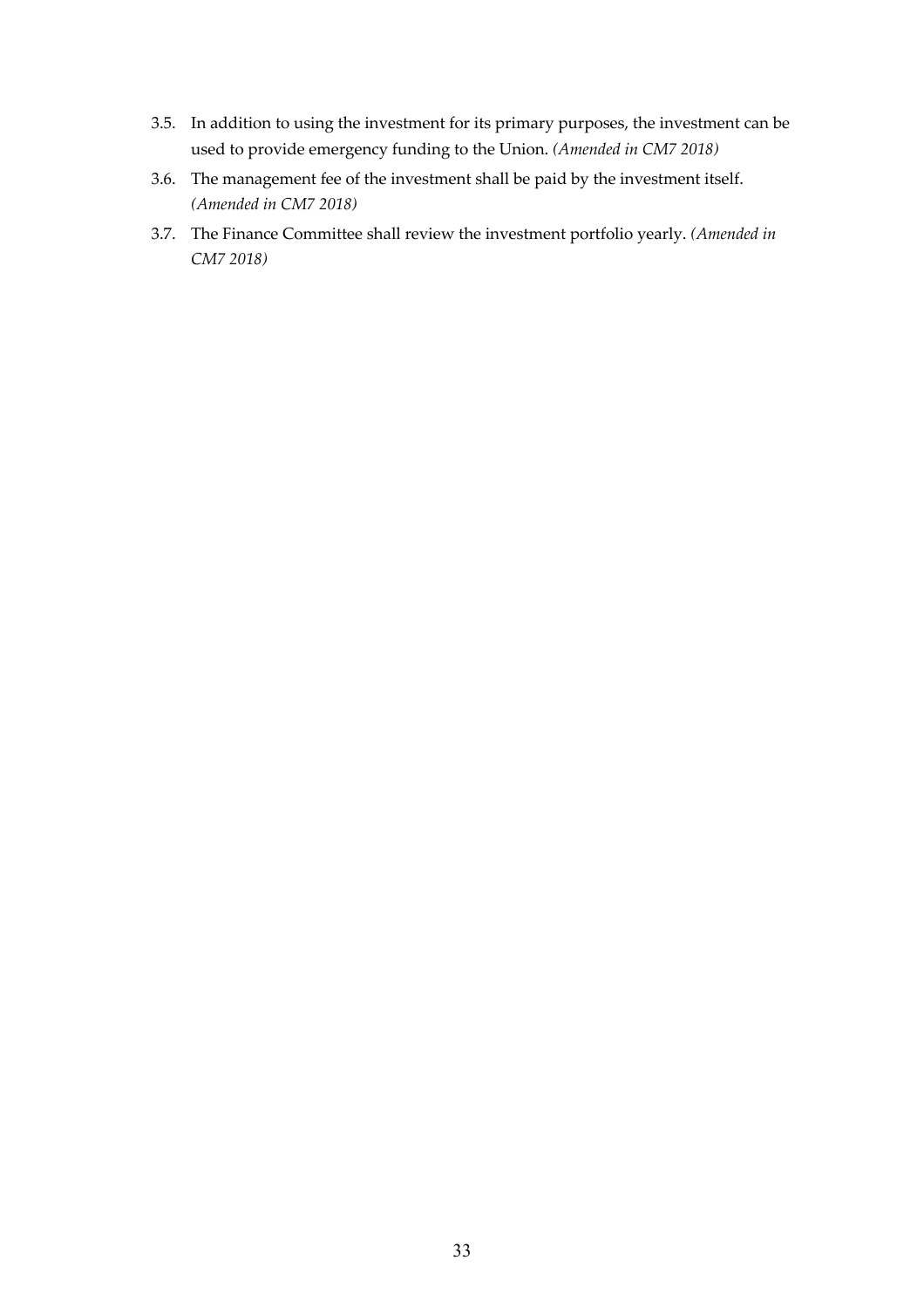## **SECTION VII ACCOUNTING PROCEDURE**

### **1. Banking Account**

Except otherwise approved by the Finance Committee all banking accounts of the Union and Student Bodies shall be opened with the Hongkong and Shanghai Banking Corporation Limited. *(Amended in CM7 2018)*

### **2. Income** *(Amended in CM8 2011)*

- 2.1. Cash income shall be banked in properly. *(Amended in CM7 2018)*
- 2.2. All income shall be recorded in the books of account. *(Amended in CM7 2018)*
- 2.3. Any income not included in budget with an amount larger than \$100,000 shall be reported to the Finance Committee. *(Amended in CM7 2018)*
- 2.4. For any income generating activities not included in the budget, tendering procedure (section XIV) may be executed if the Union Executive Committee deems fit. *(Amended in ECM12 2014)*

### **3. Expenditure** *(Amended in CM8 2011)*

- 3.1. All expenditures shall be supported by relevant documentary evidence, e.g. invoices, receipts. Expenditures not supported by relevant documents will not be reimbursed unless certified by relevant office bearers. (refer to Article 4 of the same section) *(Amended in CM7 2018)*
- 3.2. All transactions shall be supported by relevant reimbursement forms or, if not applicable, letters signed by the Financial Secretary or the President of the Union. *(Amended in CM7 2018)*
	- 3.2.1. **Form A**: Payment against invoice or debit note; *(Amended in CM10 2017)*
	- 3.2.2. **Form B**: Reimbursement against receipts (or other acceptable evidence of expenditure). *(Amended in CM10 2017)*
	- 3.2.3. *(Repealed in ECM12 2014)*
	- 3.2.4. *(Repealed in ECM12 2014)*
	- 3.2.5. *(Repealed in ECM12 2014)*
- 3.3. All reimbursement forms shall be filled in and signed by the Responsible Person (hereinafter "RP") who shall be: *(Amended in CM7 2018)*
	- 3.3.1. The Chairperson of the Union Council,
	- 3.3.2. The Chairperson of a Union Council Committee,
	- 3.3.3. A member of the Union Executive Committee,
	- 3.3.4. A Popularly Elected Union Councillor,
	- 3.3.5. A Union staff,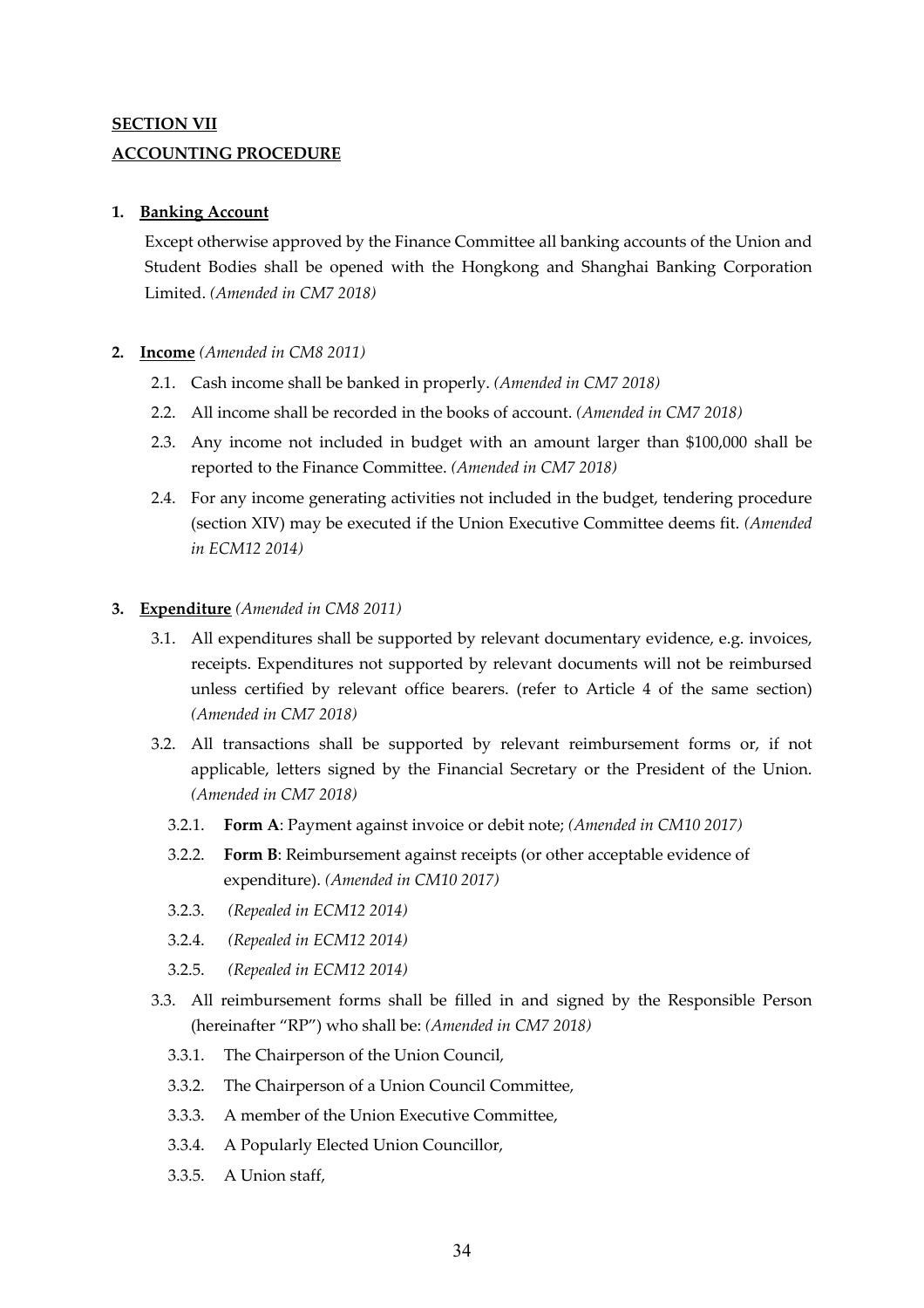- 3.3.6. The financial secretary (or equivalent) of the Student Body concerned, or *(Amended in CM7 2018)*
- 3.3.7. An officer approved by the Finance Committee.
- 3.4. Save with the permission of the Union Council, no transaction shall be declared valid unless with the dual approval from the Honorary Treasurer and the Financial Secretary (or the President of the Union, in case the Financial Secretary is the RP). *(Amended in CM7 2018)*
- 3.5. Transactions for publications shall be accompanied by a copy of the publication for the record of the Finance Committee. *(Amended in CM7 2018)*
- 3.6. Any unit cost of a single item with an amount more than \$10,000 and less than or equal to \$200,000 or, the total cost of the item with an amount more than \$50,000 and less than or equal to \$200,000 shall not be approved unless: *(Amended in CM7 2018)*
	- 3.6.1. At least three written quotations are obtained, or *(Amended in CM3 2019)*
	- 3.6.2. Sufficient explanation for not complying with 3.6.1. is written to the Finance Committee for approval. *(Amended in CM10 2017)*
- 3.7. Subject to the approval from the Union Council, any expenditure of a single item with an amount of more than \$200,000 shall not be approved unless: *(Amended in CM7 2018)*
	- 3.7.1. The tendering procedure (section XIV) is executed, or
	- 3.7.2. Sufficient explanation for not issuing a tender is written to the Finance Committee and the Union Council for approval. *(Amended in CM7 2018)*
- 3.8. For exemption approval in 3.4. and 3.7., the Union Council shall specify in the resolution for each single transaction. *(Amended in CM7 2018)*
- 3.9. *(Repealed in ECM12 2014)*
- 3.10. Subject to the approval from the Finance Committee, written explanation shall be provided if the lowest quotation is not selected. *(Amended in CM7 2018)*

### **4. Certificate-in-Lieu of Suppliers' Receipt**

- 4.1. This form is only to be used when a lack of receipt is inevitable.
- 4.2. No Certificate-in-Lieu may be submitted for purchase of \$200 or more without the approval from the Finance Committee. *(Amended in CM7 2018)*
- 4.3. All subsidies reimbursed by a Certificate-in-Lieu shall be itemized with dates clearly shown. *(Amended in CM7 2018)*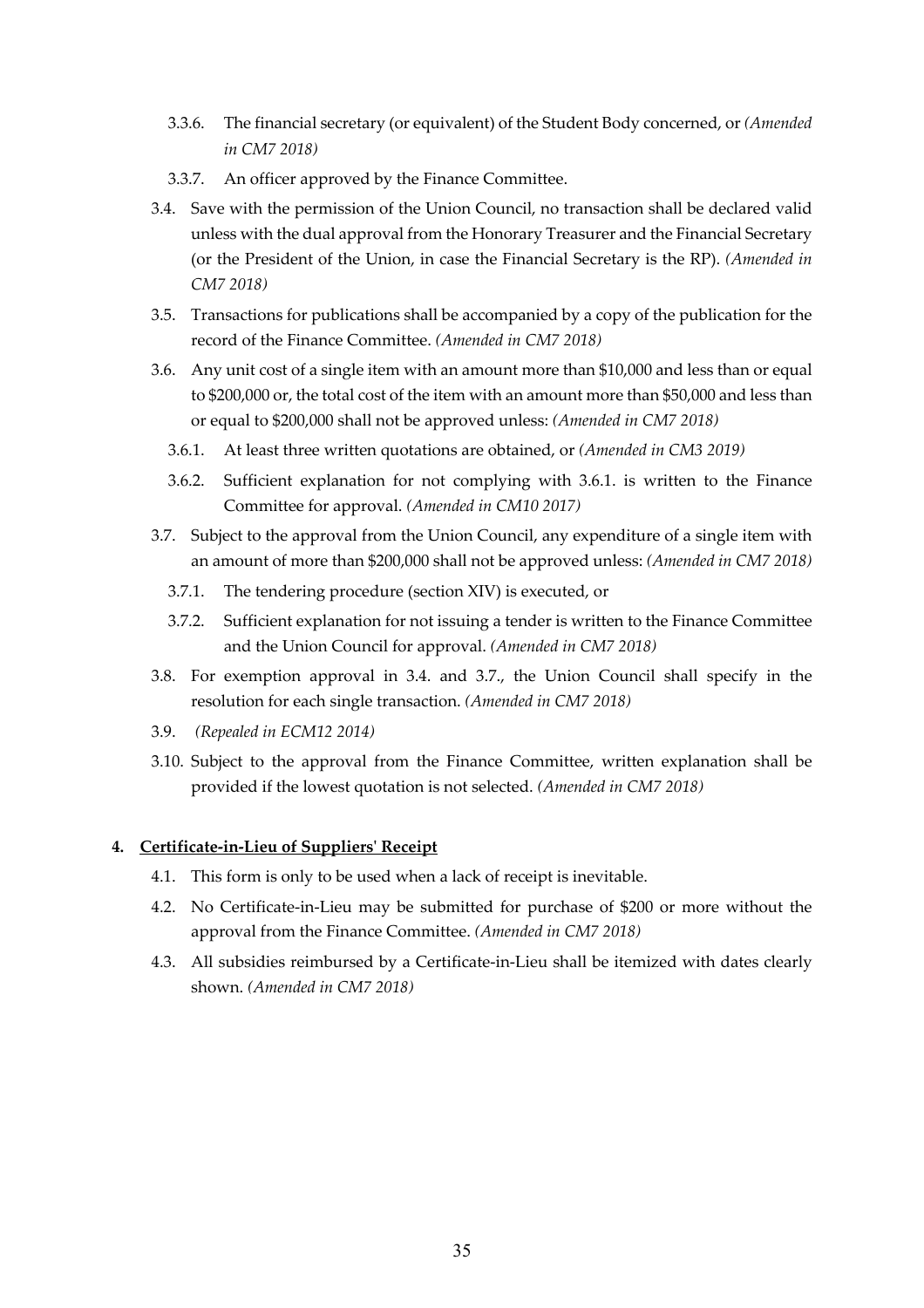### **5. Procedure**

- 5.1. All reimbursement forms must be submitted to the Financial Secretary for approval before submitting to the Honorary Treasurer for approval and payment. *(Amended in ECM12 2014)*
- 5.2. A payment advice will be sent to the payee at the issuance of a cheque if payment is approved. Payment can only be made within 6 months of the issuance of the cheque. *(Amended in CM10 2017)*
- 5.3. An official receipt will be issued for any payment to the Union. *(Amended in ECM12 2014)*

## **6. Time Control**

6.1. All reimbursement forms and payment advice must be submitted as soon as possible and not later than January 31 of the subsequent year.

*(Amended in ECM12 2014)*

- 6.2. *(Repealed in ECM12 2014)*
- 6.3. *(Repealed in ECM12 2014)*
- 6.4. *(Repealed in ECM12 2014)*

### **7. Petty Cash**

- 7.1. A separate petty cash book will be kept for record purpose. *(Amended in CM3 2016)*
- 7.2. A sum of \$3,000 shall be kept at the Union office by the bookkeeper for petty expenditure.
- 7.3. Petty cash payment can only be claimed by the Union Executive Committee or Union staff and it has to be filed in forms, and the relevant vouchers shall be returned to the bookkeeper within 2 days. *(Amended in CM7 2018)*
- 7.4. A sum of \$4,000 will be kept in co-operative store for exchange purpose. *(Amended in ECM12 2014)*
- 7.5. The bookkeeper shall compile a monthly report and obtain approval from the Financial Secretary. *(Amended in CM7 2018)*
- 7.6. *(Repealed in CM8 2011)*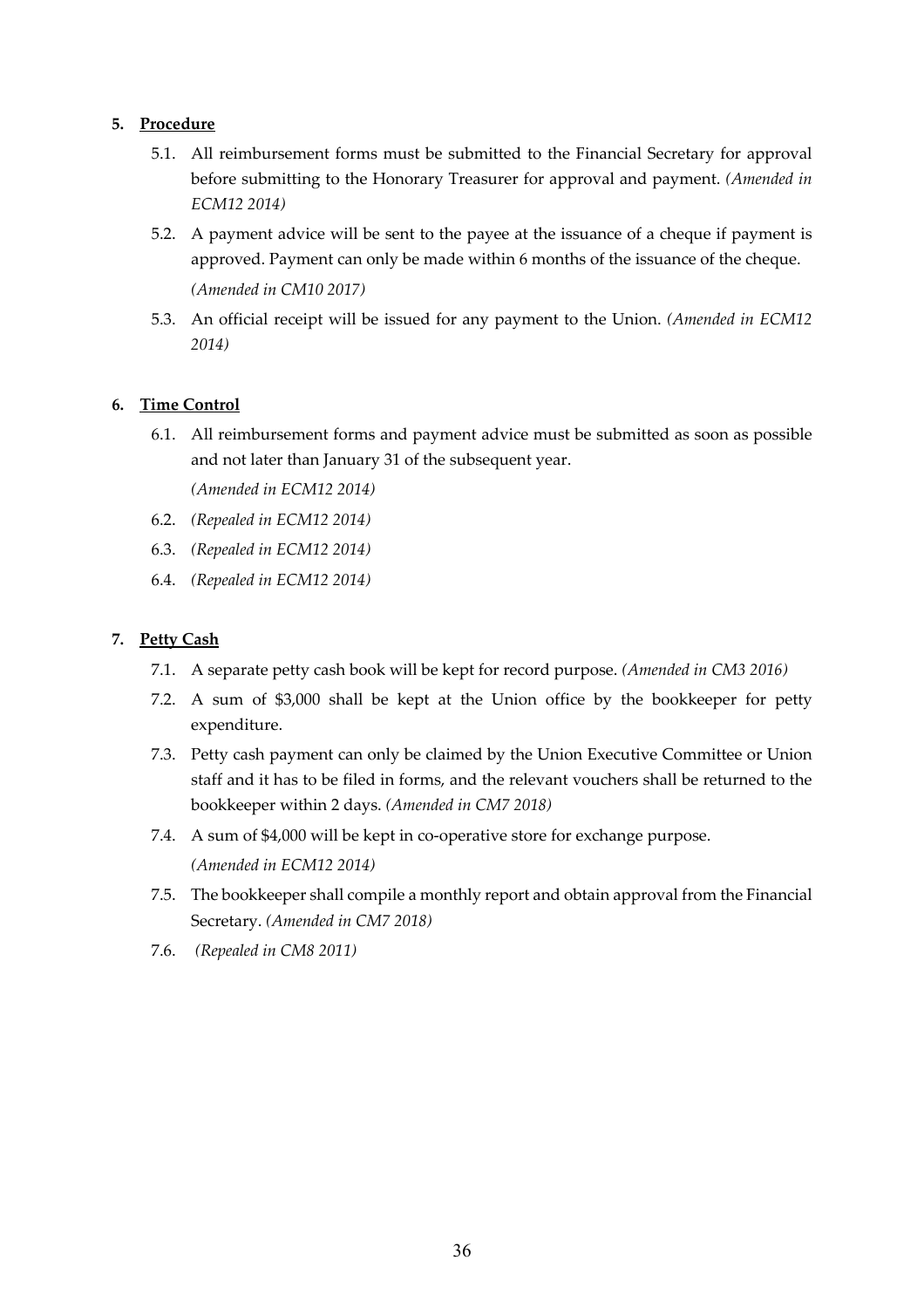#### **8. Inventory and Equipment Record** *(Amended in CM7 2018)*

- 8.1. Fixed Asset
	- 8.1.1. The Administrative Secretary shall keep a record of Union Properties.

*(Amended in ECM12 2014)*

- 8.1.2. Financial secretaries of Sports Association, Cultural Association and Independent Clubs Association must keep a record of all purchases of equipment and the record shall be examined and certified by the Financial Secretary yearly. *(Amended in CM7 2018)*
- 8.1.3. *(Repealed in ECM12 2014)*
- 8.1.4. Written explanation must be given for any damage or loss of Union property. *(Amended in CM7 2018)*
- 8.1.5. *(Repealed in ECM12 2014)*
- 8.2. Inventory *(Amended in CM7 2018)*
	- 8.2.1. Periodic physical inventory count shall be carried out to estimate the value of inventory at the end of each period. *(Amended in CM7 2018)*
		- 8.2.1.1. Inventory of co-operative store shall be taken quarterly at the end of March, June, September and December of each year. *(Amended in CM7 2018)*
		- 8.2.1.2. *(Repealed in CM5 2008)*
		- 8.2.1.3. *(Repealed in ECM12 2014)*
	- 8.2.2. Weighted average of inventory valuation shall be used. *(Amended in CM7 2018)*
- 8.3. Purchase and Sales record
	- 8.3.1. All purchases and sales must be recorded properly. The record must be certified by the Financial Secretary. *(Amended in ECM12 2014)*
	- 8.3.2. *(Repealed in ECM12 2014)*

### **9. Financial Supervision** *(Appended in CM7 2018)*

- 9.1. The Financial Secretary may, with the approval from the Finance Committee, request in writing any Student Body to provide all required statements of accounts and to justify her income and expenditure within 72 hours, save with discretion from the Finance Committee.
- 9.2. Any Student Body opposing the decision of the Finance Committee in Article 9.1 may appeal to the Union Council within 2 clear days after the request is issued.
- 9.3. T he Union Council may, with a motion carried by two-third majority of Union Council meeting, instruct any financial institution to freeze/close any banking account of Student Body.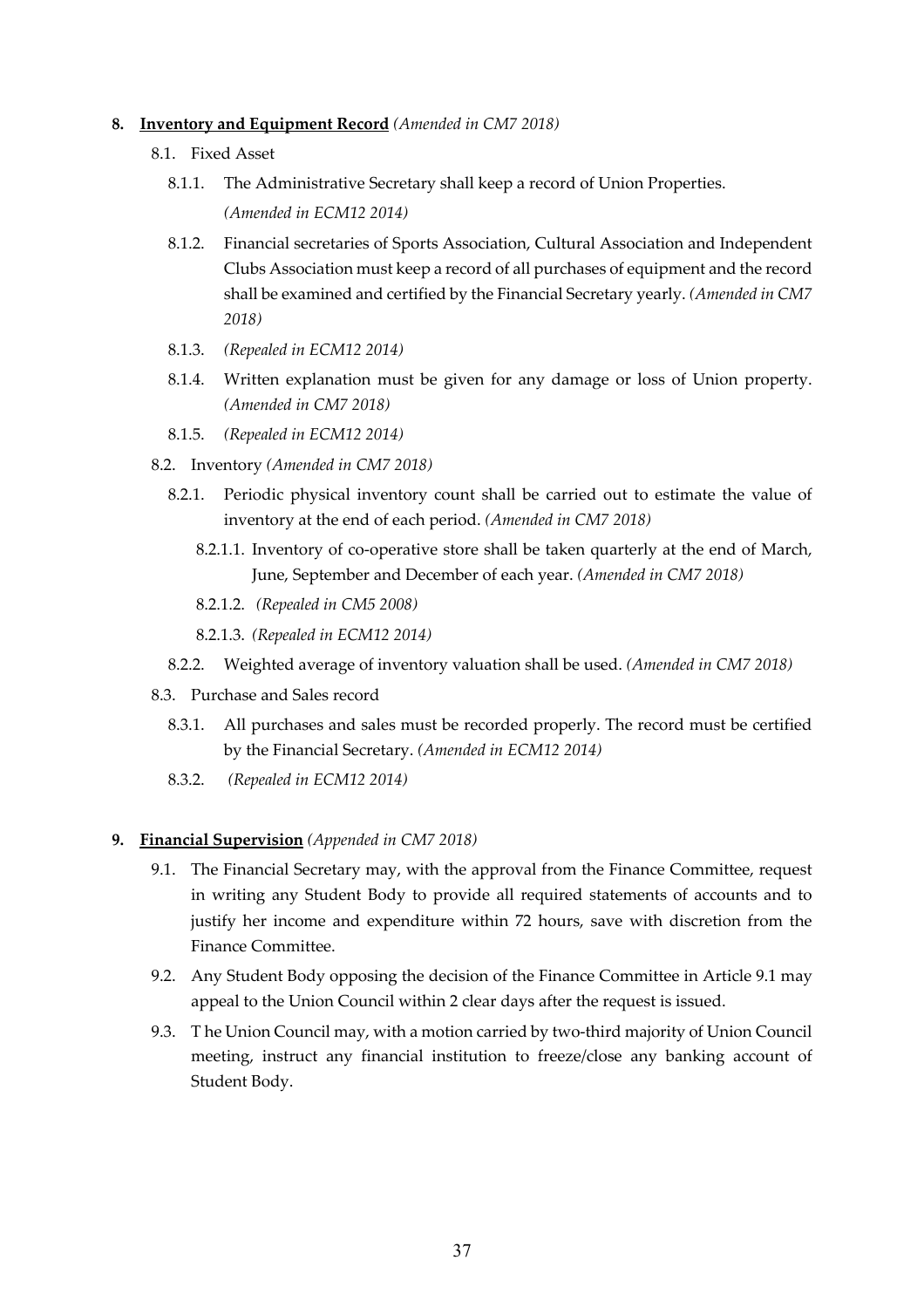### **SECTION VIII**

## **REGULATIONS GOVERNING FUND-RAISING FUNCTIONS** *(Amended in CM8 2011)*

### **1. Definition**

- 1.1. *(Repealed in CM10 2017)*
- 1.2. "Fund-raising function" shall mean any function organized with expected or actual net income exceeding: *(Amended in CM10 2017)*
	- 1.2.1. \$5,000 for the Union Executive Committee, Popularly Elected Union Councillor(s), Campus Media, Executive Committees of Sports Association, Cultural Association and Independent Clubs Association, Faculty Societies and Hall Students' Associations; or *(Amended in CM7 2018)*
	- 1.2.2. \$2,000 for Academic Societies and Clubs.

## **2. Control**

- 2.1. *(Repealed in ECM12 2014)*
- 2.2. Subject to the joint approval from the Financial Secretary and the Administrative Secretary, no fund-raising function shall be organized. *(Amended in CM7 2018)*
- 2.3. *(Repealed in ECM12 2014)*
- 2.4. *(Repealed in ECM12 2014)*
- 2.5. The Financial Secretary is responsible for scrutinizing the necessity to organize the fund-raising functions according to the financial status of the Student Body. *(Amended in CM7 2018)*
- 2.6. The Administrative Secretary is responsible for ensuring the fund-raising function being organized in compliance with the Internal Regulation or University regulations. *(Amended in ECM12 2014)*
- 2.7. The Financial Secretary is substituted by the Finance Committee in cases of fundraising functions organized by the Union Executive Committee under this section. *(Amended in CM3 2016)*
- 2.8. The Finance Committee retains the power to review and overrule all the decisions made by the Financial Secretary under this section. *(Amended in ECM12 2014)*

## **3. Procedure**

- 3.1. Submission of application for organizing fund-raising functions *(Amended in ECM12 2014)*
	- 3.1.1. All applications for organizing fund-raising functions must be submitted at least 4 weeks before the function is scheduled to take place, except if the function is for the relief work of emergency issues (please refer to 3.8. of this section). *(Amended in CM7 2018)*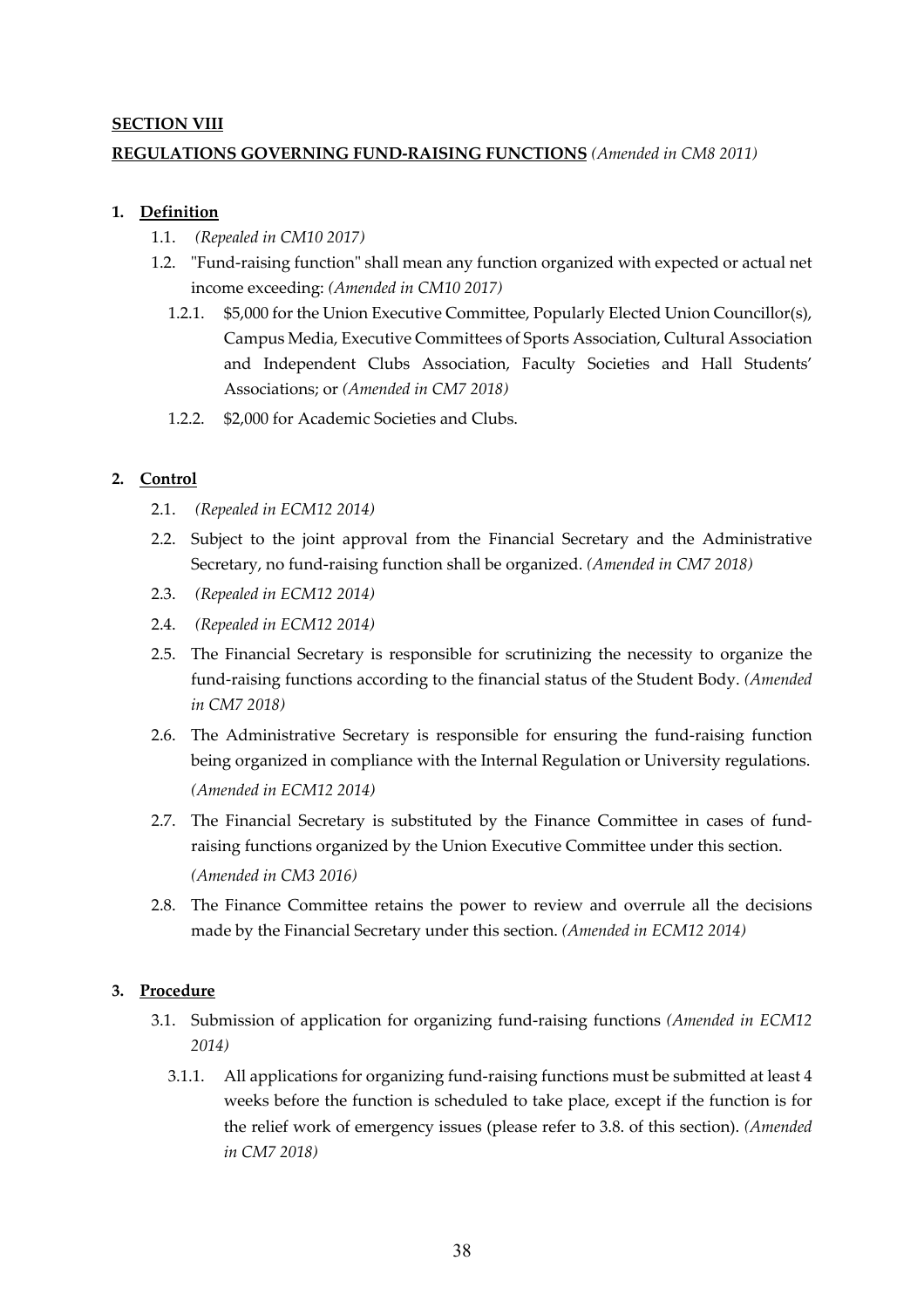- 3.1.2. The Union Executive Committee shall submit her applications to the Finance Committee. *(Amended in ECM12 2014)*
- 3.1.3. Popularly Elected Union Councillor(s), Campus Media, Executive Committees of Sports Association, Cultural Association and Independent Clubs Association, Faculty Societies and Hall Students' Associations shall submit their applications to the Union. *(Amended in CM7 2018)*
- *3.1.4.* All academic societies and clubs shall submit their applications to the Financial Secretary through financial secretary (or equivalent) of their respective Faculty Society, Sports Association, Cultural Association or Independent Clubs Association. *(Amended in CM7 2018)*
- 3.2. The following information shall be included in the application: *(Amended in ECM12 2014)*
	- a. Aim;
	- b. Nature (including the form and the method);
	- c. Estimated budget; *(Amended in ECM12 2014)*
	- d. Usage of surplus (including the recipient of the surplus); *(Amended in CM7 2018)*
	- e. Proposed annual budget;
	- f. Date, time and the place where the function is to be held;
	- g. Estimated no. of participants involved in the function; and
	- h. Latest bank statement.
- 3.3. The Financial Secretary and the Administrative Secretary, after receiving the details, may ask for further information if required. If the proposed plan is found to be satisfactory, a written consent will be sent to the applicant and they may carry out their plan. *(Amended in ECM12 2014)*
- 3.4. If the plan is rejected, an appeal can be made in writing to the Finance Committee. *(Amended in CM7 2018)*
- 3.5. An interim report of the progress of the function may be required, provided that a prior notice of 14 days is given for preparation. The interim report shall include: *(Amended in CM10 2017)*
	- a. Actual income and its source(s);
	- b. Unsecured income and its source(s);
	- c. Actual expenditure;
	- d. Any form of publication or publicity made.
- 3.6. *(Repealed in ECM12 2014)*
- 3.7. Financial report on fund-raising function: *(Amended in CM10 2017)*

After the fund-raising function has been carried out, the applicant must submit a financial report within 4 weeks to the Financial Secretary. The report shall include: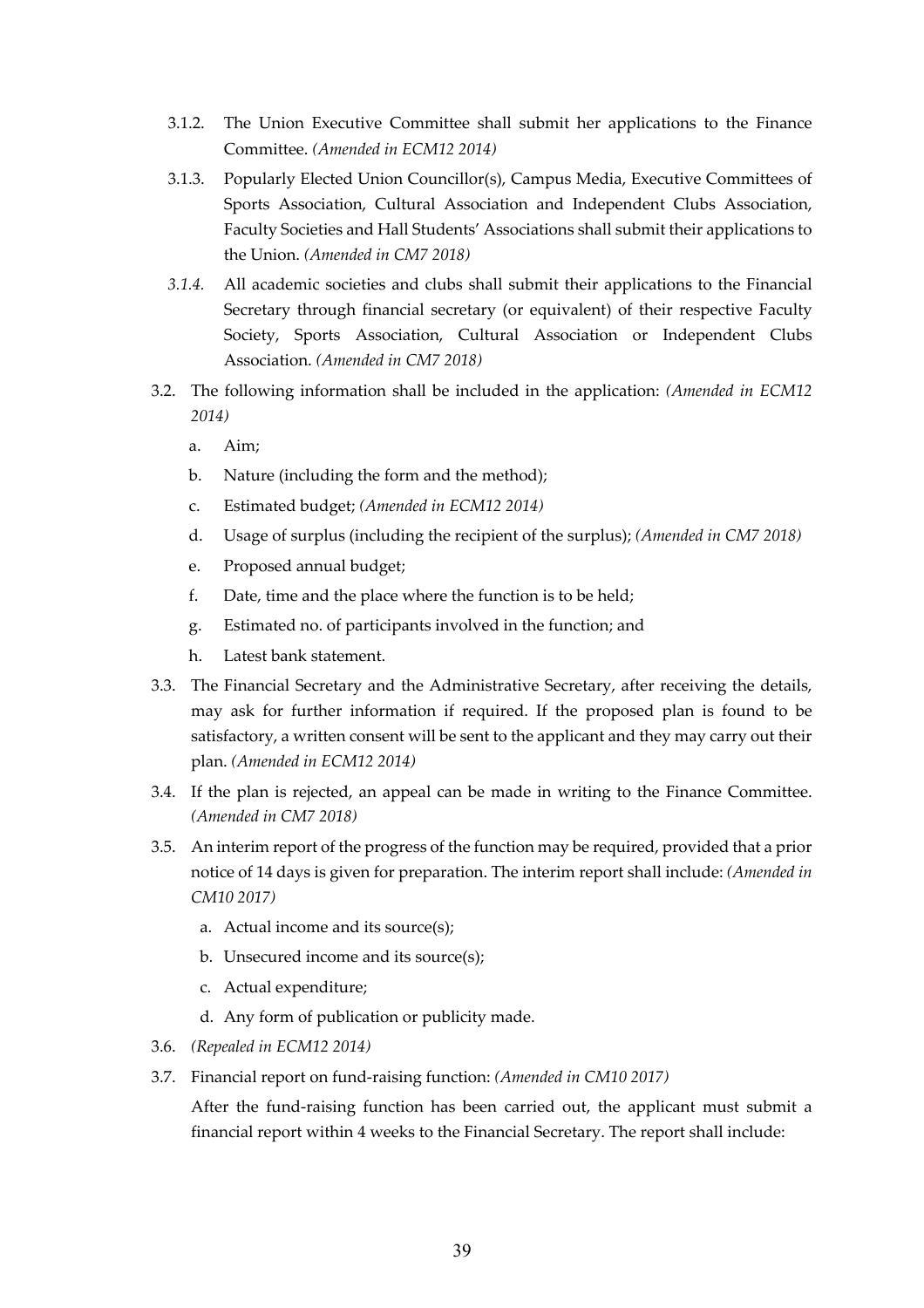- a. The actual income and its source(s);
- b. The total expenditure;
- c. The amount of surplus;
- d. The usage of the balance;
- e. The list of advertisers, patrons, donors, sponsors, and/or advisors of the function; and
- f. One copy of each publication of the function (if any).
- 3.8. Fund-raising functions for the relief work of emergency issue: *(Amended in ECM12 2014)*
	- 3.8.1. An application shall be submitted within 4 weeks after that issue had happened. *(Amended in CM7 2018)*
	- 3.8.2. No function can be organized before submitting an application. *(Amended in ECM12 2014)*
	- *3.8.3.* The application is generally approved retrospectively. However, if the Financial Secretary or the Administrative Secretary finds the function inappropriate according to Article 2.5. or 2.6. of this section within 24 hours after the submission of application, the applicant must stop all the organizing work. *(Amended in ECM12 2014)*
	- 3.8.4. Article 3.1.-3.7. above shall also be applicable under this case, except 3.1.1. *(Amended in ECM12 2014)*
- 3.9. *(Repealed in ECM12 2014)*
- 3.10. *(Repealed in ECM12 2014)*
- 3.11. No fund-raising function with actual net profit more than the amount prescribed in 1.2. which does not serve the purpose prescribed in 3.8. shall be carried out without prior application, unless reasonable excuse could be provided. If reasonable excuse could be provided, the party shall submit a financial report and explain the usage of the profits within 2 weeks after the completion of the activities to the Financial Secretary through financial secretary (or equivalent) of their respective Faculty Society, Sports Association, Cultural Association or Independent Clubs Association. *(Amended in CM7 2018)*

### **SECTION IX**

## **REGULATIONS GOVERNING THE COMMERCIAL BOOTH CO-ORGANIZED BY THE ADMINISTRATIVE SECRETARY AND A UNION SUB-ORGANIZATION**

*(Repealed in ECM12 2014)*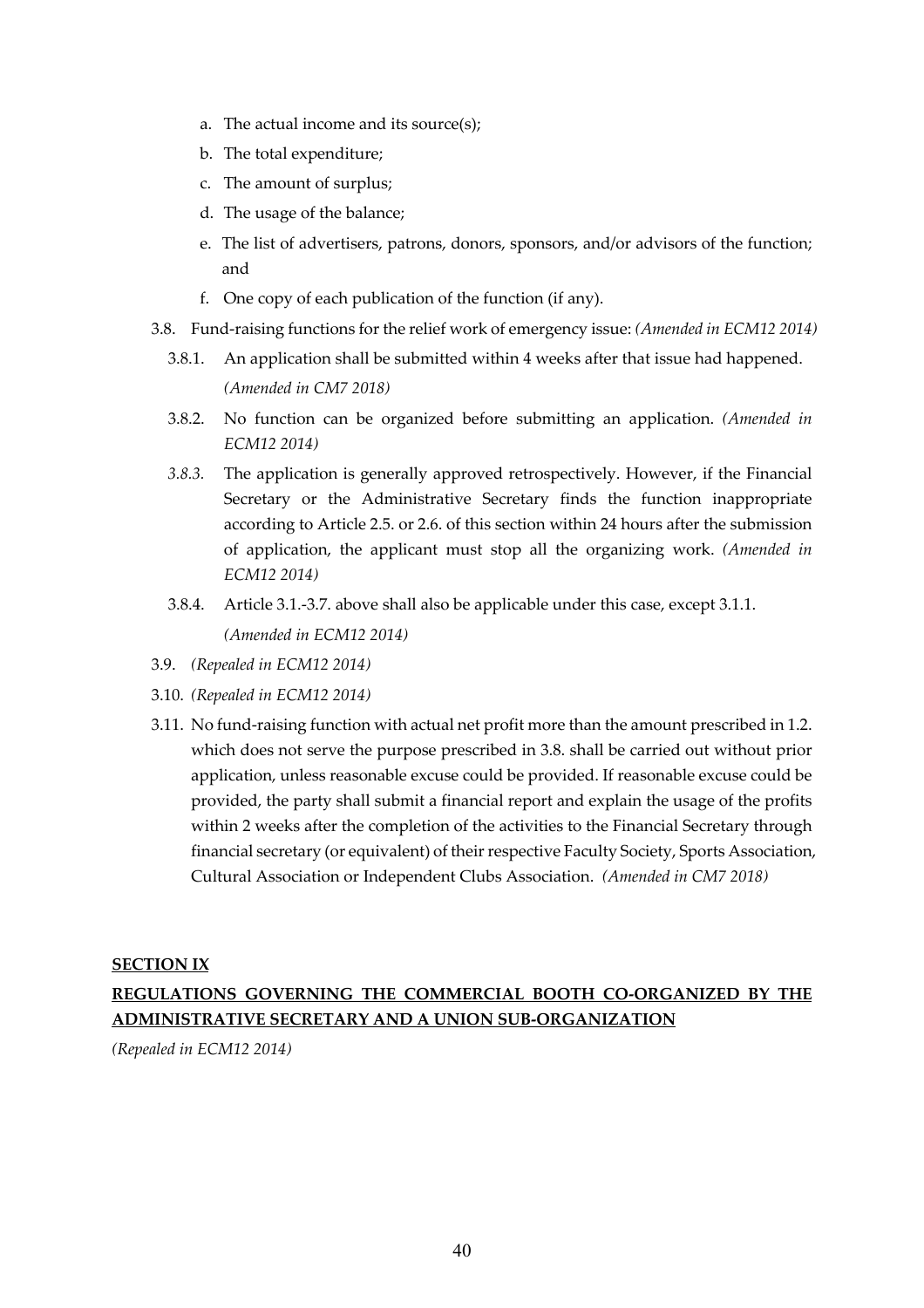## **SECTION X**

## **COMPENSATION FOR LOSS OR DAMAGE OF UNION PROPERTIES** *(Amended in CM6 1996)*

- 1. Any loss or damage of the Union property shall be the responsibility of the person(s) or the Student Body(ies) concerned. *(Amended in CM7 2018)*
- 2. Compensation shall be in the form of replacement of the lost or damaged property in general. *(Amended in CM7 2018)*
- 3. Compensation in terms of money shall be determined by the Administrative Secretary. *(Amended in ECM12 2014)*
- 4. Compensation shall be made within one month except with the permission of the Administrative Secretary. *(Amended in CM7 2018)*

### **SECTION XI**

## **PENALTY FOR INFRINGEMENT OF THE FINANCIAL REGULATION** *(Amended in CM6 1996)*

- 1. The penalty to be imposed on any infringement of the Financial Regulation depends on the seriousness of individual cases. *(Amended in CM6 1996)*
- 2. Unless otherwise specified in the Financial Regulation, penalties that may be imposed by the Union Council, on recommendation from the Finance Committee are as follows: *(Amended in CM3 2019)*
	- 2.1. A motion of regret moved in the Union Council; *(Amended in CM3 2019)*
	- 2.2. Retrieval of subsidy within the session concerned;
	- 2.3. A fine of no more than \$1,000; *(Appended in ECM12 2014)*
	- 2.4. Temporary suspension of affiliation, i.e. no activity of the society can proceed; *(Amended in CM10 2017)*
	- 2.5. Disaffiliation;
	- 2.6. Any other means deemed appropriate by the Union Council. *(Amended in CM6 1996)*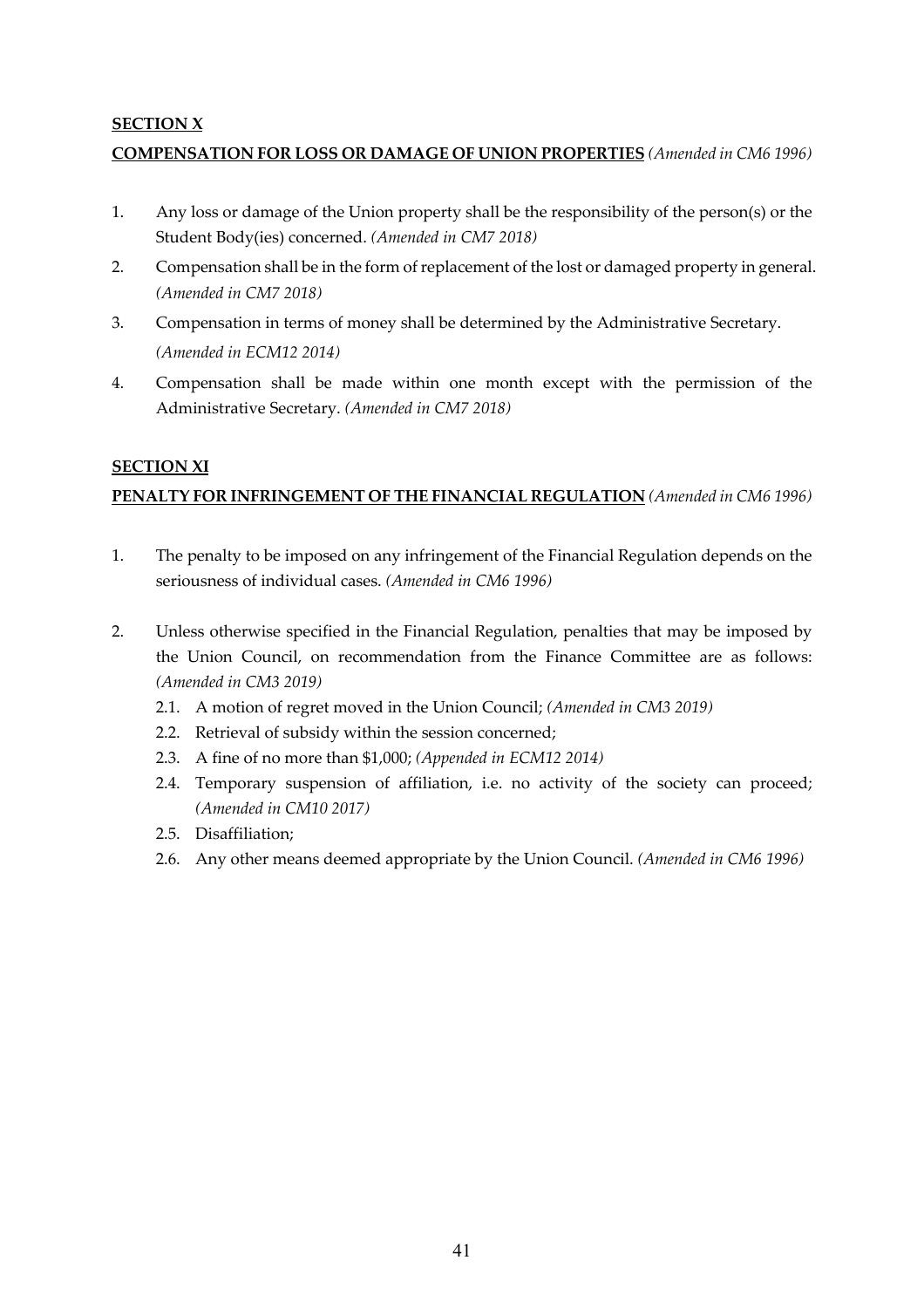## **SECTION XII**

## **PENALTY FOR FINANCIAL IMPROPRIETY** *(Appended in CM3 2019)*

### 1. **Definition**

"Financial impropriety" shall include:

- 1.1. Forgery or unauthorized alternation of financial documents;
- 1.2. Impropriety in the handling of money or reporting financial transactions;
- 1.3. Inappropriacy in destroying or removing financial documents;
- 1.4. Failure to provide financial documents required by the Financial Secretary / Union Finance Committee / Union Council;
- 1.5. Failure to disclose conflicts of interest required by the Financial Secretary / Union Finance Committee / Union Council; and
- 1.6. Any other dishonest act regarding the finances.
- 2. The penalty to be imposed on any financial impropriety would be the sum of the profit gained or cost avoided and a percentage of the profit gained or cost avoided, such final sum of the percentage of profit gained or cost avoided shall not exceed \$10,000. The percentage shall be determined by the Union Council taking into account the following factors (in alphabetical order):
	- 2.1. The financial position of the student body;
	- 2.2. The intention of the student body;
	- 2.3. The severity of the incident;
	- 2.4. The size of the student body.
- 3. A motion of regret shall be moved against the concerned Student Body.

## **SECTION XIII**

## **PENALTY FOR LATE SUBMISSION REGARDING FUND APPLICATIONS** *(Appended in CM10 2019)*

- 1. This section applies to the applications of Academic Fund, Capital Investment Fund, Democracy Fund, Education Fund, Intervarsity Games Fund and Publication Fund.
- 2. The preliminarily approved amount shall be reduced for all late submission of funds applications; the final amount shall also be reduced for all late submission of funds reports on the preliminarily approved amount, unless with the discretion of the Finance Committee.
- 3. The reduction rate shall increase by 10% per week on late submission of applications and reports, rounded up to the nearest week.
- 4. No application shall be approved for applications made 1 week after the commencement of function.
- 5. No report shall be approved for reports submitted 8 weeks after the completion of activity.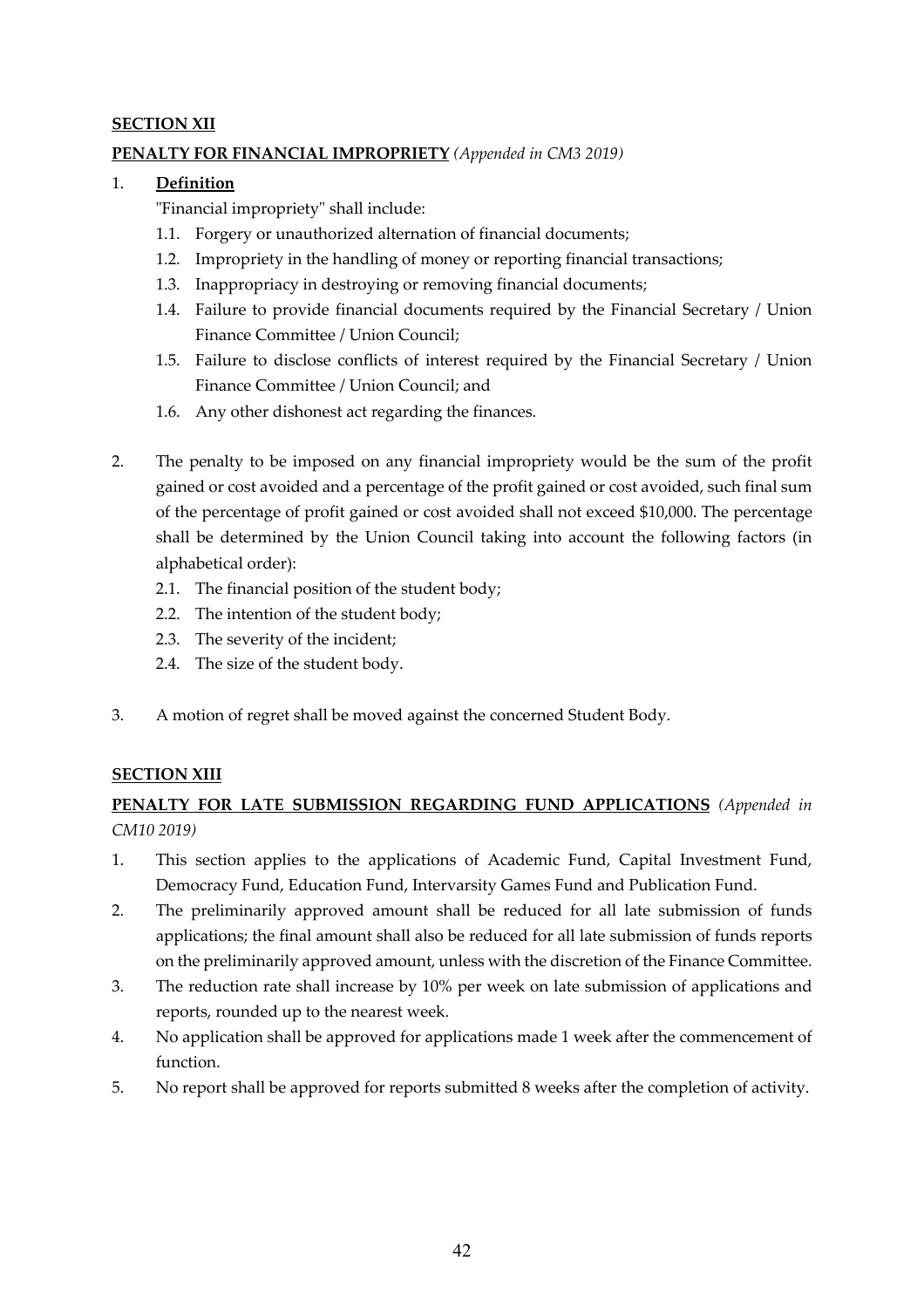## **SECTION XIV**

## **APPEAL** *(Amended in CM3 2019)*

All concerned Student Bodies and concerned full members reserve the right of appeal by writing to the Union Council. *(Amended in CM7 2018)*

### **SECTION XIII**

**FINANCIAL RESOURCES ALLOCATION METHOD (FRAM)** *(Repealed in ECM12 2014)*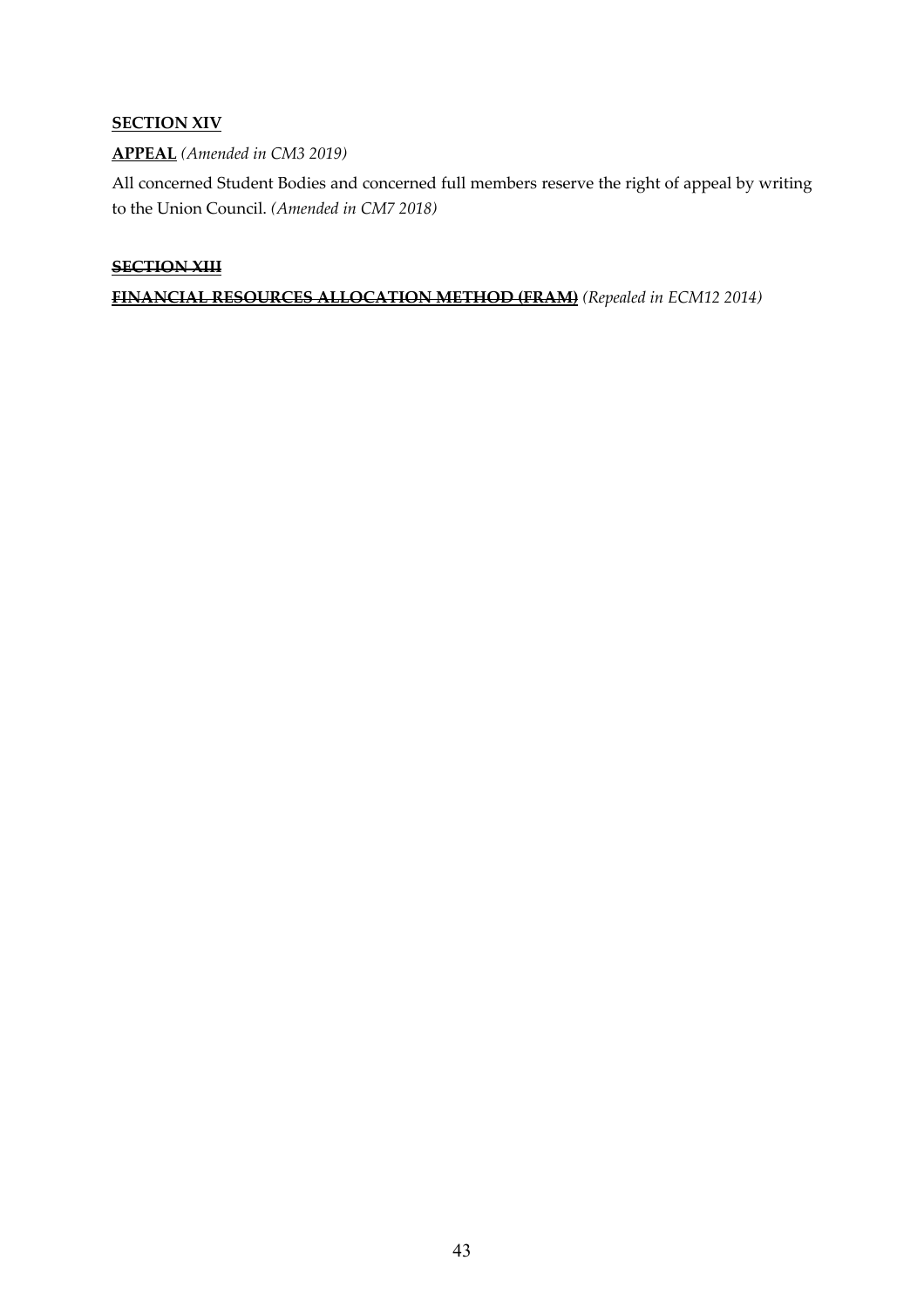# **SECTION XV TENDERING PROCEDURE** *(Appended in ECM12 2014)*

- **1.** A Tendering Committee shall be established with membership that matches with the nature of the income generating activity or the expenditure item, as decided by the Union Council. *(Amended in CM7 2018)*
- **2.** The Financial Secretary is an ex-officio member of any Tendering Committee established. *(Amended in CM7 2018)*
- **3.** A tender specification shall be drawn up by the Tendering Committee and sent to a number of companies or service providers as the board deems fit. This specification shall include the format and closing date of tender submission. *(Amended in CM7 2018)*
- **4.** The closing date of tender shall be determined by the Tendering Committee. *(Amended in CM7 2018)*
- **5.** The Tendering Committee shall be responsible for evaluating the merits of each tender. *(Amended in CM7 2018)*
- **6.** Save with the approval from the Union Council, members of any Tendering Committee shall comply with the Code of Practice for Tender Procedure as listed in Appendix III of this Regulation. *(Amended in CM7 2018)*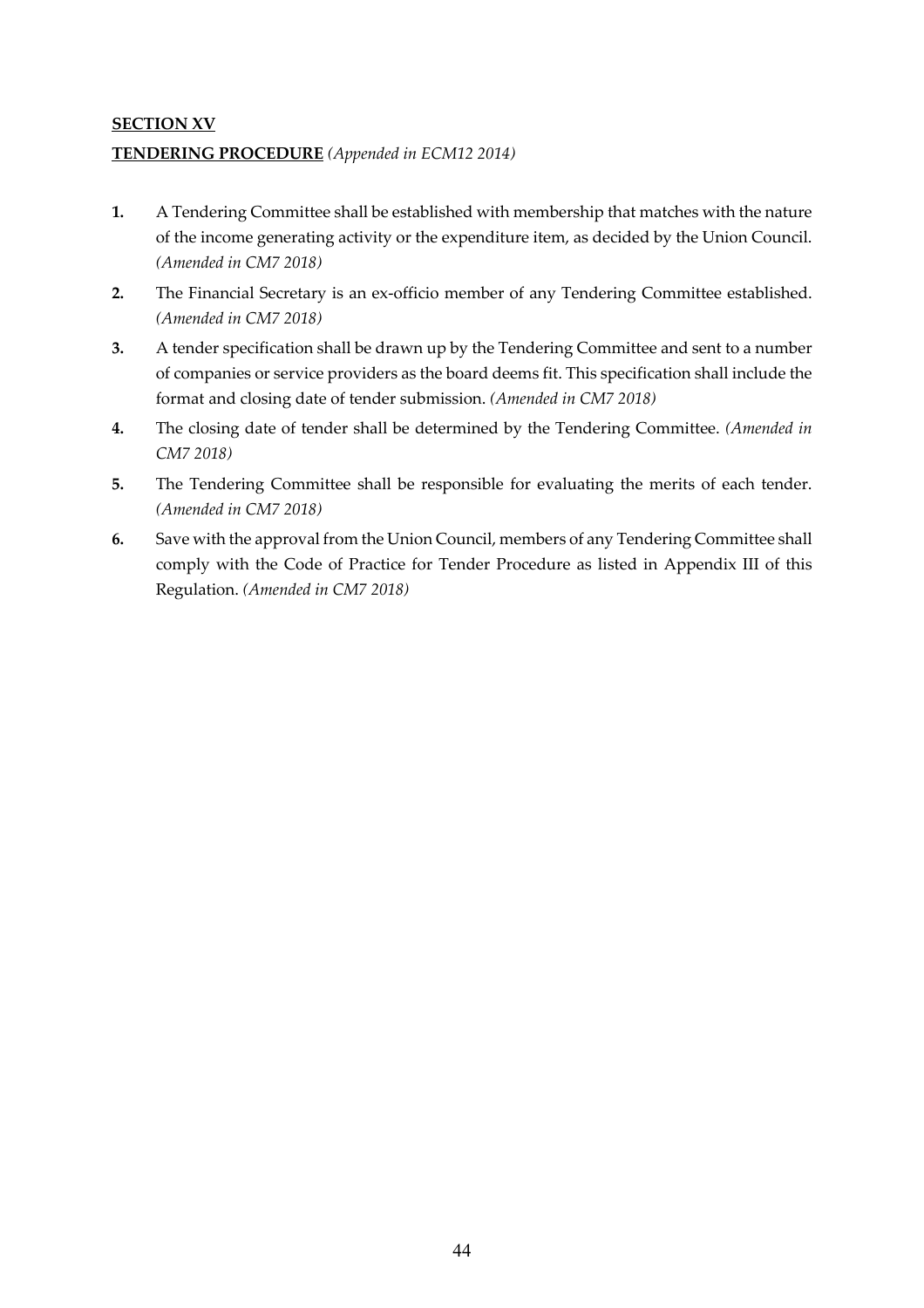### **APPENDIX I**

## **SUMMARY TO FINANCIAL SECRETARIES (OR EQUIVALENT) OF STUDENT BODIES**  *(Amended in UFC RM6 2018)*

- **1.** As a financial secretary (or equivalent) of a Student Body, you are responsible for all the handling of money, such as collection of membership fees and payment of incidental expenses (Section II Article 4). *(Amended in UFC RM6 2018)*
- **2.** On preparing budget, you are recommended to observe the budget standard of respective faculty societies, Sports Association, Cultural Association or Independent Clubs Association and the principles of Union funds (Section III). *(Amended in UFC RM6 2018)*
- **3.** You shall also hand in a budget and a financial report to the Financial Secretary at the commencement and the close of the session (Section II Article 4). *(Amended in UFC RM6 2018)*
- **4.** Forms for reimbursement shall be handed in together with the relevant receipts, dates of purchase or expenditure not later than January 31 of the subsequent year (Section VII Article 6). In case a lack of receipt of inevitable, you can hand in a Certificate-in-Lieu (Section VII Article 4). *(Amended in UFC RM6 2018)*
- **5.** In order to organize a fund-raising function, the joint approval from the Financial Secretary and the Administrative Secretary shall be obtained. The criteria behind the consideration are the necessity to organize a fund-raising function based on the financial status of the Student Body and whether or not the function complies with the Internal Regulation or University regulations. The application shall be submitted to respective financial secretary (or equivalent) 4 weeks before the function takes place, and the report 4 weeks within the function completes. Fund-raising function for the relief work of emergency issue is approved by ratification (Section VIII). *(Amended in UFC RM6 2018)*
- **6.** In case of short-term financial difficulties, Student Body may apply for the Union Loan Fund (Section III Article 6). *(Amended in UFC RM6 2018)*
- **7.** *(Repealed in UFC RM11 2017)*
- **8.** Student Bodies may apply for Education Fund, Academic Fund or Democracy Fund based on the nature of their activities (Section III Article 10-12). *(Amended in UFC RM6 2018)*
- **9.** Student Bodies may apply for Capital Investment Fund for acquisition of assets (Section III Article 19). *(Amended in UFC RM6 2018)*
- **10.** There are Grants to Student Societies offered by the University, administered by CEDARS.
- **11.** Infringement of the Financial Regulation by any Student Body is liable to penalty (Section XI). *(Amended in UFC RM6 2018)*
- **12.** All Student Bodies reserve the right of appeal by writing to the Union Council (Section XII). *(Amended in UFC RM6 2018)*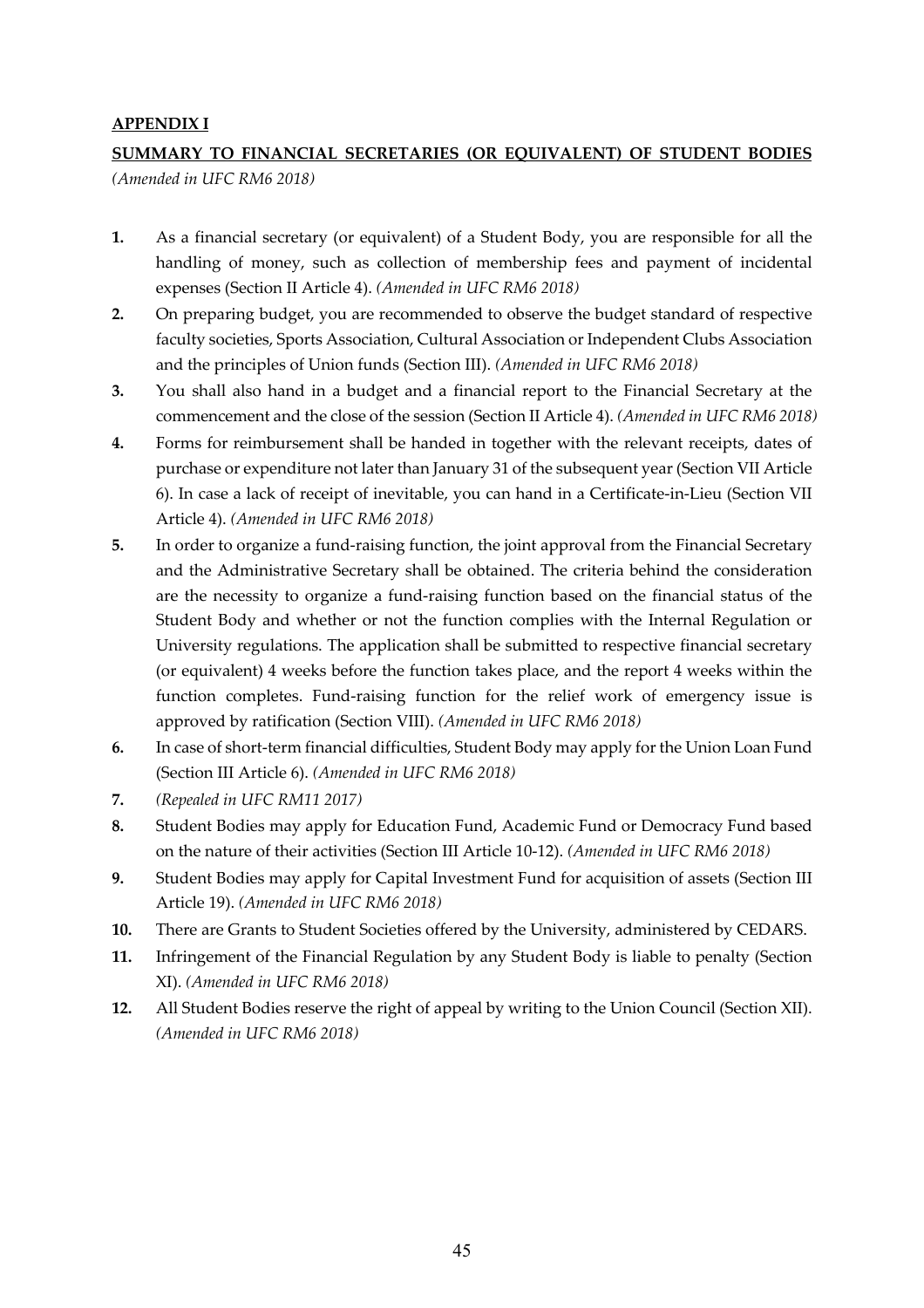### **APPENDIX II**

## **GUIDELINES FOR FUNCTIONS HELD BY THE UNION EXECUTIVE COMMITTEE**

## **1. Definition**

- 1.1. "Exco" shall mean a member of Union Executive Committee, as defined in Union Constitution Section VIII Article 1, except Presidents of the Sports Association, Independent Clubs Association and Cultural Association. *(Amended in UFC RM6 2018)*
- 1.2. *(Repealed in UFC RM11 2017)*

## **2. General**

- 2.1. Only approved functions can be held, no matter if Union subsidies are granted or not.
- 2.2. The interpretation of these guidelines shall rest on the Union Council, whilst it is usually delegated to the Union Executive Committee and the Finance Committee.
- 2.3. These guidelines shall be amended or rescinded at any meeting of the Finance Committee with recommendation from the Union Executive Committee and the consent of two-thirds of those present voting.

### **3. Finance**

- 3.1. Normally, at the beginning of each Fiscal Year, Exco's wishing to obtain Union subsidies for their proposed functions shall apply to the Financial Secretary with their draft proposals, consisting of the aims, formats and budgets drafts. *(Amended in UFC RM6 2018)*
- 3.2. The Union Executive Committee, if wishing to obtain Union subsidies for functions not included in the Union budget shall apply to the Finance Committee for Contingencies at least 6 weeks before the commencement of the proposed functions. *(Amended in UFC RM6 2018)*
- 3.3. An Honorary Auditor for a function, who shall not participate in the organizing committee of the function and shall be a member of the Finance Committee or the Union Council, shall be appointed at a meeting of Union Executive Committee. *(Amended in UFC RM11 2017)*
- 3.4. A financial report of each function, audited by the Honorary Auditor, shall be submitted to the Finance Committee for scrutiny within 8 weeks upon completion. *(Amended in UFC RM11 2017)*
- 3.5. The audited financial report shall include:
	- a. The actual income and its sources;
	- b. The total expenditure;
	- c. The list of advertisers, patrons and sponsors.
- 3.6. In case a surplus shall be incurred, the whole sum shall be transferred to Academic Fund, or refunded to the participants if fees have been charged (e.g. camp fee or course subscription fee), under the instruction of the Finance Committee. *(Amended in UFC RM11 2017)*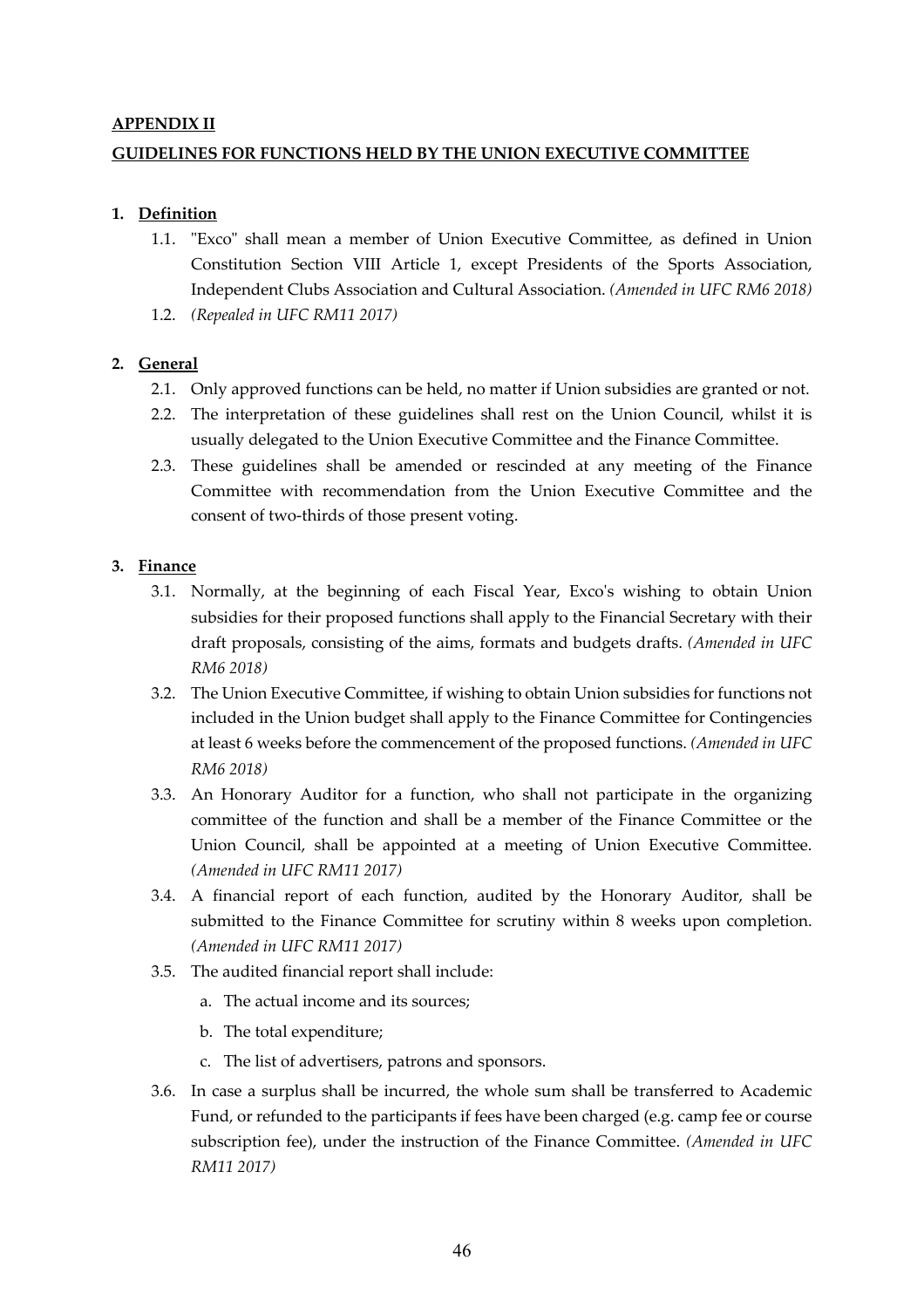- 3.7. If the function results in a deficit, the person-in-charge of the function may apply to the Finance Committee for Contingencies.
- 3.8. The Finance Committee and the Union Council reserve the power of final adoption of audited financial reports of the functions until the adoption of Union Annual Financial Reports.
- 3.9. Budget standard: *(Amended in UFC RM11 2017)*
	- 3.9.1. No "miscellaneous" item shall be allowed without clear explanation.

### **4. Procedure**

- 4.1. A detailed proposal for each function mentioned in the year plan shall be submitted for approval at a meeting of the Union Executive Committee, at least 4 weeks prior to its commencement. *(Amended in UFC RM11 2017)*
- 4.2. A detailed proposal of a function shall comprise: *(Amended in UFC RM11 2017)*
	- a. Aims;
	- b. Nature (including the form and the method);
	- c. Estimated income and expenditure in details;
	- d. Schedule of the preparation work and the holding of the function;
	- e. Person-in-charge of the function;
	- f. Proposed Honorary Auditor of the function;
	- g. Estimated number of participants in the function.
- 4.3. If the proposal is rejected by the Union Executive Committee, for receivable within 6 weeks upon its completion. *(Amended in UFC RM11 2017)*
- 4.4. A report of the function shall be submitted to the Union Executive Committee for receivable within 6 weeks upon its completion. *(Amended in UFC RM11 2017)*
- 4.5. The report shall include an audited financial report, as stated in Article 3.5., and other information, as referring to the detailed proposal, deemed necessary by the Union Executive Committee.

### **5. Special Functions** *(Amended in UFC RM11 2017)*

Any expenditure reimburse to special functions by any Union Executive Committee shall seek the approval from Finance Committee and the Union Council. The Form B shall be co-signed by the Financial Secretary, the Council Chairperson and the Honorary Treasurer.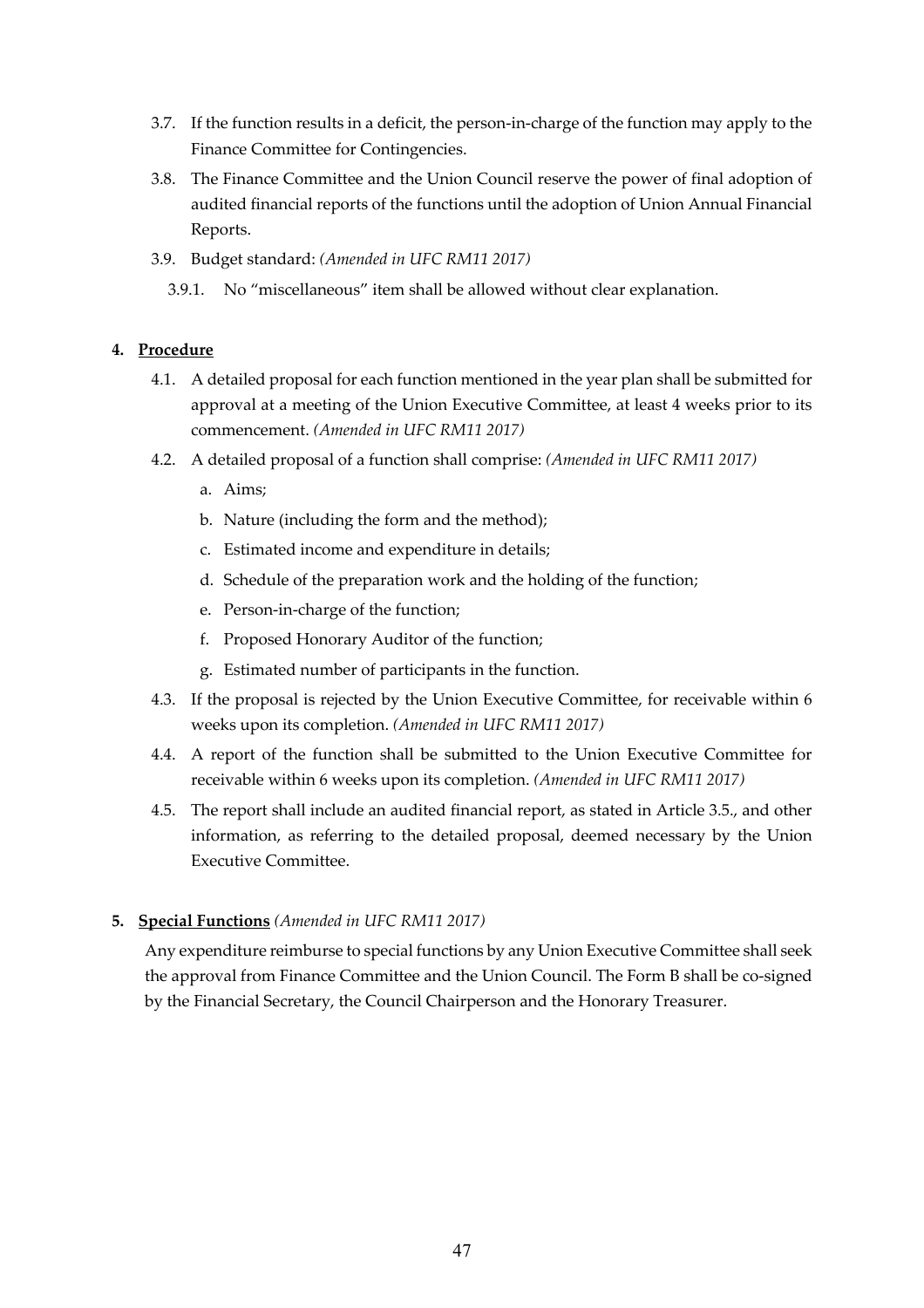### **APPENDIX III**

## **CODE OF PRACTICE FOR TENDER PROCEDURE** *(Appended in ECM12 2016)*

### **1. Definition**

- 1.1. "Tendering Committee" shall mean party receiving tenders. *(Amended in UFC RM6 2018)*
- 1.2. "Tenderer" shall mean party submitting tender. *(Amended in UFC RM11 2017)*

### **2. Tendering ethics**

- 2.1. Members of the Tendering Committee shall not engage in any practice which gives one party an improper advantage over another. *(Amended in UFC RM6 2018)*
- 2.2. Any members of the Tendering Committee with a conflict of interest must declare that interest as soon as the conflict is known to that member. Any parties, prior to their appointment as member of the Tendering Committee, shall sign an undertaking to declare that they have no conflict of interest to the best of their knowledge at the time when the undertaking is signed. *(Amended in UFC RM6 2018)*

### **3. Selection criteria and evaluation**

- 3.1. Selection criteria of successful tenderer(s) may include, but may not be limited to:
	- 3.1.1. Students' needs
	- 3.1.2. Financial situation of the Union
	- 3.1.3. Ability to fully perform the contract
	- 3.1.4. Relevant experience
	- 3.1.5. Quality assurance
	- 3.1.6. Past performance
	- 3.1.7. Technical, management, physical, environmental management and financial resources
	- 3.1.8. *(Repealed in UFC RM6 2018)*
- 3.2. The criteria shall be determined prior to evaluation of tenders to ensure an objective and rational basis for the assessment.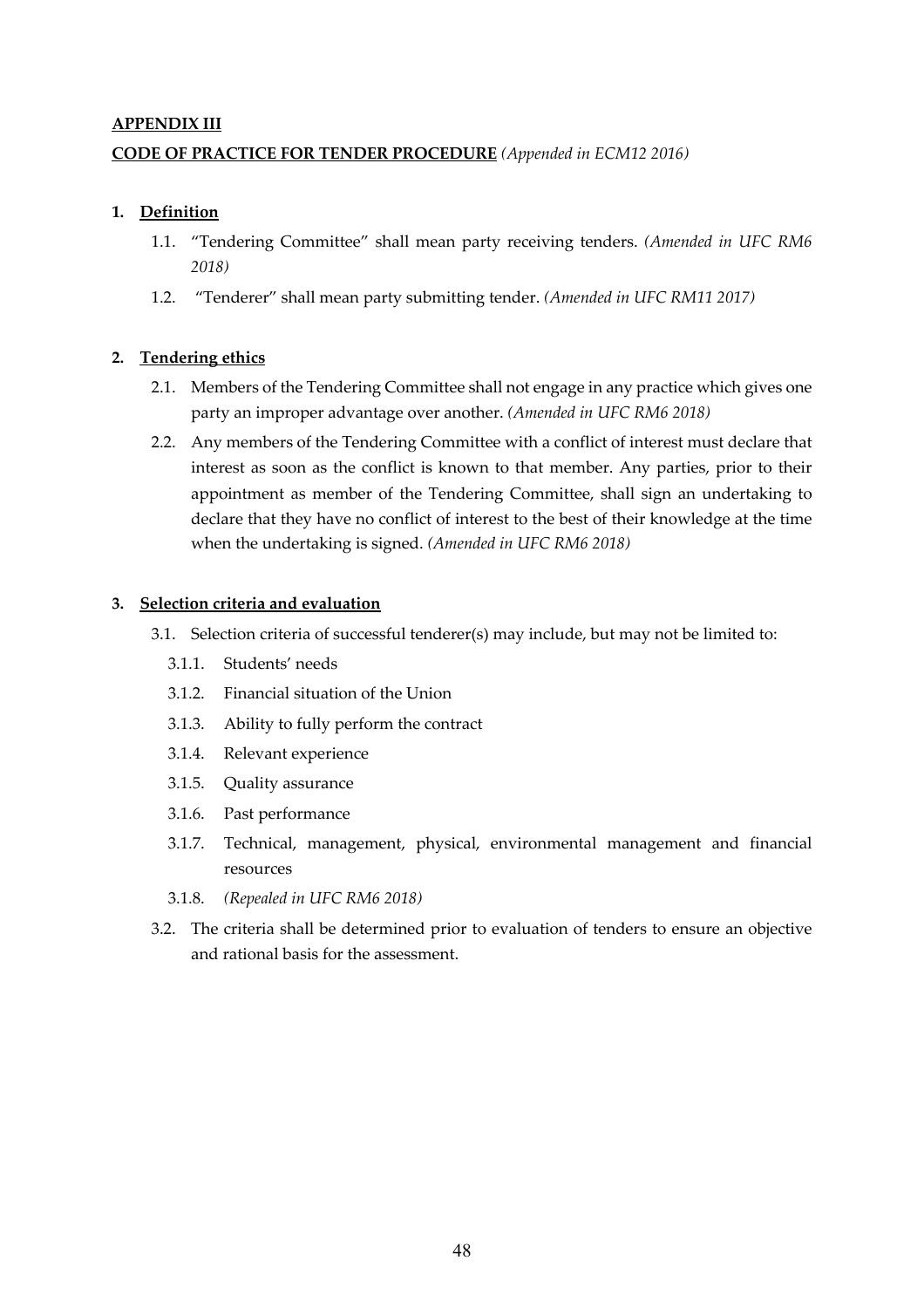### **4. Enquiries by tenderers and negotiations**

- 4.1. Any information given to a particular tenderer shall also be given promptly to all other tenderers.
- 4.2. The Tendering Committee shall nominate a person and that person shall be the sole person to respond to all enquiries from tenderers. *(Amended in UFC RM6 2018)*
- 4.3. The discussion and deliberations at Tendering Committee meeting are strictly confidential. When it is necessary for the Tendering Committee to make announcement to the public of any of its decisions, the Chairperson of the Tendering Committee shall normally be the spokesperson or authorize an appropriate office or officer of the Tendering Committee to be responsible for the task. Unless with the permission of the Tendering Committee or its Chairperson, other members of the Tendering Committee shall not disclose tender board information in any manner to any parties, including the tenderers. *(Amended in UFC RM6 2018)*
- 4.4. Minutes shall be taken for every interview conducted during the tender procedure, if any. Written records of all negotiations shall be maintained by the Tendering Committee. *(Amended in UFC RM6 2018)*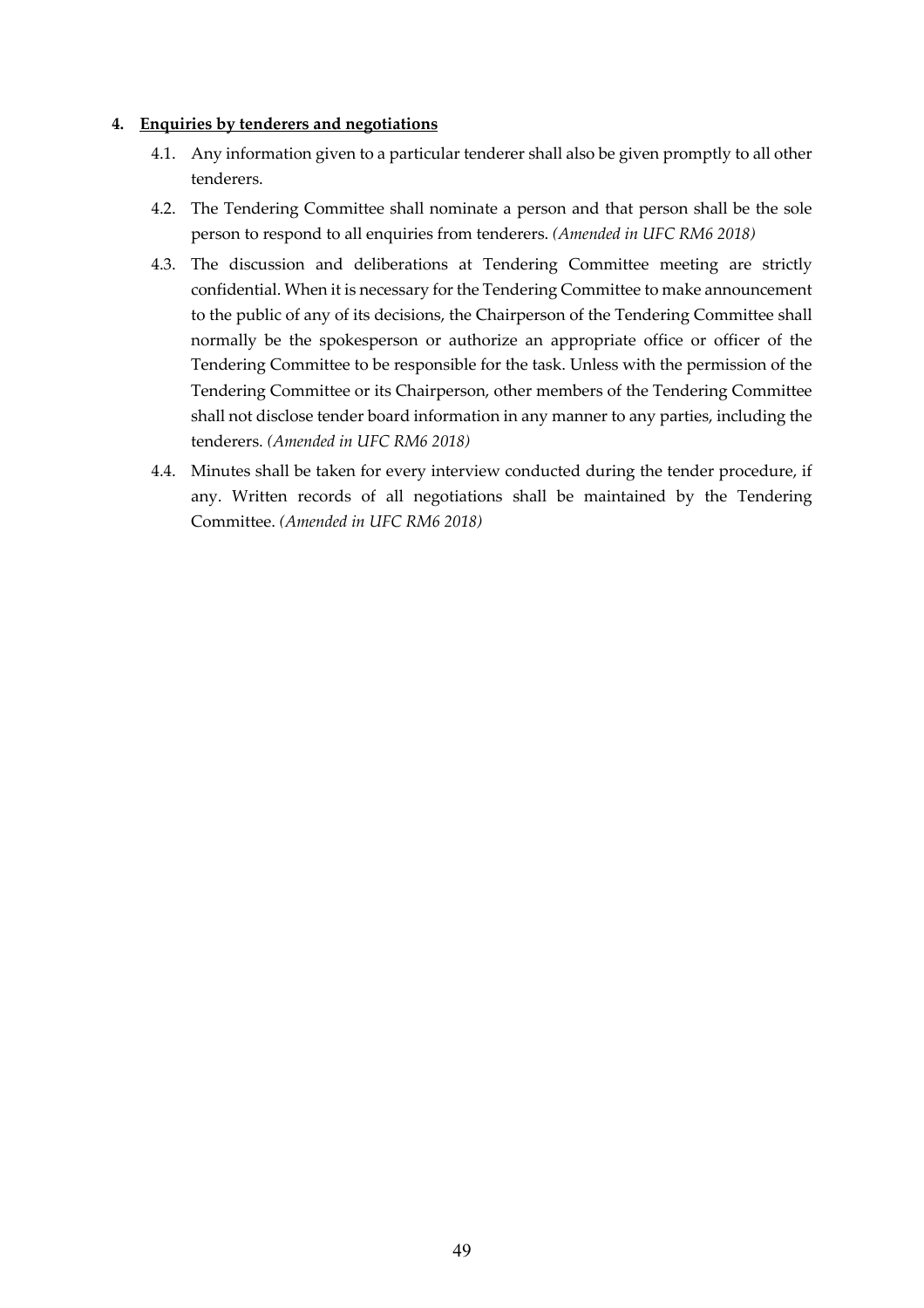**APPENDIX IV**

**FORM A** *(Appended in CM7 2018)*

# **FORM A** *APPLICATION FORM FOR PAYMENT OF ACCOUNT*

|                                                                |                                                       |                            | Date: $\qquad \qquad$       |                   |  |
|----------------------------------------------------------------|-------------------------------------------------------|----------------------------|-----------------------------|-------------------|--|
| The Hon. Treasurer<br>The Hong Kong University Students' Union |                                                       |                            |                             |                   |  |
| Dear Sir/Madam,                                                |                                                       |                            |                             |                   |  |
| Please pay to                                                  |                                                       |                            |                             | the sum of        |  |
| <b>Hong Kong Dollars \$</b>                                    |                                                       | in cheque as charge to     |                             | account.          |  |
| <b>Date</b>                                                    | Description                                           | <b>Budget</b><br>Item No.  | Invoice No./<br>Account No. | <b>Amount HKS</b> |  |
|                                                                |                                                       |                            |                             |                   |  |
|                                                                |                                                       |                            |                             |                   |  |
|                                                                |                                                       |                            |                             |                   |  |
|                                                                |                                                       |                            |                             |                   |  |
|                                                                |                                                       |                            |                             |                   |  |
|                                                                |                                                       |                            | Total:                      |                   |  |
|                                                                |                                                       | Yours faithfully,<br>Name: |                             |                   |  |
|                                                                |                                                       | Post:                      | (Block Letter)              |                   |  |
|                                                                |                                                       |                            |                             |                   |  |
| For Office use only : -                                        |                                                       | 00000                      | 99805<br>000                | 02                |  |
|                                                                | Certified a proper charge to the budget account named | <b>Account Code</b>        | Ref No.:                    |                   |  |
| <u> 1980 - Johann Barn, fransk politik (d. 1980)</u>           |                                                       |                            |                             |                   |  |
|                                                                |                                                       |                            |                             |                   |  |
|                                                                | HON. TREASURER : APPROVED SIGNATURE                   |                            |                             |                   |  |
|                                                                |                                                       |                            |                             | <b>DATE</b>       |  |